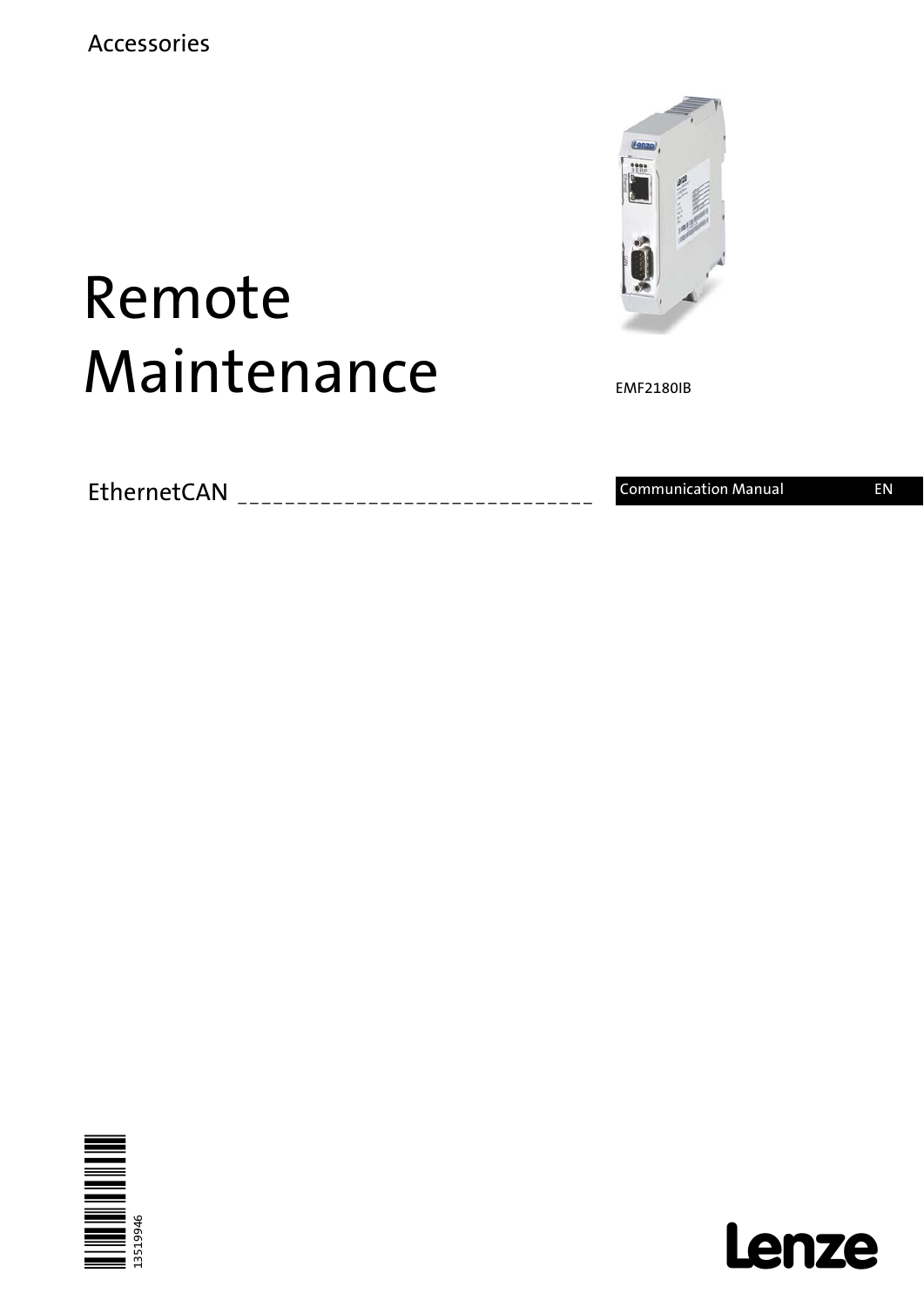### Contents

| $\mathbf{1}$ |       |                                                                                                             |  |  |
|--------------|-------|-------------------------------------------------------------------------------------------------------------|--|--|
| 1.1          |       |                                                                                                             |  |  |
| 1.2          |       |                                                                                                             |  |  |
| 1.3          |       |                                                                                                             |  |  |
| 1.4          |       |                                                                                                             |  |  |
| $\mathbf{2}$ |       | Safety instructions                                                                                         |  |  |
| 2.1          |       |                                                                                                             |  |  |
| 2.2          |       | Device and application-specific safety instructions ____________________________                            |  |  |
| 2.3          |       |                                                                                                             |  |  |
| 3            |       |                                                                                                             |  |  |
| 3.1          |       |                                                                                                             |  |  |
| 3.2          |       |                                                                                                             |  |  |
| 3.3          |       |                                                                                                             |  |  |
| 4            |       | <b>Technical data</b>                                                                                       |  |  |
| 4.1          |       |                                                                                                             |  |  |
| 4.2          |       |                                                                                                             |  |  |
| 4.3          |       |                                                                                                             |  |  |
| 5            |       |                                                                                                             |  |  |
| 5.1          |       |                                                                                                             |  |  |
|              | 5.1.1 |                                                                                                             |  |  |
|              | 5.1.2 |                                                                                                             |  |  |
| 5.2          |       | Electrical installation                                                                                     |  |  |
|              | 5.2.1 |                                                                                                             |  |  |
|              | 5.2.2 |                                                                                                             |  |  |
|              |       |                                                                                                             |  |  |
|              |       | Specification of the CAN bus cable ____________________________<br>5.2.2.2                                  |  |  |
|              | 5.2.3 |                                                                                                             |  |  |
|              |       | 5.2.3.1                                                                                                     |  |  |
|              |       | 5.2.3.2<br>5.2.3.3                                                                                          |  |  |
|              | 5.2.4 | Checking the use of repeaters ______________________________<br>Connecting the Ethernet cable               |  |  |
|              |       | _________________________________<br>Ethernet cable specification<br>5.2.4.1                                |  |  |
|              |       | ____________________________<br>Pin assignment and use of the Ethenet cable ____________________<br>5.2.4.2 |  |  |
|              | 5.2.5 |                                                                                                             |  |  |
| 6            |       | Commissioning                                                                                               |  |  |
| 6.1          |       |                                                                                                             |  |  |
|              | 6.1.1 | Installing/updating software<br>---------------------------------                                           |  |  |
|              | 6.1.2 |                                                                                                             |  |  |
|              | 6.1.3 |                                                                                                             |  |  |
| 6.2          |       |                                                                                                             |  |  |
|              | 6.2.1 |                                                                                                             |  |  |
|              | 6.2.2 |                                                                                                             |  |  |
|              | 6.2.3 |                                                                                                             |  |  |
|              | 6.2.4 |                                                                                                             |  |  |
|              | 6.2.5 |                                                                                                             |  |  |
|              | 6.2.6 |                                                                                                             |  |  |
| 6.3          |       |                                                                                                             |  |  |
| 6.4          |       | Initial switch-on                                                                                           |  |  |
|              | 6.4.1 |                                                                                                             |  |  |
|              | 6.4.2 |                                                                                                             |  |  |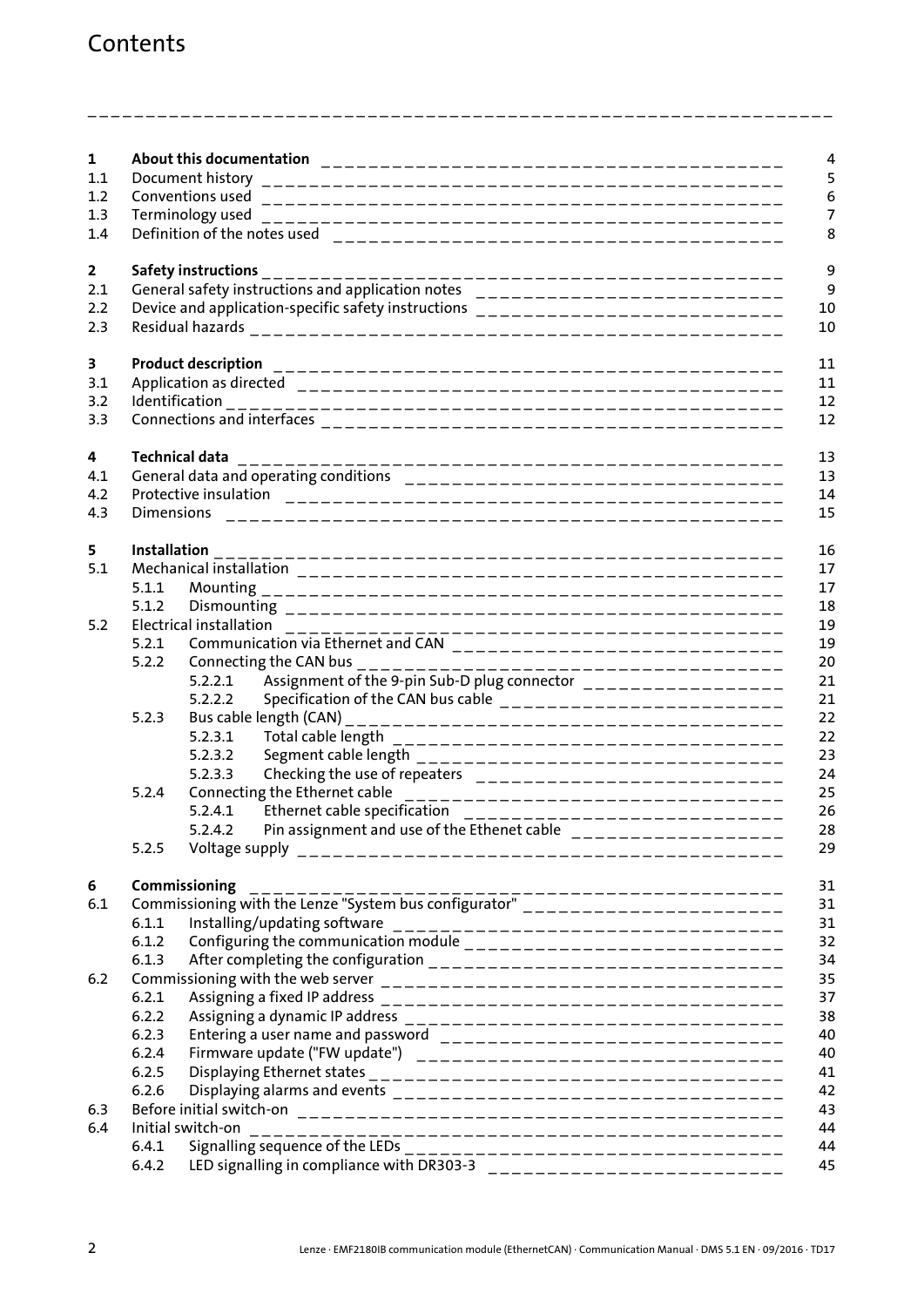### Contents

|                                                                                   | 46 |
|-----------------------------------------------------------------------------------|----|
|                                                                                   | 46 |
|                                                                                   | 47 |
|                                                                                   | 48 |
| <b>Diagnostics</b>                                                                | 49 |
|                                                                                   | 49 |
| LED status displays for the communication module and for CAN communication $\Box$ | 49 |
| LED status displays for Ethernet communication ________________________________   | 51 |
|                                                                                   | 52 |
|                                                                                   | 65 |
|                                                                                   | 67 |
|                                                                                   | 69 |
|                                                                                   |    |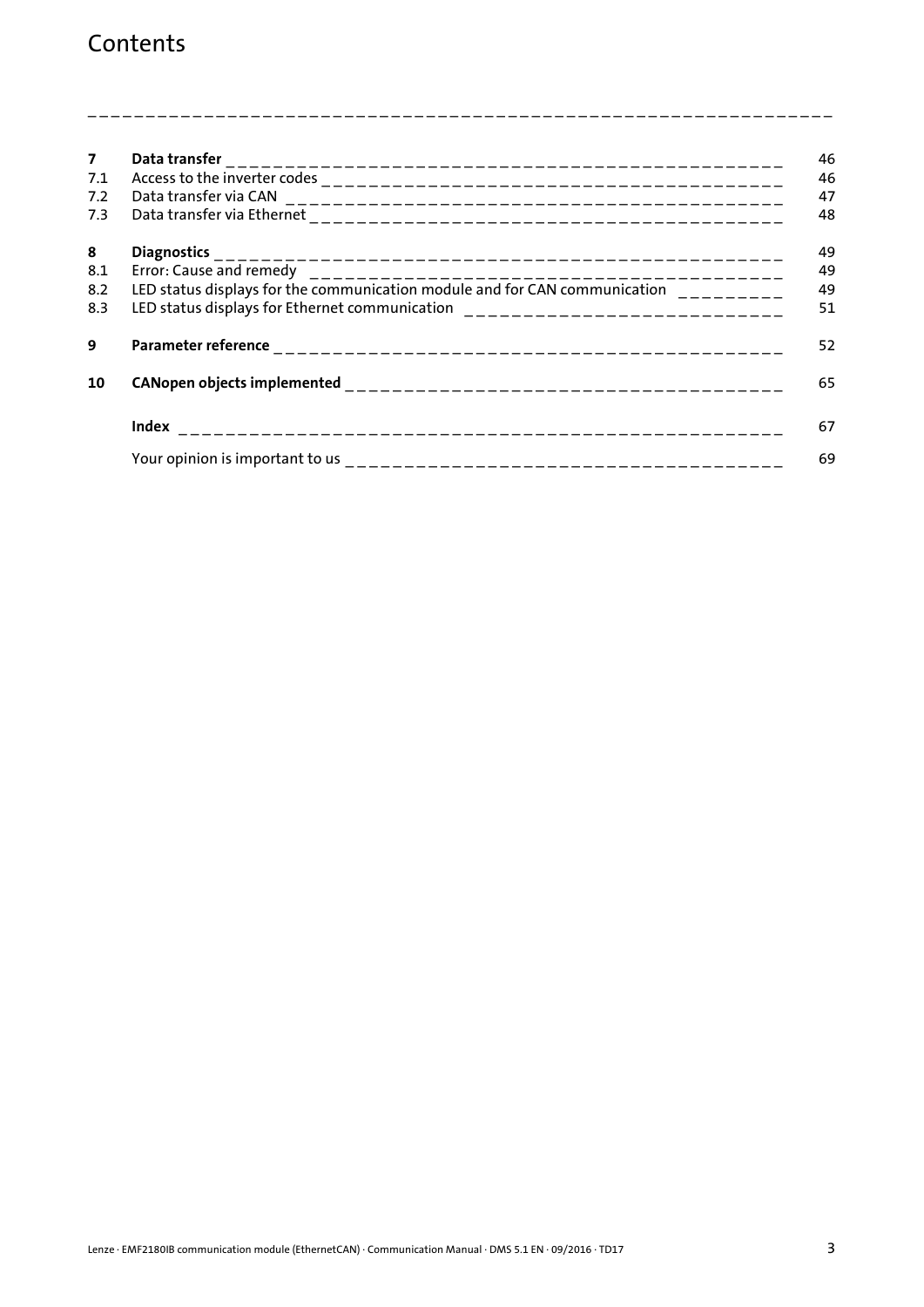<span id="page-3-0"></span>**1 About this documentation**

### **Contents**

This documentation exclusively describes the EMF2180IB communication module (EthernetCAN).

\_ \_ \_ \_ \_ \_ \_ \_ \_ \_ \_ \_ \_ \_ \_ \_ \_ \_ \_ \_ \_ \_ \_ \_ \_ \_ \_ \_ \_ \_ \_ \_ \_ \_ \_ \_ \_ \_ \_ \_ \_ \_ \_ \_ \_ \_ \_ \_ \_ \_ \_ \_ \_ \_ \_ \_ \_ \_ \_ \_ \_ \_ \_ \_



### **Note!**

This documentation supplements the **mounting instructions** supplied with the communication module.

**The mounting instructions contain safety instructions which must be observed!**

The features and functions of the communication module are described in detail.

Typical applications are illustrated by means of examples.

The theoretical context is only explained as far as it is required for understanding the function of the communication module.

This documentation does not describe any software provided by other manufacturers. No warranty can be given for corresponding data provided in this documentation. For information on how to use the software, please refer to the host (PLC, IO Controller) documents.

All product names mentioned in this documentation are trademarks of their corresponding owners.

### <span id="page-3-2"></span>**Target group**

This documentation is intended for all persons who plan, install, commission and maintain the networking and remote servicing of a machine.



Current documentation and software updates with regard to Lenze products can be found in the download area at:

[www.lenze.com](http://www.lenze.com)

### <span id="page-3-3"></span>**Validity**

The information given in this documentation applies to the following devices:

| <b>Extension module</b>          | Type designation | <b>From hardware</b><br>version | <b>From software</b><br>version |
|----------------------------------|------------------|---------------------------------|---------------------------------|
| EthernetCAN communication module | <b>EMF2180IB</b> | 1x                              | lх                              |

### <span id="page-3-1"></span>**Screenshots/application examples**

All screenshots in this documentation are application examples. Depending on the firmware version of the communication module and the software version of the engineering tools installed (e.g. »Engineer«), the screenshots in this documentation may differ from the actual screen representation.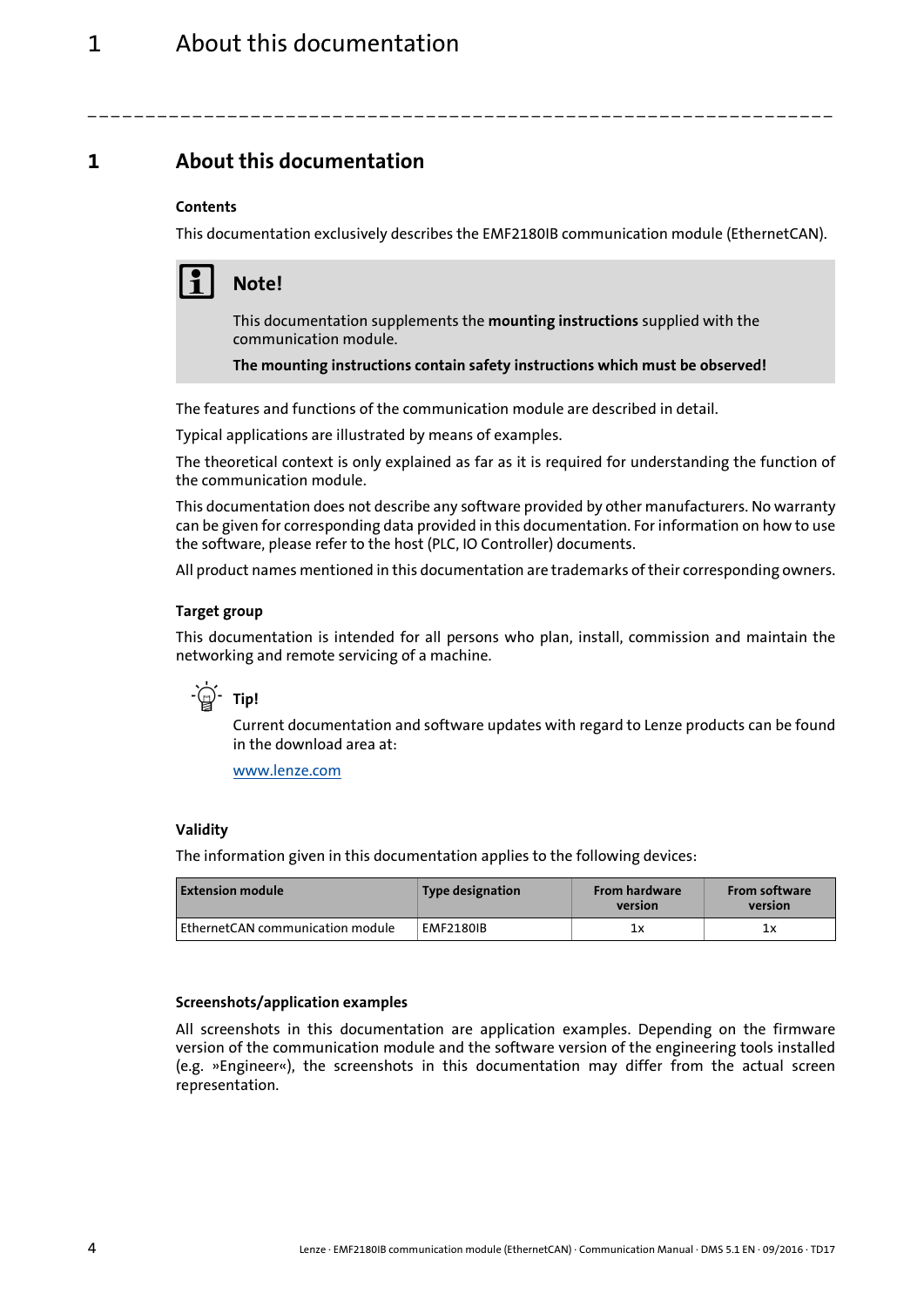# 1 About this documentation<br>1.1 Document history

Document history

### <span id="page-4-0"></span>**1.1 Document history**

<span id="page-4-1"></span>

| <b>Version</b> |         |                  | <b>Description</b>                                                          |
|----------------|---------|------------------|-----------------------------------------------------------------------------|
| 5.1            | 09/2016 | TD17             | Updated:<br>Application as directed $(111)$                                 |
| 5.0            | 07/2014 | TD17             | • New layout<br>• General corrections                                       |
| 4.0            | 09/2012 | TD <sub>06</sub> | Commissioning with the web server supplemented                              |
| 3.0            | 04/2009 | TD16             | Publication as online help for the Lenze »Engineer«                         |
| 2.0            | 03/2005 | TD <sub>06</sub> | • Update for the system bus configurator V1.2<br>• Lenze codes supplemented |
| $1.0\,$        | 11/2004 | TD <sub>06</sub> | First edition                                                               |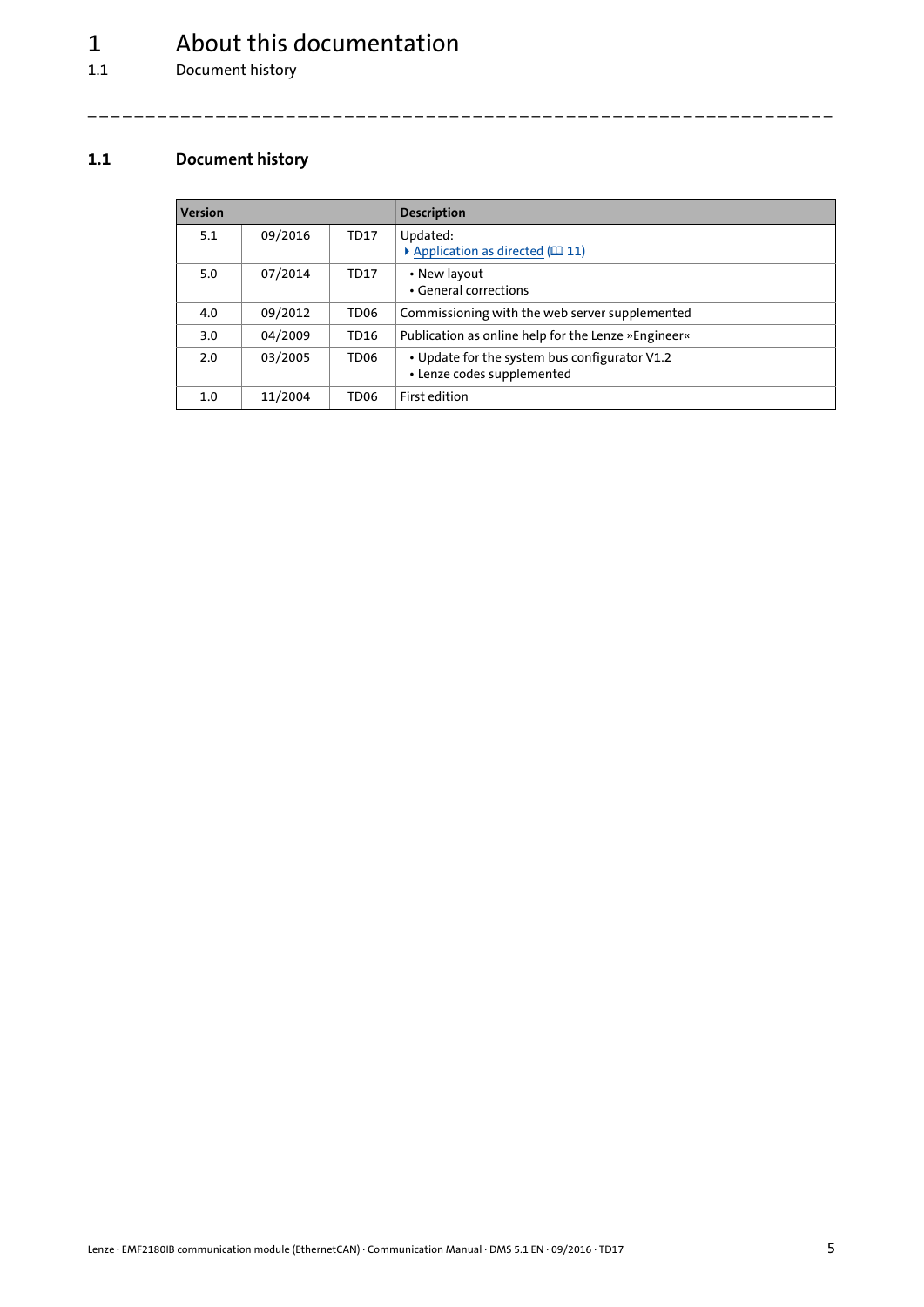## 1 About this documentation

1.2 Conventions used

### <span id="page-5-0"></span>**1.2 Conventions used**

<span id="page-5-3"></span><span id="page-5-2"></span>This documentation uses the following conventions to distinguish between different types of information:

<span id="page-5-1"></span>

| <b>Type of information</b>   | <b>Writing</b>              | Examples/notes                                                                                                                                                                                                                   |  |  |  |
|------------------------------|-----------------------------|----------------------------------------------------------------------------------------------------------------------------------------------------------------------------------------------------------------------------------|--|--|--|
| Notation of numbers          |                             |                                                                                                                                                                                                                                  |  |  |  |
| Decimal                      | Standard notation           | Example:1234                                                                                                                                                                                                                     |  |  |  |
| Decimal separator            | Point                       | The decimal point is used throughout this documentation.<br>for example: 1234.56                                                                                                                                                 |  |  |  |
| Hexadecimal                  | 0x[09, AF]                  | Example: 0x60F4                                                                                                                                                                                                                  |  |  |  |
| <b>Binary</b><br>• Nibble    | In quotation marks<br>Point | Example: '100'<br>Example: '0110.0100'                                                                                                                                                                                           |  |  |  |
| Text                         |                             |                                                                                                                                                                                                                                  |  |  |  |
| Version information          | <b>Blue text colour</b>     | All information that applies to from a certain software<br>version of the device onwards is marked accordingly in this<br>documentation.<br>Example: This function extension is available from software<br>version V3.0 onwards! |  |  |  |
| Program name                 | $\mathbf{u}$                | The Lenze PC software »Engineer«                                                                                                                                                                                                 |  |  |  |
| Control element              | <b>Bold</b>                 | The OK button / the Copy command / the Characteristics<br>tab / the Name input field                                                                                                                                             |  |  |  |
| Sequence of menu<br>commands |                             | If several commands are required to execute one function,<br>the single commands are separated by an arrow: Select the<br>File $\rightarrow$ Open command to                                                                     |  |  |  |
| Hyperlink                    | Underlined                  | Optically highlighted reference to another topic. It is<br>activated with a mouse-click in this online documentation.                                                                                                            |  |  |  |
| Symbols                      |                             |                                                                                                                                                                                                                                  |  |  |  |
| Page reference               | (D)                         | Optically highlighted reference to another page. In this<br>online documentation activated via mouse-click.                                                                                                                      |  |  |  |
| Step-by-step instructions    |                             | Step-by-step instructions are identified by a pictograph.                                                                                                                                                                        |  |  |  |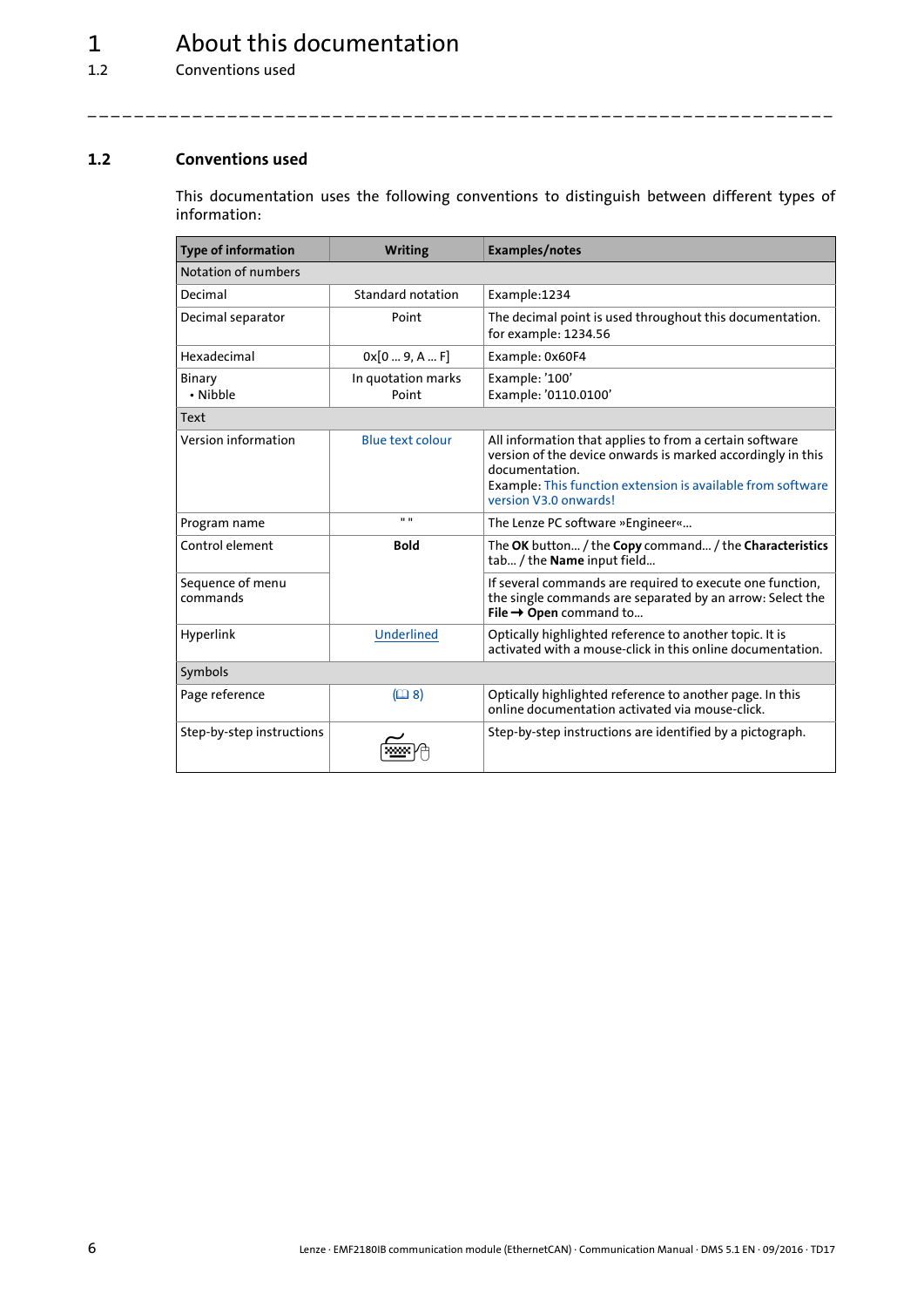# 1  $\frac{1}{1.3}$  About this documentation

Terminology used

### <span id="page-6-0"></span>**1.3 Terminology used**

<span id="page-6-1"></span>

| <b>Term</b>           | Meaning                                                                                                                                                                                                                                                                                                                                                                                                                                                                                                                                                                                   |
|-----------------------|-------------------------------------------------------------------------------------------------------------------------------------------------------------------------------------------------------------------------------------------------------------------------------------------------------------------------------------------------------------------------------------------------------------------------------------------------------------------------------------------------------------------------------------------------------------------------------------------|
| Code                  | Parameter which serves to parameterise and monitor the drive. In normal usage,<br>the term is usually referred to as "index".                                                                                                                                                                                                                                                                                                                                                                                                                                                             |
| Subcode               | If a code contains several parameters they are stored in so-called "subcodes".<br>In the documentation, the slash "/" is used as a separator between the code and<br>the subcode (e.g. "C00118/3").<br>In everyday language, the term is also referred to as "subindex".                                                                                                                                                                                                                                                                                                                  |
| Use DHCP              | The "Dynamic Host Configuration Protocol" (DHCP) is a communication protocol<br>providing for the assignment of the network configuration to cients by a server.                                                                                                                                                                                                                                                                                                                                                                                                                          |
| <b>Engineering PC</b> | The Engineering PC and the Engineering tools installed serve to configure and<br>parameterise the system.<br>The Engineering PC communicates with the controller via Ethernet.                                                                                                                                                                                                                                                                                                                                                                                                            |
| Engineering tools     | Lenze software solutions for the configuration and commissioning of Lenze<br>devices.<br>The EMF2180IB communication module is configured via the "System bus<br>configurator", which is part of the following Engineering tools:<br>• »FASY Starter«<br>• »Application Loader«<br>• »Engineer«<br>• »Drive Server«, from version 1.1 onwards<br>• »Drive PLC Developer Studio« (DDS), from version 2.2 onwards<br>• »Global Drive Control« (GDC), from version 4.7 onwards<br>• »Global Drive Loader« (GDL), from version 2.2 onwards<br>$\triangleright$ Commissioning ( $\boxplus$ 31) |
| Inverter              | Generic term for Lenze frequency inverter, servo inverter                                                                                                                                                                                                                                                                                                                                                                                                                                                                                                                                 |
| <b>FW</b>             | Firmware                                                                                                                                                                                                                                                                                                                                                                                                                                                                                                                                                                                  |
| <b>HW</b>             | Hardware                                                                                                                                                                                                                                                                                                                                                                                                                                                                                                                                                                                  |
| <b>SW</b>             | Software                                                                                                                                                                                                                                                                                                                                                                                                                                                                                                                                                                                  |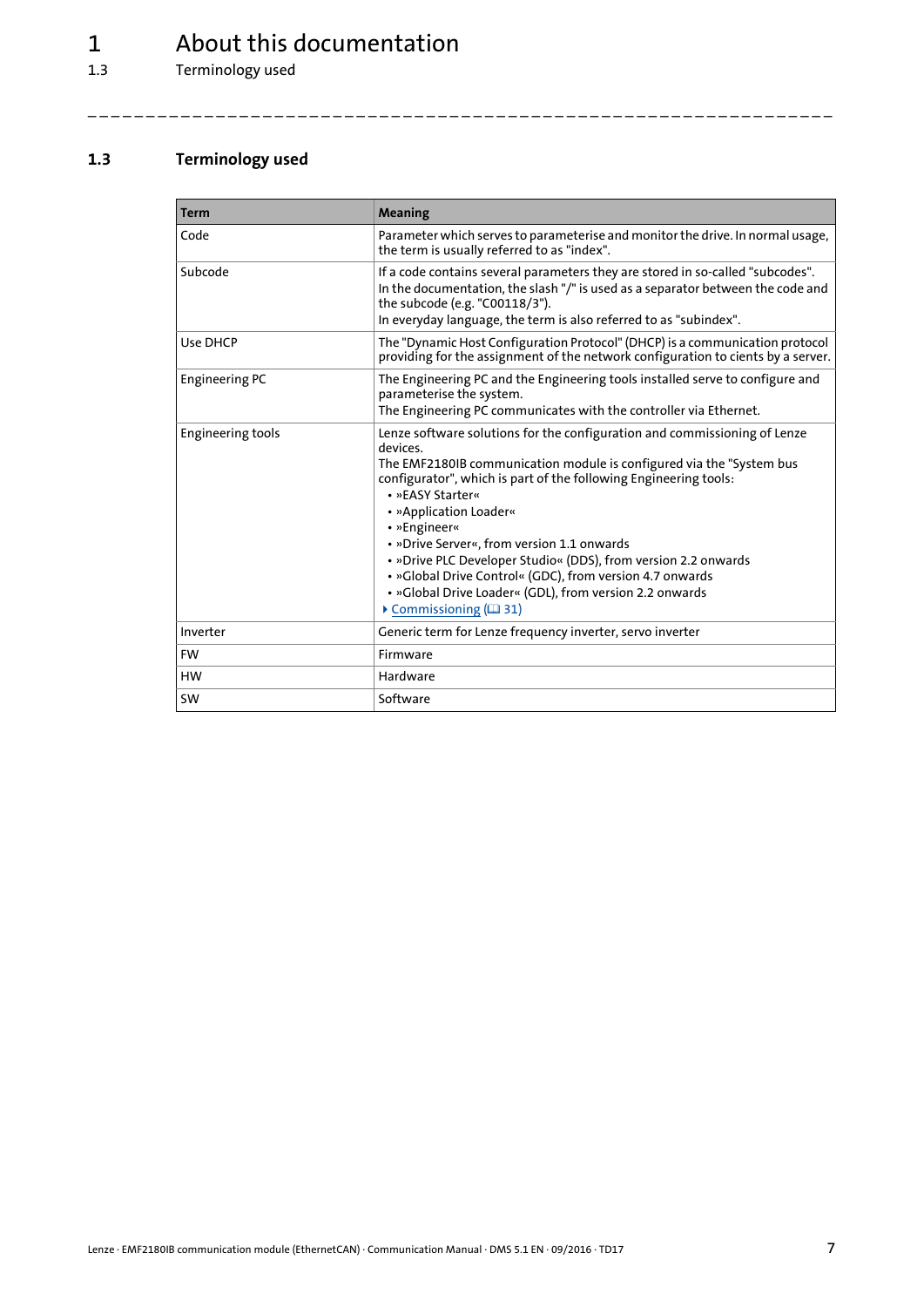### 1 About this documentation

1.4 Definition of the notes used

### <span id="page-7-0"></span>**1.4 Definition of the notes used**

<span id="page-7-2"></span>This documentation uses the following signal words and symbols to indicate dangers and important information:

\_ \_ \_ \_ \_ \_ \_ \_ \_ \_ \_ \_ \_ \_ \_ \_ \_ \_ \_ \_ \_ \_ \_ \_ \_ \_ \_ \_ \_ \_ \_ \_ \_ \_ \_ \_ \_ \_ \_ \_ \_ \_ \_ \_ \_ \_ \_ \_ \_ \_ \_ \_ \_ \_ \_ \_ \_ \_ \_ \_ \_ \_ \_ \_

### <span id="page-7-3"></span>**Safety instructions**

<span id="page-7-4"></span>Structure of the safety instructions:



### **Danger!**

(characterises the type and severity of danger)

**Note**

(describes the danger and gives information about how to prevent dangerous situations)

| Pictograph | Signal word | Meaning                                                                                                                                                                                               |
|------------|-------------|-------------------------------------------------------------------------------------------------------------------------------------------------------------------------------------------------------|
|            | Danger!     | Danger of personal injury through dangerous electrical voltage<br>Reference to an imminent danger that may result in death or serious personal<br>injury if the corresponding measures are not taken. |
|            | Danger!     | Danger of personal injury through a general source of danger<br>Reference to an imminent danger that may result in death or serious personal<br>injury if the corresponding measures are not taken.   |
| ISTOI      | Stop!       | Danger of property damage<br>Reference to a possible danger that may result in property damage if the<br>corresponding measures are not taken.                                                        |

### <span id="page-7-1"></span>**Application notes**

| Pictograph              | Signal word | Meaning                                        |
|-------------------------|-------------|------------------------------------------------|
| $\overline{\mathbf{1}}$ | Note!       | Important note to ensure troublefree operation |
| -( <sub>)</sub> .       | Tip!        | Useful tip for simple handling                 |
| $\boldsymbol{\kappa}$   |             | Reference to another documentation             |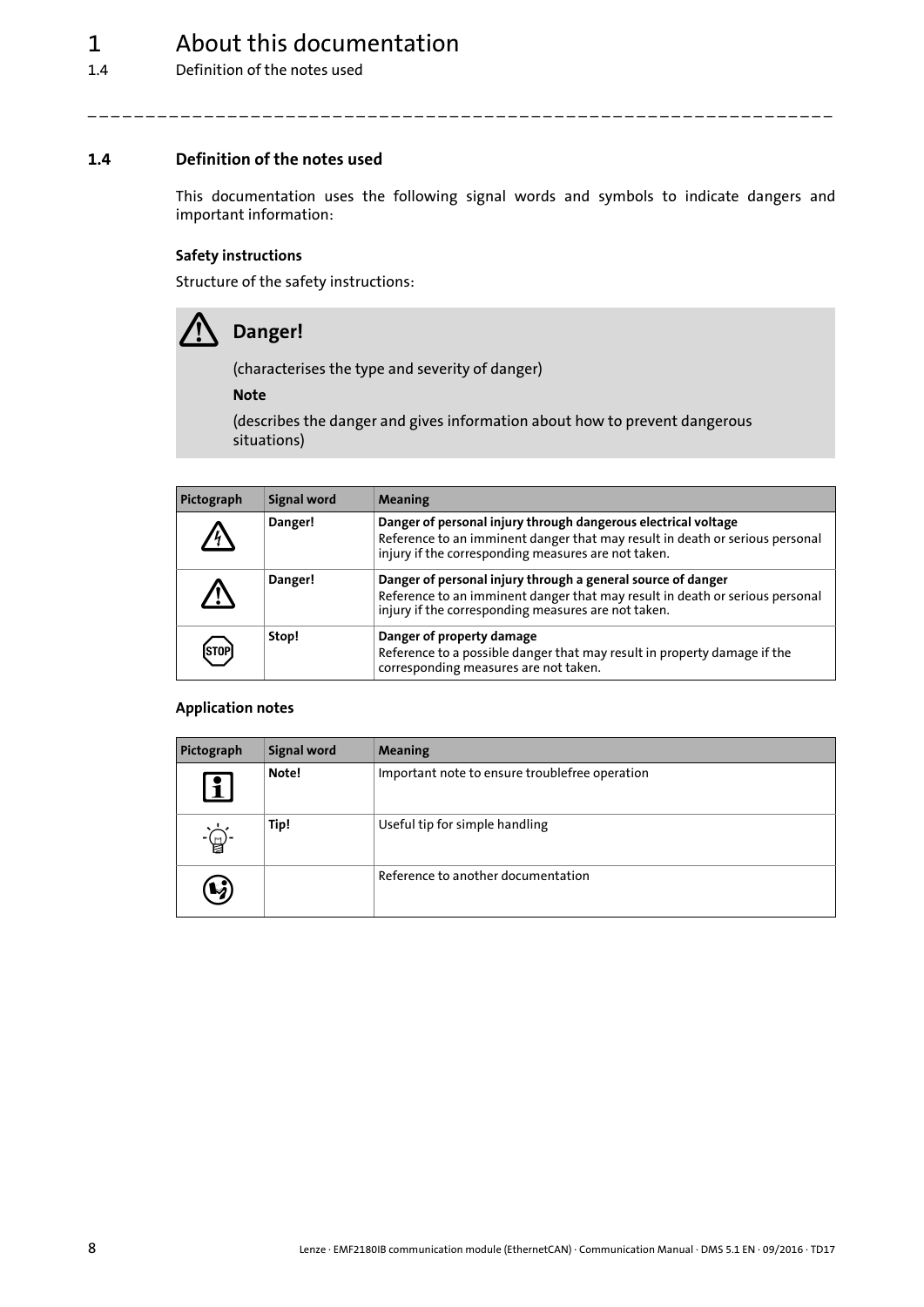2.1 General safety instructions and application notes

### <span id="page-8-3"></span><span id="page-8-0"></span>**2 Safety instructions**

### **Note!**

It is absolutely vital that the stated safety measures are implemented in order to prevent serious injury to persons and damage to material assets.

\_ \_ \_ \_ \_ \_ \_ \_ \_ \_ \_ \_ \_ \_ \_ \_ \_ \_ \_ \_ \_ \_ \_ \_ \_ \_ \_ \_ \_ \_ \_ \_ \_ \_ \_ \_ \_ \_ \_ \_ \_ \_ \_ \_ \_ \_ \_ \_ \_ \_ \_ \_ \_ \_ \_ \_ \_ \_ \_ \_ \_ \_ \_ \_

Always keep this documentation to hand in the vicinity of the product during operation.

### <span id="page-8-1"></span>**2.1 General safety instructions and application notes**

<span id="page-8-2"></span>

### **Danger!**

If the following basic safety measures are disregarded, severe injuries to persons and damage to material assets may result.

Lenze drive and automation components ...

- must only be used as directed. [Application as directed](#page-10-2)  $(11)$  $(11)$
- must never be commissioned if they display any signs of damage.
- must never be technically modified.
- must never be commissioned if they are not fully mounted.
- must never be operated without the required covers.
- during and after operation can have live, moving and rotating parts, depending on their degree of protection. Surfaces can be hot.

For Lenze drive components ...

- only use the accessories approved.
- only use genuine spare parts supplied by the manufacturer of the product.

observe all specifications contained in the enclosed documentation and related documentation.

- These are the conditions for safe and troublefree operation and the achievement of the specified product features.
- The specifications, processes, and circuitry described in this document are for guidance only and must be adapted to your own specific application. Lenze does not take responsibility for the suitability of the process and circuit proposals.

All works on and with Lenze drive and automation components must only be carried out by qualified personnel. As specified by IEC 60364 or CENELEC HD 384 these are persons who ...

- are familiar with installing, commissioning and operating the product.
- have the qualifications necessary for their occupation.
- know and are able to apply all regulations for the prevention of accidents, directives and laws that apply to the location of use.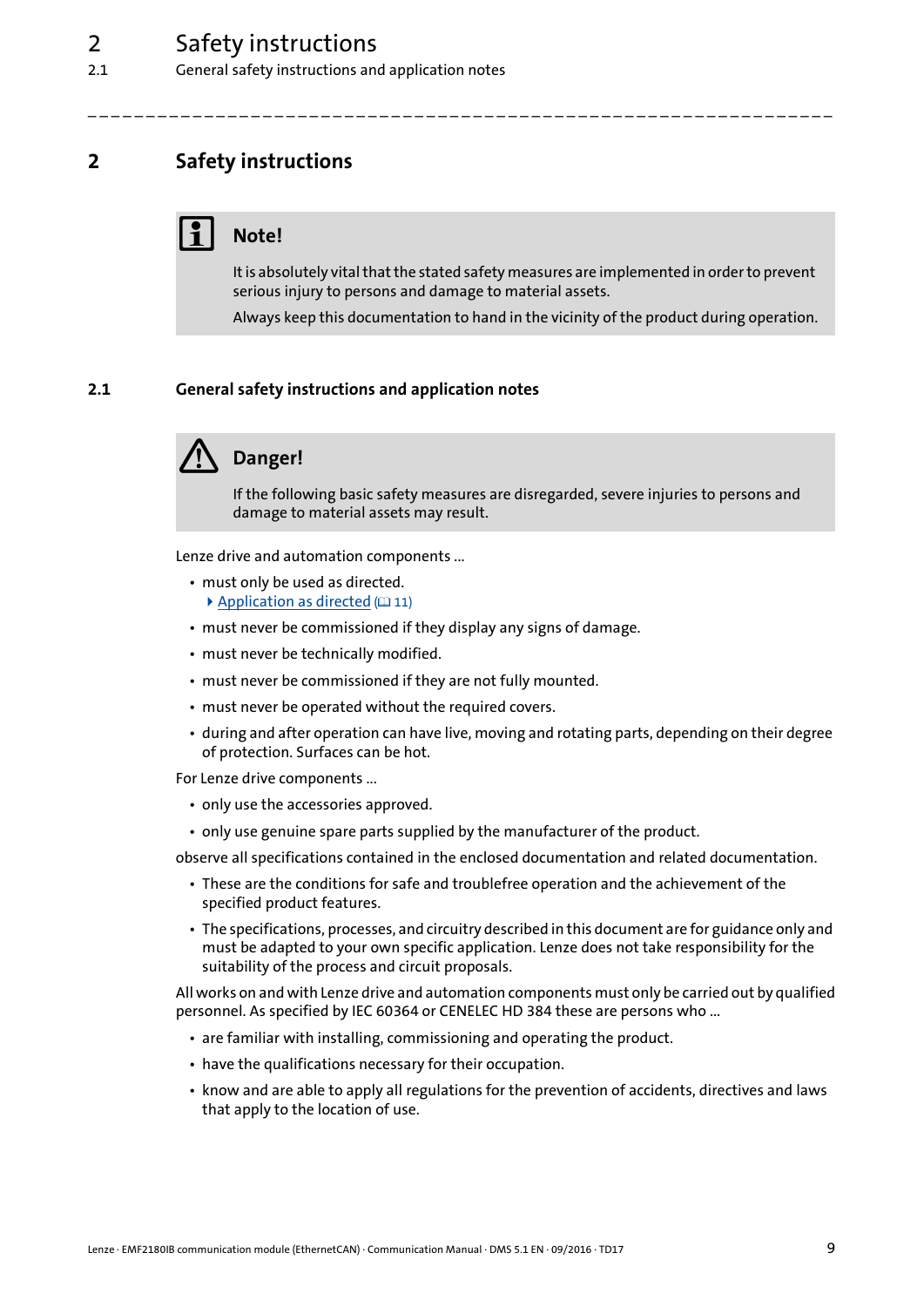### 2 Safety instructions

2.2 Device and application-specific safety instructions

### <span id="page-9-0"></span>**2.2 Device and application-specific safety instructions**

<span id="page-9-2"></span>• During operation, the communication module must be firmly connected to the inverter.

\_ \_ \_ \_ \_ \_ \_ \_ \_ \_ \_ \_ \_ \_ \_ \_ \_ \_ \_ \_ \_ \_ \_ \_ \_ \_ \_ \_ \_ \_ \_ \_ \_ \_ \_ \_ \_ \_ \_ \_ \_ \_ \_ \_ \_ \_ \_ \_ \_ \_ \_ \_ \_ \_ \_ \_ \_ \_ \_ \_ \_ \_ \_ \_

- Only use cables that meet the specifications listed.
	- [Specification of the CAN bus cable](#page-20-2)  $(21)$  $(21)$
	- $\triangleright$  [Ethernet cable specification](#page-25-1) ( $\triangleright$  [26\)](#page-25-1)
- Decouple your Ethernet home network from the system network for Ethernet-capable Lenze devices in order to prevent Ethernet communication faults.
	- $\triangleright$  [Connecting the Ethernet cable](#page-24-1) ( $\Box$  [25\)](#page-24-1)
- Before switching on the mains voltage, check ...
	- the entire wiring for completeness, short circuit and earth fault:
	- whether the bus system is terminated through a bus terminating resistor at the first and last physical bus station.
	- $\triangleright$  [Connecting the CAN bus](#page-19-1) ( $\Box$  [20\)](#page-19-1)



### **Documentation for the inverter, control system, system/machine**

All the other measures prescribed in this documentation must also be implemented. Observe the safety instructions and application notes contained in this manual.

### <span id="page-9-1"></span>**2.3 Residual hazards**

### <span id="page-9-4"></span><span id="page-9-3"></span>**Device protection**

- The communication module contains electronic components which may be damaged or destroyed by electrostatic discharge.
	- $\blacktriangleright$  [Installation](#page-15-1) ( $\textcircled{\scriptsize{1}}$  [16\)](#page-15-1)
- To prevent the RJ45 socket from being damaged, insert or remove the Ethernet cable connector straight (at a right angle) into or from the socket.
	- $\triangleright$  [Connecting the Ethernet cable](#page-24-1) ( $\Box$  [25\)](#page-24-1)
- Observe the following to prevent any damage to the plug-on terminal strips and contacts:
	- Wire the plug-on terminal strips first, then plug them on.
	- Plug-on terminal strips that are not assigned must also be plugged on.
	- $\blacktriangleright$  [Voltage supply](#page-28-1) ( $\boxplus$  [29\)](#page-28-1)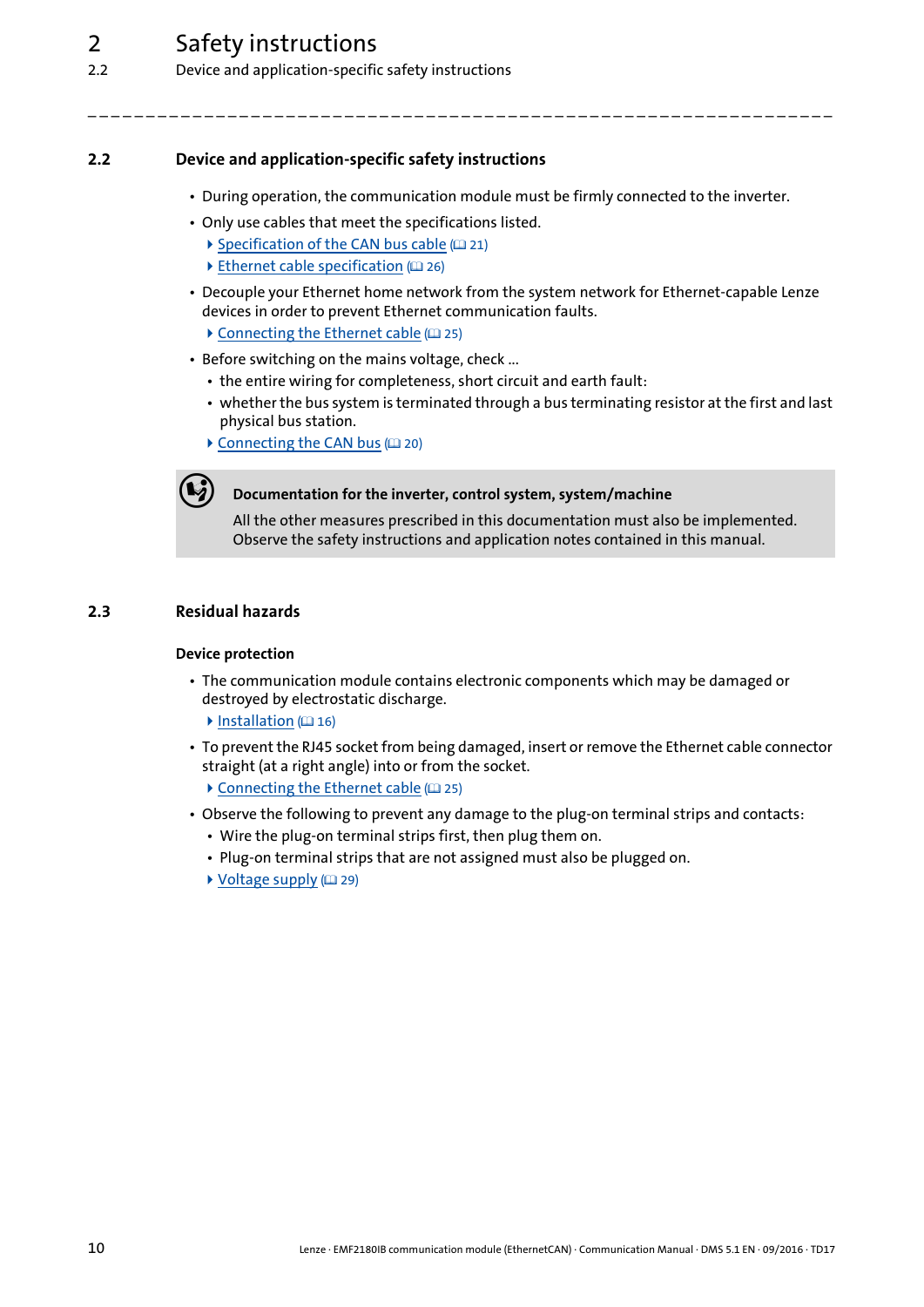### 3 Product description

3.1 Application as directed

### <span id="page-10-4"></span><span id="page-10-0"></span>**3 Product description**

### <span id="page-10-1"></span>**3.1 Application as directed**

<span id="page-10-2"></span>The communication module ...

- by remote maintenance is used for the parameterisation or programming, commissioning and diagnostics of the applicable Lenze devices;
- is suitable for the transmission of IEC61131 programs, application data (such as profile data) and parameter data;
- is a device intended for use in industrial power systems;
- should only be used under the operating conditions prescribed in this documentation.

\_\_\_\_\_\_\_\_\_\_\_\_\_\_\_\_\_\_\_\_\_\_\_\_\_\_

Simultaneous access from 2 PCs on the EMF2180IB communication module is not allowed.

### **Any other use shall be deemed inappropriate!**

### <span id="page-10-3"></span>**Application range**

The communication module can be used with the following Lenze devices:

- Inverter of the i-series which are supporting CAN
- Inverter Drives 8400, 8400 motec, 8400 protec
- Servo Drives 9400
- 9300 servo inverter
- 9300 vector
- 9300 Servo PLC
- ECS servo system
- 8200 motec motor inverter
- 8200 vector frequency inverter
- Drive PLC
- 82XX frequency inverter
- starttec motor starter
- Terminal extension 9374
- Control / display unit (EPM-HXXX)
- I/O system IP20 (EPM-TXXX)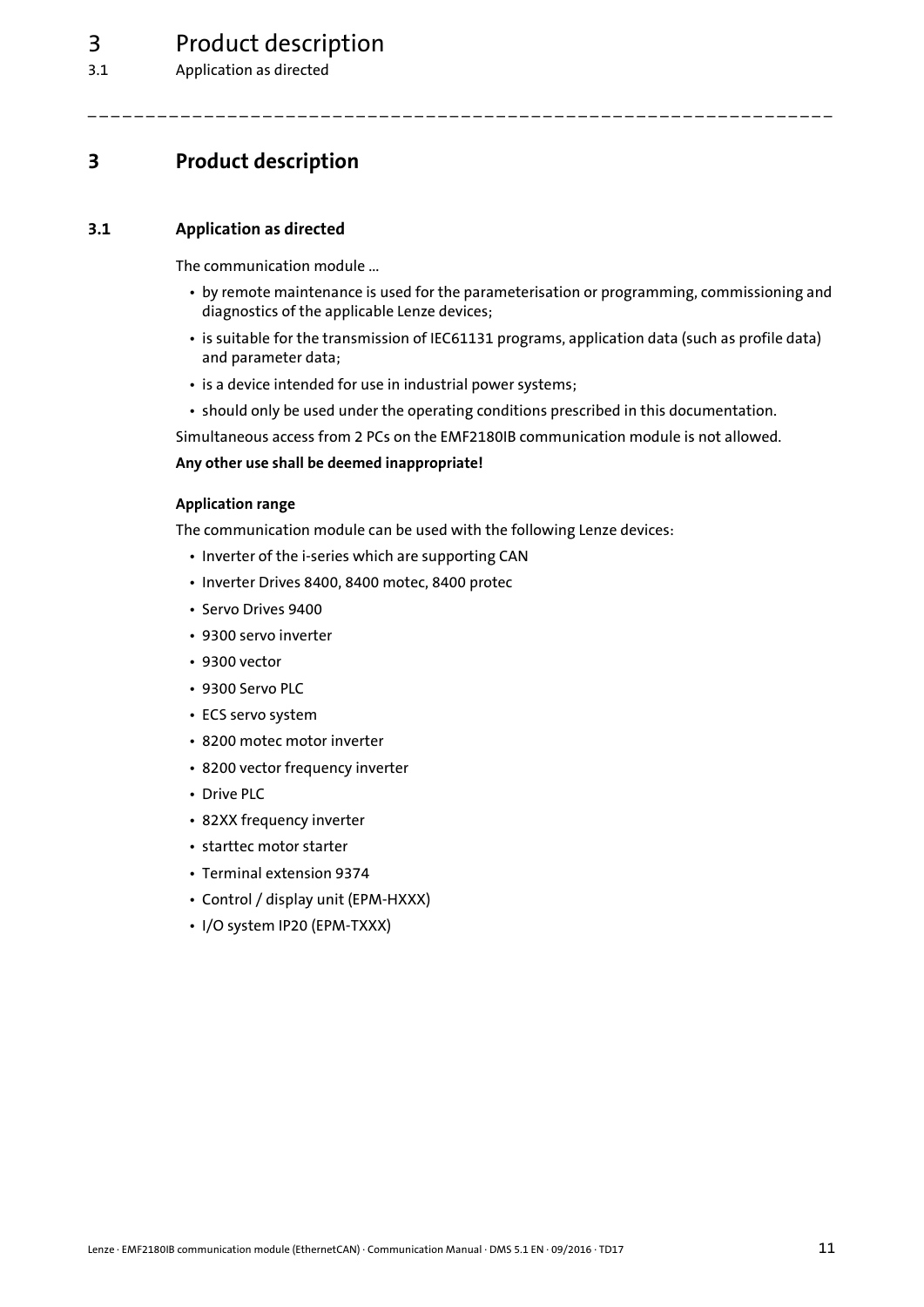### <span id="page-11-0"></span>**3.2 Identification**

<span id="page-11-5"></span><span id="page-11-3"></span>The type designation, hardware version and software version of a communication module are indicated on its nameplate:

\_ \_ \_ \_ \_ \_ \_ \_ \_ \_ \_ \_ \_ \_ \_ \_ \_ \_ \_ \_ \_ \_ \_ \_ \_ \_ \_ \_ \_ \_ \_ \_ \_ \_ \_ \_ \_ \_ \_ \_ \_ \_ \_ \_ \_ \_ \_ \_ \_ \_ \_ \_ \_ \_ \_ \_ \_ \_ \_ \_ \_ \_ \_ \_



- **1** "33.2180IBxxyy" type designation:
	- 33.2180IB: device series
	- xx: hardware version
	- yy: software version

[3-1] Identification data

### <span id="page-11-1"></span>**3.3 Connections and interfaces**

<span id="page-11-4"></span><span id="page-11-2"></span>

[3-2] EMF2180IB communication module (EthernetCAN)

- **A ... D** [LED status displays for the communication module](#page-48-3)  [and for CAN communication](#page-48-3) (ലി [49\)](#page-48-3)
	- **E** Ethernet connection RJ45 socket with 2 LED status displays
	- **F** CAN connection 9-pole Sub-D plug connector
	- **G** Voltage supply 4-pole plug connector with spring connection
	- **H** PE connection When it is plugged in, the communication module is automatically connected to the DIN rail. The DIN rail must be connected to PE!
	- **I, K** [LED status displays for Ethernet communication](#page-50-1)  $(D 51)$  $(D 51)$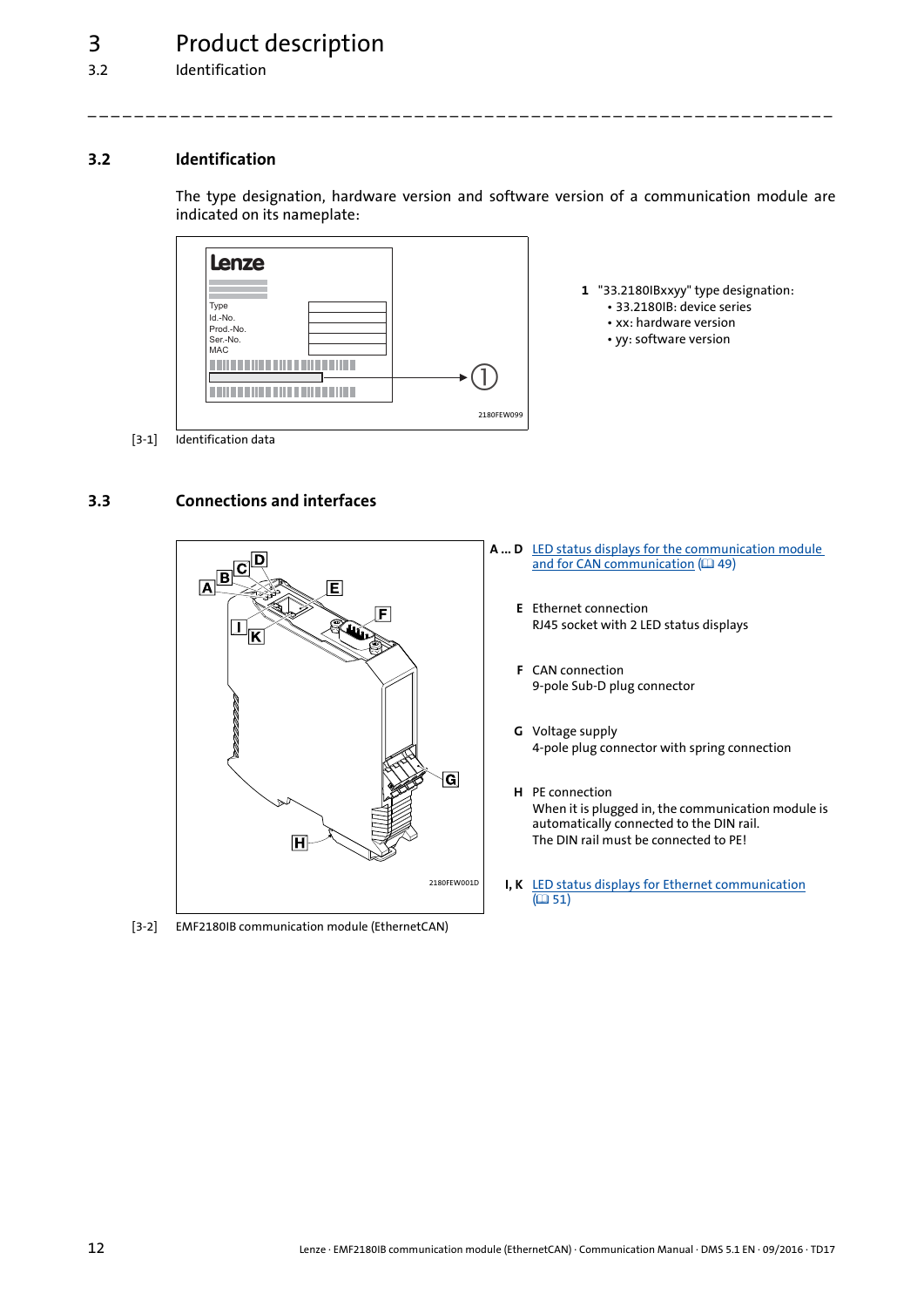# 4 Technical data<br>4.1 General data and opera

General data and operating conditions

### <span id="page-12-7"></span><span id="page-12-0"></span>**4 Technical data**

### <span id="page-12-1"></span>**4.1 General data and operating conditions**

<span id="page-12-6"></span><span id="page-12-5"></span><span id="page-12-4"></span><span id="page-12-3"></span><span id="page-12-2"></span>

| Range                                                       | <b>Values</b>                                                                                                                                                                                                                 |
|-------------------------------------------------------------|-------------------------------------------------------------------------------------------------------------------------------------------------------------------------------------------------------------------------------|
| Order designation                                           | <b>EMF2180IB</b>                                                                                                                                                                                                              |
| Communication media (system)                                | CAN (ISO 11898)<br>Ethernet (100 Base TX, IEEE802.3u)                                                                                                                                                                         |
| Number of nodes at the CAN bus                              | Max. 100                                                                                                                                                                                                                      |
| Baud rate                                                   | • For communication via CAN<br>$\cdot$ 20 kbps<br>$\cdot$ 50 kbps<br>$\cdot$ 125 kbps<br>$\cdot$ 250 kbps<br>$\cdot$ 500 kbps<br>$\cdot$ 1000 kbps<br>• For communication via Ethernet<br>$\cdot$ 10 Mbps<br>$\cdot$ 100 Mbps |
| Voltage supply (external) via<br>separate power supply unit | 18  30 V DC, max. 100 mA (in compliance with IEC/EN 61131-2)                                                                                                                                                                  |

<span id="page-12-8"></span>

| <b>Conformity and Approbation</b> |                                                |                                                     |                                                              |  |
|-----------------------------------|------------------------------------------------|-----------------------------------------------------|--------------------------------------------------------------|--|
|                                   | $CE$ See hardware manual of the used inverter. |                                                     |                                                              |  |
|                                   | UL See hardware manual of the used inverter.   |                                                     |                                                              |  |
|                                   | EAC   TP TC 020/2011<br>(TR ZU 020/2011)       | Electromagnetic compatibility of<br>technical means | <b>Eurasian Conformity</b><br>TR CU: Technical Regulation of |  |
|                                   | TP TC 004/2011<br>(TR ZU 004/2011)             | On safety of low voltage equipment                  | <b>Customs Union</b>                                         |  |

| <b>Operating conditions</b>                      | <b>Values</b>                        | Deviations from standard |  |  |
|--------------------------------------------------|--------------------------------------|--------------------------|--|--|
| Climatic conditions                              |                                      |                          |  |  |
|                                                  | Storage   1 K3 to IEC/EN 60721-3-1   | $-10 °C  + 60 °C$        |  |  |
|                                                  | Transport   2 K3 to IEC/EN 60721-3-2 | $-10 °C  + 70 °C$        |  |  |
|                                                  | Operation 3 K3 to IEC/EN 60721-3-3   | $-0$ °C $-+60$ °C        |  |  |
| Enclosure of the plugged<br>communication module | <b>IP20</b>                          |                          |  |  |
| Degree of pollution                              | 2 to IEC/EN 61800-5-1                |                          |  |  |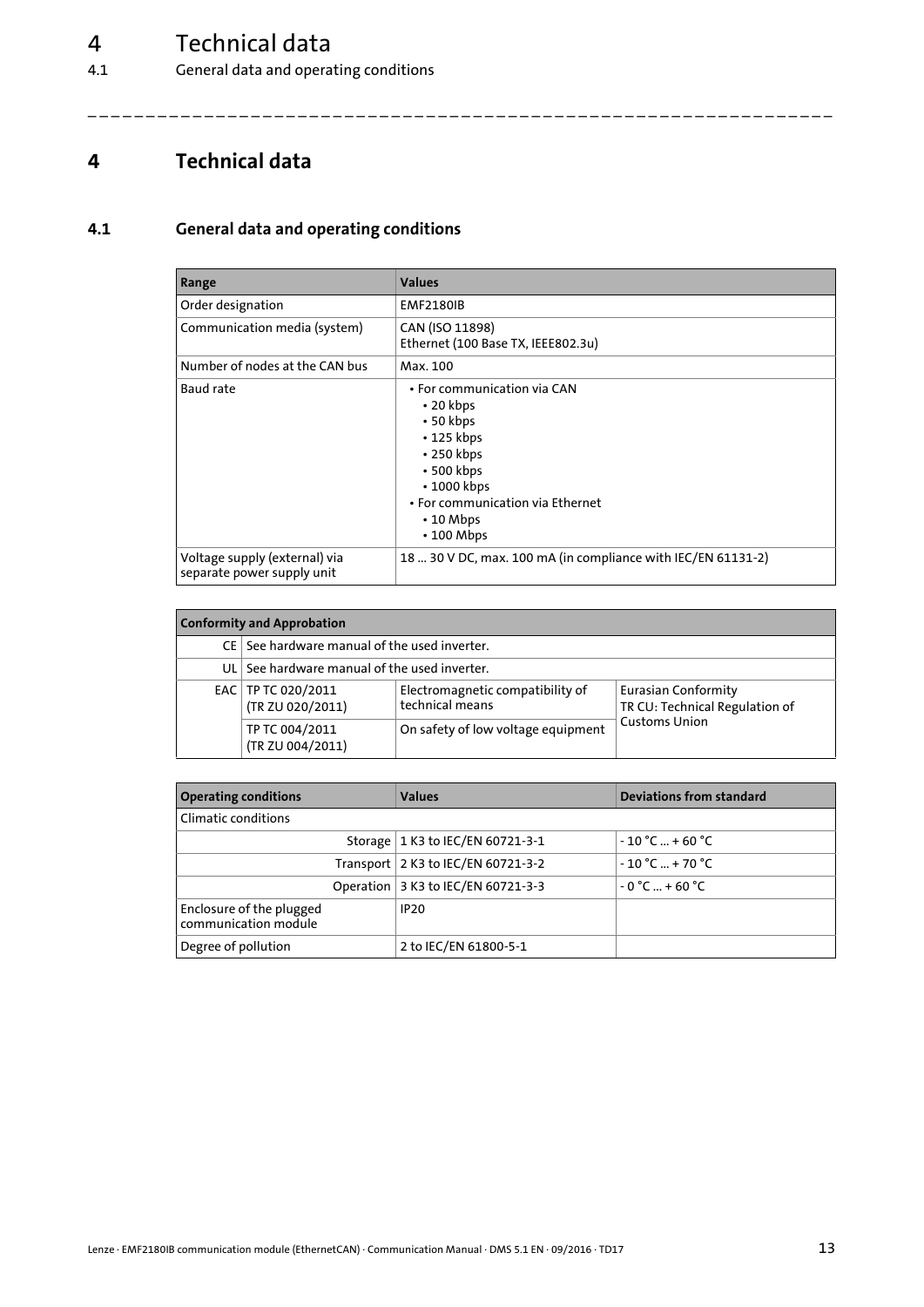# 4 Technical data<br>
<sup>4.2</sup> Protective insulation

Protective insulation

### <span id="page-13-0"></span>**4.2 Protective insulation**

<span id="page-13-1"></span>

\_ \_ \_ \_ \_ \_ \_ \_ \_ \_ \_ \_ \_ \_ \_ \_ \_ \_ \_ \_ \_ \_ \_ \_ \_ \_ \_ \_ \_ \_ \_ \_ \_ \_ \_ \_ \_ \_ \_ \_ \_ \_ \_ \_ \_ \_ \_ \_ \_ \_ \_ \_ \_ \_ \_ \_ \_ \_ \_ \_ \_ \_ \_ \_

#### [4-1] Protective insulation according to EN 61800-5-1

| <b>Connection</b> |                | Type of insulation           |
|-------------------|----------------|------------------------------|
|                   | Ethernet       | <b>Functional insulation</b> |
|                   | CAN bus        | <b>Functional insulation</b> |
| l G               | Voltage supply | No insulation                |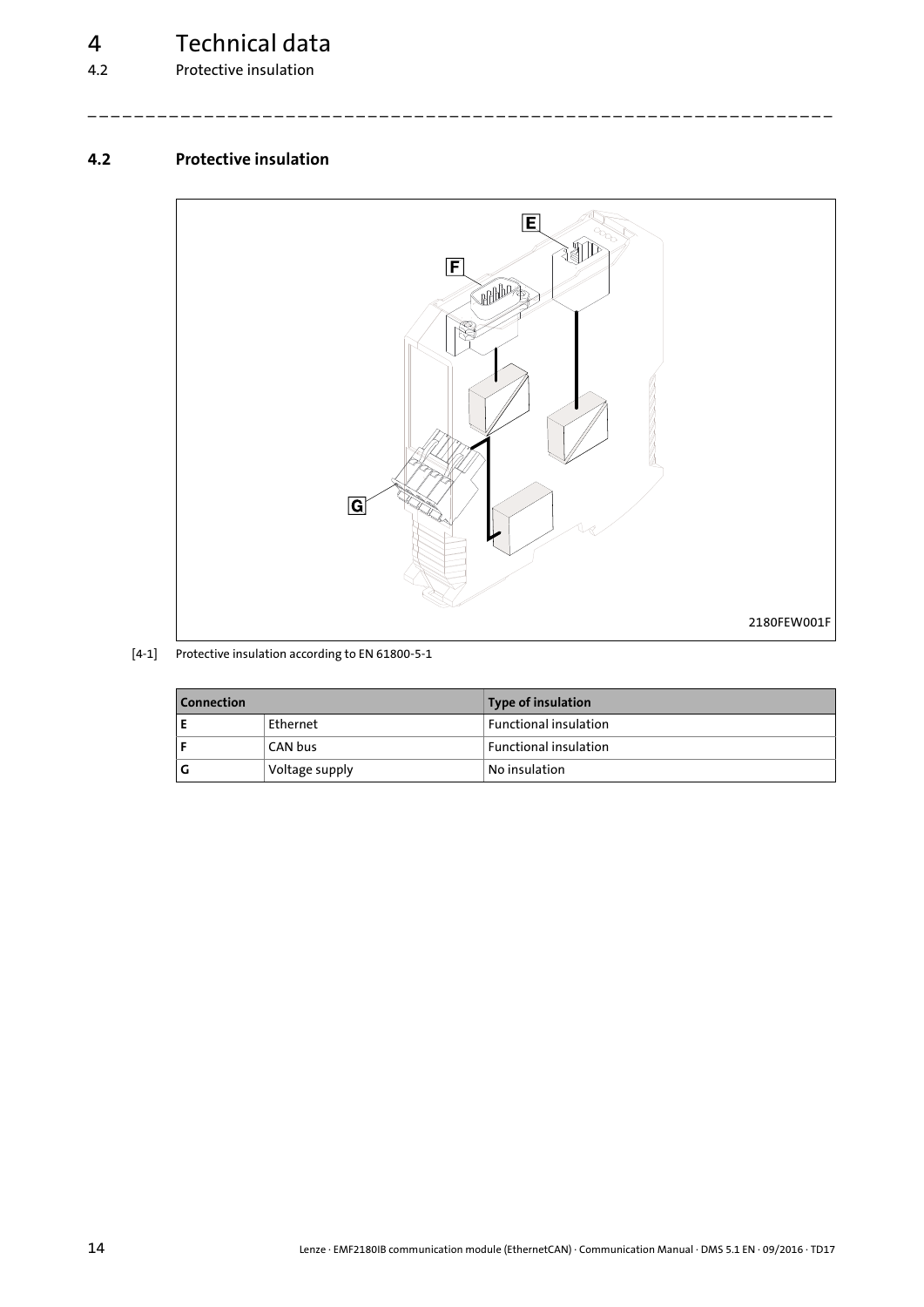**Dimensions** 

### <span id="page-14-0"></span>**4.3 Dimensions**

<span id="page-14-1"></span>

[4-2] Dimensions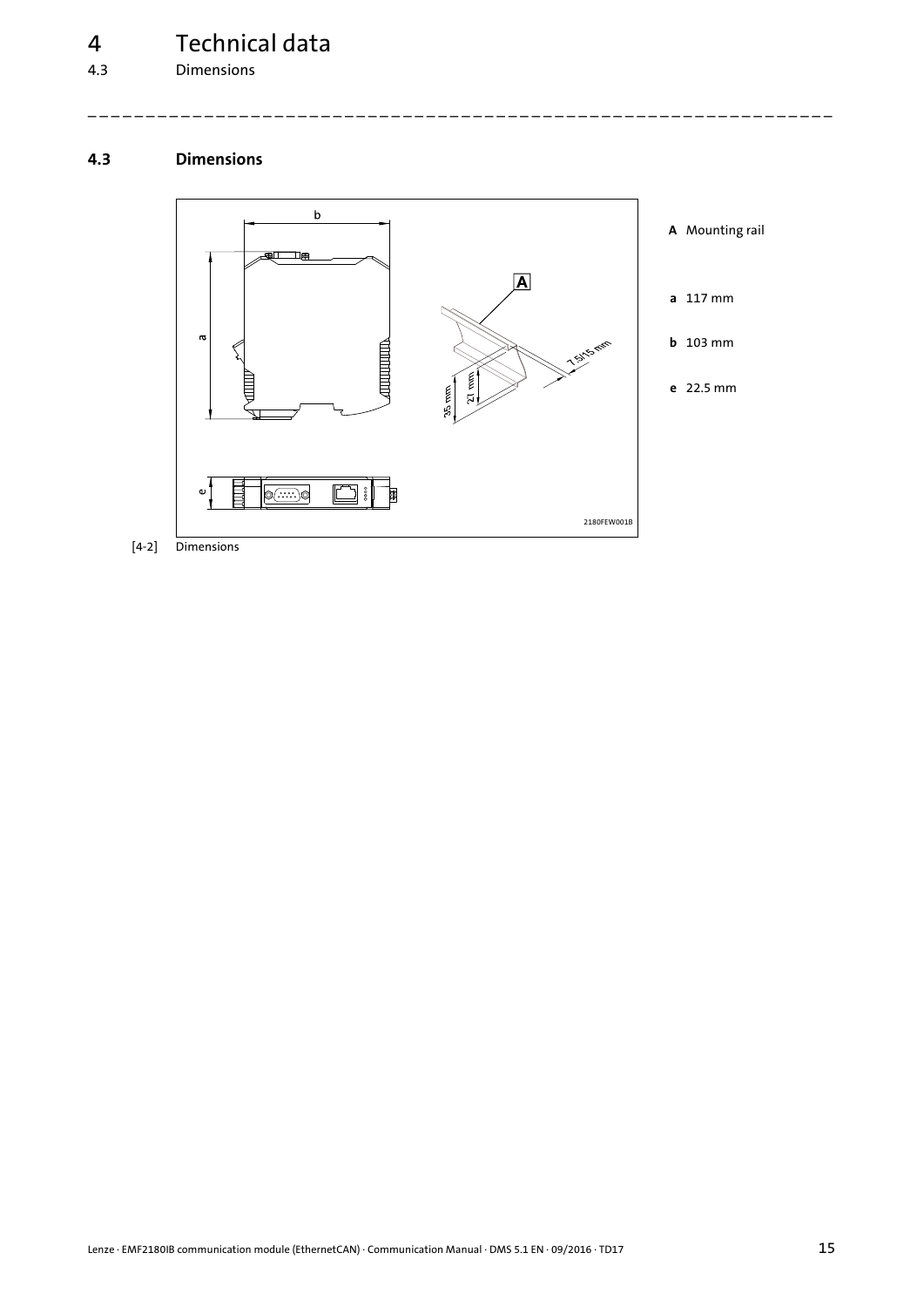### <span id="page-15-1"></span><span id="page-15-0"></span>**Stop!**

### **Electrostatic discharge**

Electronic components within the communication module can be damaged or destroyed by electrostatic discharge.

\_ \_ \_ \_ \_ \_ \_ \_ \_ \_ \_ \_ \_ \_ \_ \_ \_ \_ \_ \_ \_ \_ \_ \_ \_ \_ \_ \_ \_ \_ \_ \_ \_ \_ \_ \_ \_ \_ \_ \_ \_ \_ \_ \_ \_ \_ \_ \_ \_ \_ \_ \_ \_ \_ \_ \_ \_ \_ \_ \_ \_ \_ \_ \_

### **Possible consequences:**

- The communication module is defective.
- Fieldbus communication is not possible or faulty.

### **Protective measures**

Before touching the module, be sure that you are free of electrostatic charge.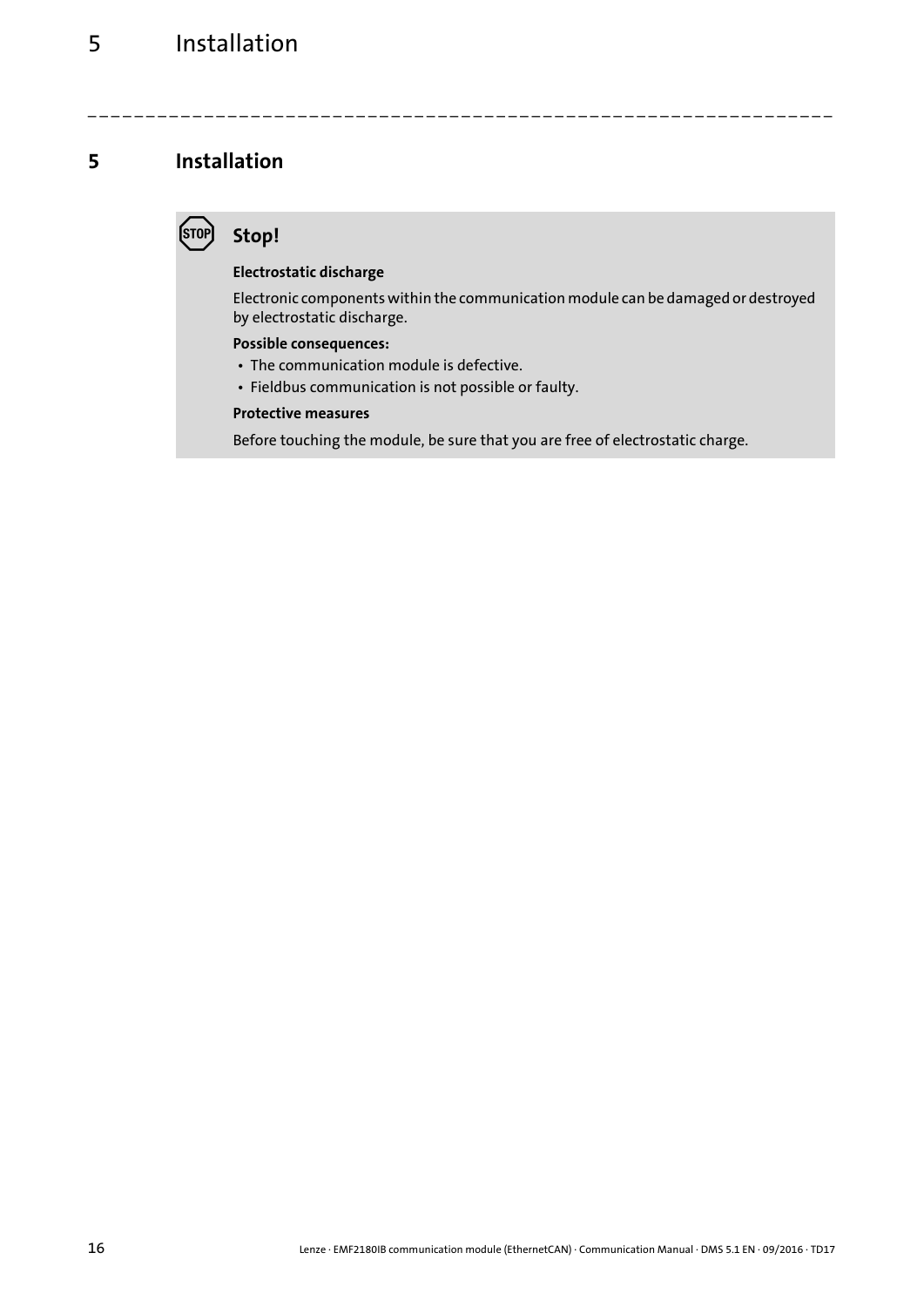5.1 Mechanical installation

### <span id="page-16-2"></span><span id="page-16-0"></span>**5.1 Mechanical installation**

### <span id="page-16-1"></span>**5.1.1 Mounting**



\_ \_ \_ \_ \_ \_ \_ \_ \_ \_ \_ \_ \_ \_ \_ \_ \_ \_ \_ \_ \_ \_ \_ \_ \_ \_ \_ \_ \_ \_ \_ \_ \_ \_ \_ \_ \_ \_ \_ \_ \_ \_ \_ \_ \_ \_ \_ \_ \_ \_ \_ \_ \_ \_ \_ \_ \_ \_ \_ \_ \_ \_ \_ \_

[5-1] Mounting

Switch off voltage supply (1) and attach communication module to DIN rail (2 ... 4).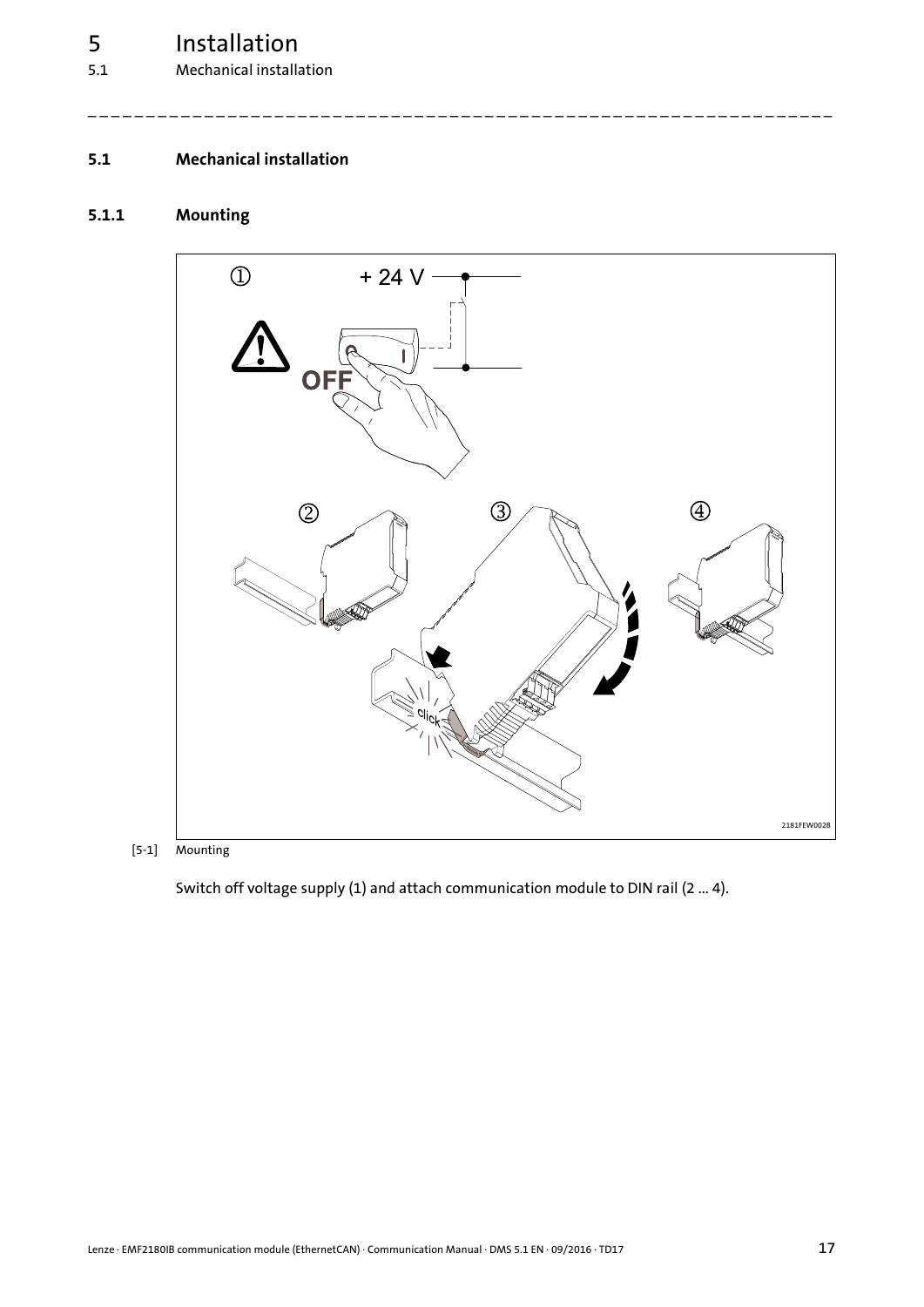### 5.1 Mechanical installation

### <span id="page-17-0"></span>**5.1.2 Dismounting**

<span id="page-17-1"></span>

\_ \_ \_ \_ \_ \_ \_ \_ \_ \_ \_ \_ \_ \_ \_ \_ \_ \_ \_ \_ \_ \_ \_ \_ \_ \_ \_ \_ \_ \_ \_ \_ \_ \_ \_ \_ \_ \_ \_ \_ \_ \_ \_ \_ \_ \_ \_ \_ \_ \_ \_ \_ \_ \_ \_ \_ \_ \_ \_ \_ \_ \_ \_ \_

[5-2] Dismounting

Unlock communication module (1) and remove it from DIN rail (2, 3).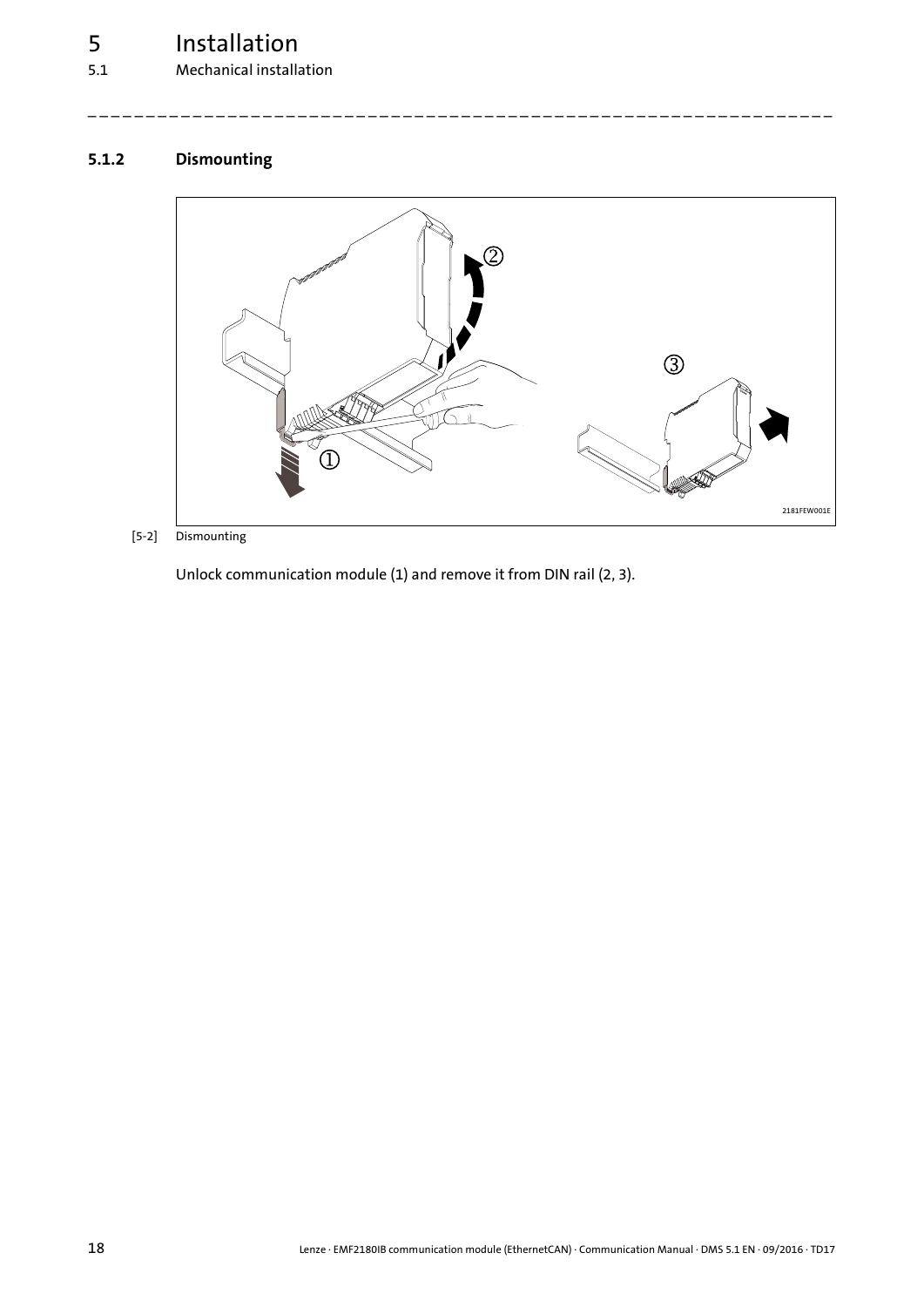### <span id="page-18-0"></span>**5.2 Electrical installation**

<span id="page-18-2"></span>

**Documentation for inverters, the control system, system/machine**

\_ \_ \_ \_ \_ \_ \_ \_ \_ \_ \_ \_ \_ \_ \_ \_ \_ \_ \_ \_ \_ \_ \_ \_ \_ \_ \_ \_ \_ \_ \_ \_ \_ \_ \_ \_ \_ \_ \_ \_ \_ \_ \_ \_ \_ \_ \_ \_ \_ \_ \_ \_ \_ \_ \_ \_ \_ \_ \_ \_ \_ \_ \_ \_

Observe the notes and wiring instructions contained in this documentation.

### <span id="page-18-1"></span>**5.2.1 Communication via Ethernet and CAN**



<sup>[5-3]</sup> Communication via Ethernet and CAN

#### **Installation steps**

| <b>Step</b> |                                                                                                                                                                 | <b>Position</b> | <b>Additional information</b>          |
|-------------|-----------------------------------------------------------------------------------------------------------------------------------------------------------------|-----------------|----------------------------------------|
| 1st         | Establish a connection to the CAN bus:<br>Plug "EWZ0046" Sub-D plug (see accessories) into the<br>communication module.                                         |                 | Connecting the CAN bus $(220)$         |
| 2nd         | Connect the following components via Ethernet with<br>each other:<br>• Communication module<br>• Engineering PC<br>• Servo Drive 9400<br>• Other Ethernet nodes | E               | Connecting the Ethernet cable<br>(D25) |
| 3.          | Connect voltage supply to the plug connector.                                                                                                                   | G               | Voltage supply $(229)$                 |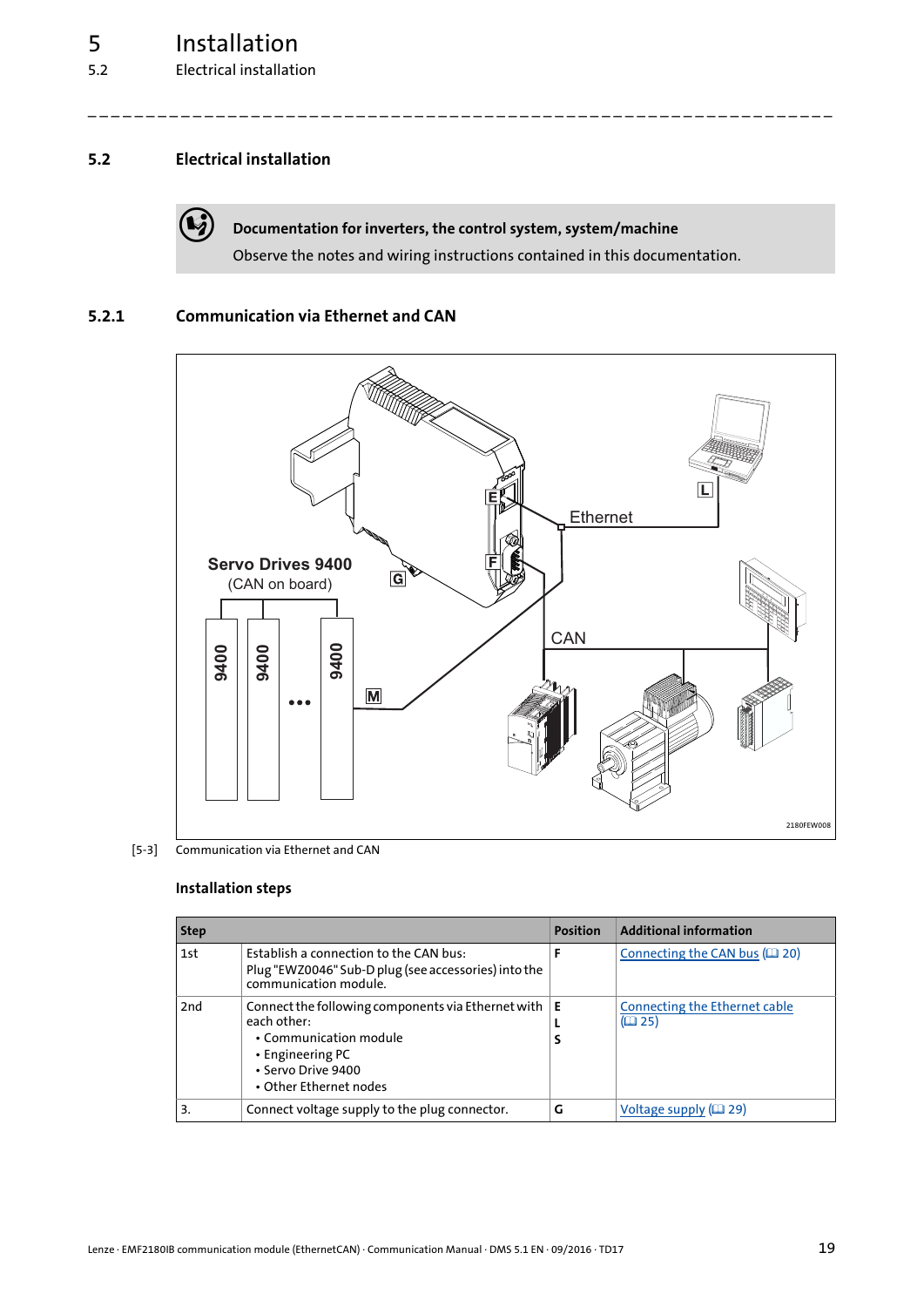5.2 Electrical installation

### <span id="page-19-0"></span>**5.2.2 Connecting the CAN bus**

<span id="page-19-1"></span>

\_ \_ \_ \_ \_ \_ \_ \_ \_ \_ \_ \_ \_ \_ \_ \_ \_ \_ \_ \_ \_ \_ \_ \_ \_ \_ \_ \_ \_ \_ \_ \_ \_ \_ \_ \_ \_ \_ \_ \_ \_ \_ \_ \_ \_ \_ \_ \_ \_ \_ \_ \_ \_ \_ \_ \_ \_ \_ \_ \_ \_ \_ \_ \_

The CAN bus must be terminated with resistors (120  $\Omega$ ) between CAN-low and CAN-high.

The **EWZ0046** Lenze system connector with an integrated terminating resistor complies with the DS102-1 recommendation of the CiA CAN user organisation. The system connector is not contained in the scope of supply of the communication module.

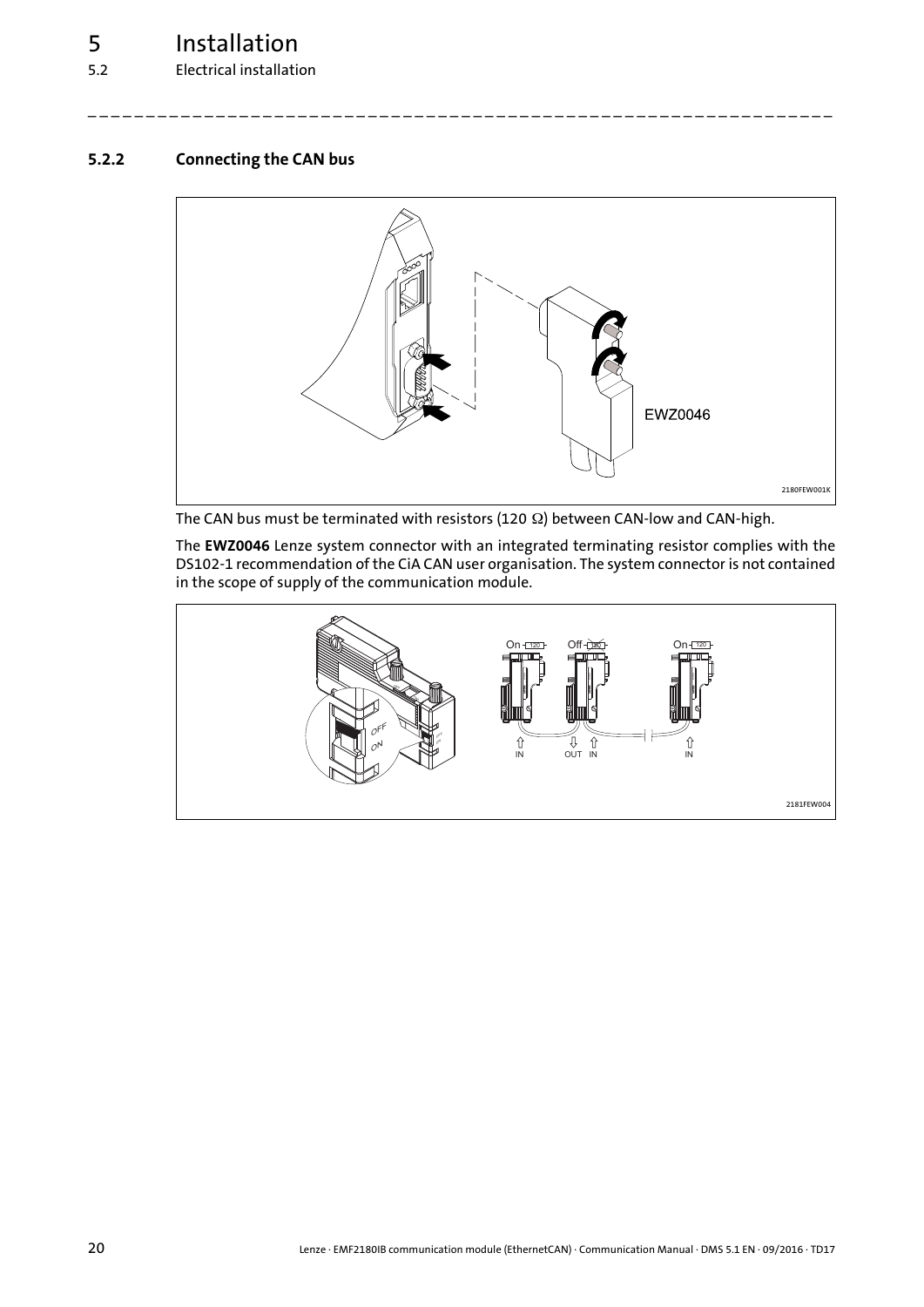### <span id="page-20-0"></span>**5.2.2.1 Assignment of the 9-pin Sub-D plug connector**

<span id="page-20-3"></span>

| <b>View</b>                        | Pin            | Assignment               |
|------------------------------------|----------------|--------------------------|
| 6                                  | 1              | $\overline{\phantom{a}}$ |
| Ø                                  | $\overline{2}$ | CAN-LOW                  |
| Ø<br>$\circ$<br>О<br>$\circ$       | 3              | CAN-GND                  |
| O<br>$\circ$<br>U<br>$\varnothing$ | 4              | $\overline{\phantom{a}}$ |
| У<br>5                             | 5              | $\overline{\phantom{a}}$ |
|                                    | 6              | $\overline{\phantom{a}}$ |
|                                    | 7              | CAN-HIGH                 |
|                                    | 8              | $\overline{\phantom{a}}$ |
|                                    | 9              | $\overline{\phantom{a}}$ |

\_ \_ \_ \_ \_ \_ \_ \_ \_ \_ \_ \_ \_ \_ \_ \_ \_ \_ \_ \_ \_ \_ \_ \_ \_ \_ \_ \_ \_ \_ \_ \_ \_ \_ \_ \_ \_ \_ \_ \_ \_ \_ \_ \_ \_ \_ \_ \_ \_ \_ \_ \_ \_ \_ \_ \_ \_ \_ \_ \_ \_ \_ \_ \_

### <span id="page-20-1"></span>**5.2.2.2 Specification of the CAN bus cable**

<span id="page-20-2"></span>We recommend the use of CAN cables complying with ISO 11898-2:

| CAN cable complying with ISO 11898-2 |                                                                                                                                                    |  |  |
|--------------------------------------|----------------------------------------------------------------------------------------------------------------------------------------------------|--|--|
| Cable type                           | Twisted in pairs with shield                                                                                                                       |  |  |
| Impedance                            | $120 \Omega (95  140 \Omega)$                                                                                                                      |  |  |
| Cable resistance/cross-section       | Cable length ≤ 300 m: $ $ ≤ 70 mΩ/m / 0.25  0.34 mm <sup>2</sup> (AWG22)<br>Cable length 301  1000 m: $\leq$ 40 mΩ/m / 0.5 mm <sup>2</sup> (AWG20) |  |  |
| Signal propagation delay             | $\leq$ 5 ns/m                                                                                                                                      |  |  |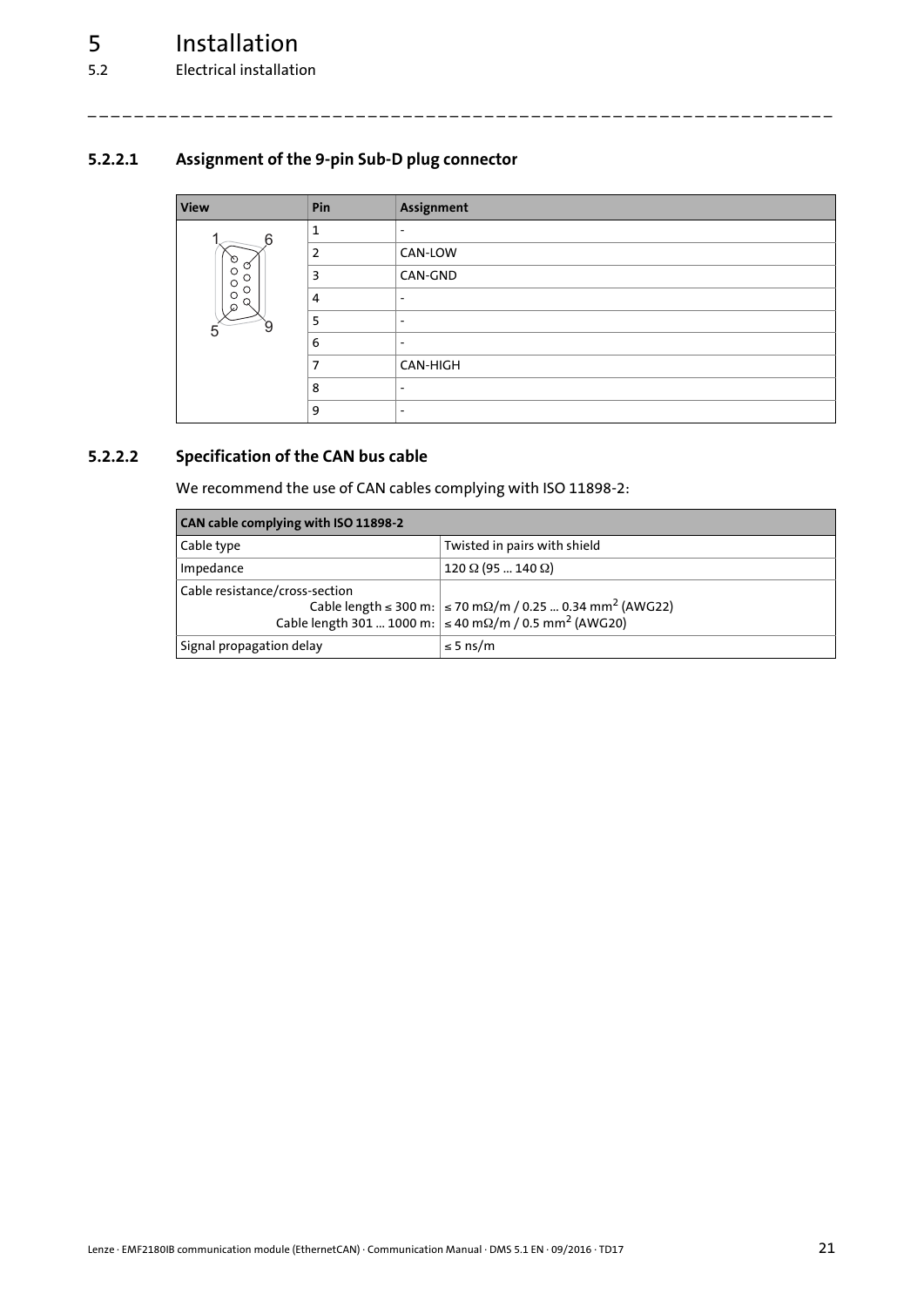### <span id="page-21-0"></span>**5.2.3 Bus cable length (CAN)**

### <span id="page-21-2"></span>**1** Note!

- It is absolutely necessary to comply with the permissible cable lengths.
- If the total cable lengths of the CAN nodes differ for the same baud rate, the smaller value must be used to determine the max. cable length.

\_ \_ \_ \_ \_ \_ \_ \_ \_ \_ \_ \_ \_ \_ \_ \_ \_ \_ \_ \_ \_ \_ \_ \_ \_ \_ \_ \_ \_ \_ \_ \_ \_ \_ \_ \_ \_ \_ \_ \_ \_ \_ \_ \_ \_ \_ \_ \_ \_ \_ \_ \_ \_ \_ \_ \_ \_ \_ \_ \_ \_ \_ \_ \_

• Observe the reduction of the total cable length due to the signal delay of the repeater.  $\blacktriangleright$  [Checking the use of repeaters](#page-23-0) ( $\boxplus$  [24\)](#page-23-0)

### <span id="page-21-1"></span>**5.2.3.1 Total cable length**

<span id="page-21-3"></span>The baud rate also determines the total cable length.

| <b>Baud rate [kbps]</b> | Max. bus length [m] |
|-------------------------|---------------------|
| 10                      | 8075                |
| 20                      | 4012                |
| 50                      | 1575                |
| 125                     | 600                 |
| 250                     | 275                 |
| 500                     | 112                 |
| 800                     | 38                  |
| 1000                    | 12                  |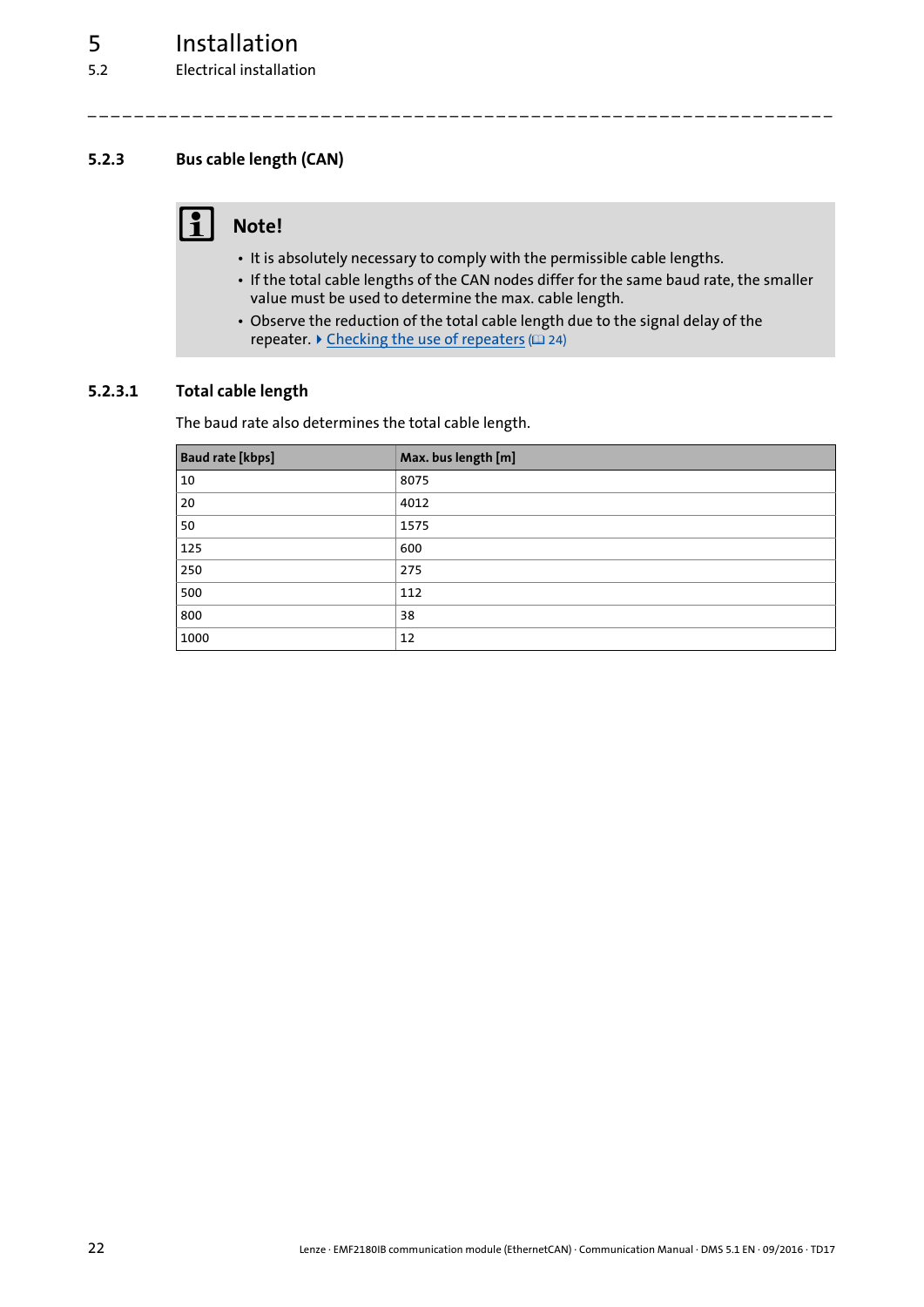### <span id="page-22-0"></span>**5.2.3.2 Segment cable length**

<span id="page-22-1"></span>The segment cable length is determined by the cable cross-section used and by the number of nodes. Repeaters divide the total cable length into segments. If no repeaters are used, the segment cable length is identical to the total cable length.

\_ \_ \_ \_ \_ \_ \_ \_ \_ \_ \_ \_ \_ \_ \_ \_ \_ \_ \_ \_ \_ \_ \_ \_ \_ \_ \_ \_ \_ \_ \_ \_ \_ \_ \_ \_ \_ \_ \_ \_ \_ \_ \_ \_ \_ \_ \_ \_ \_ \_ \_ \_ \_ \_ \_ \_ \_ \_ \_ \_ \_ \_ \_ \_

| Max. number of    | Cable cross-section (can be interpolated) |                                    |                                    |                                  |
|-------------------|-------------------------------------------|------------------------------------|------------------------------------|----------------------------------|
| nodes per segment | $0.25$ mm <sup>2</sup><br>(AWG 24)        | $0.50$ mm <sup>2</sup><br>(AWG 21) | $0.75$ mm <sup>2</sup><br>(AWG 19) | 1.00 mm <sup>2</sup><br>(AWG 18) |
| $\overline{2}$    | 240 m                                     | 430 m                              | 650 m                              | 940 m                            |
| 5                 | 230 m                                     | 420 m                              | 640 m                              | 920 m                            |
| 10                | 230 m                                     | 410 m                              | 620 m                              | 900 m                            |
| 20                | 210 m                                     | 390 m                              | 580 m                              | 850 m                            |
| 32                | 200 <sub>m</sub>                          | 360 m                              | 550 m                              | 800 m                            |
| 63                | 170 m                                     | 310 m                              | 470 m                              | 690 m                            |
| 100               | 150 m                                     | 270 m                              | 410 m                              | 600 m                            |

### **Example: Selection help**

| <b>Given</b>                            |                  |  |
|-----------------------------------------|------------------|--|
| Total cable length to be<br>implemented | 200 <sub>m</sub> |  |
| Number of nodes                         | 63               |  |

| <b>Results</b>                        |                                                                   |
|---------------------------------------|-------------------------------------------------------------------|
| Max. possible baud rate               | 250 kbit/s<br>(derived from the table Total cable length (QQ 22)) |
| Cable cross-section required          | $0.30$ mm <sup>2</sup> (AWG23)                                    |
| (interpolated)                        | (derived from the table Segment cable length (123))               |
| l Cable cross-section of standard CAN | $0.34$ mm <sup>2</sup> (AWG22)                                    |
| cable                                 | ▶ Specification of the CAN bus cable (□ 21)                       |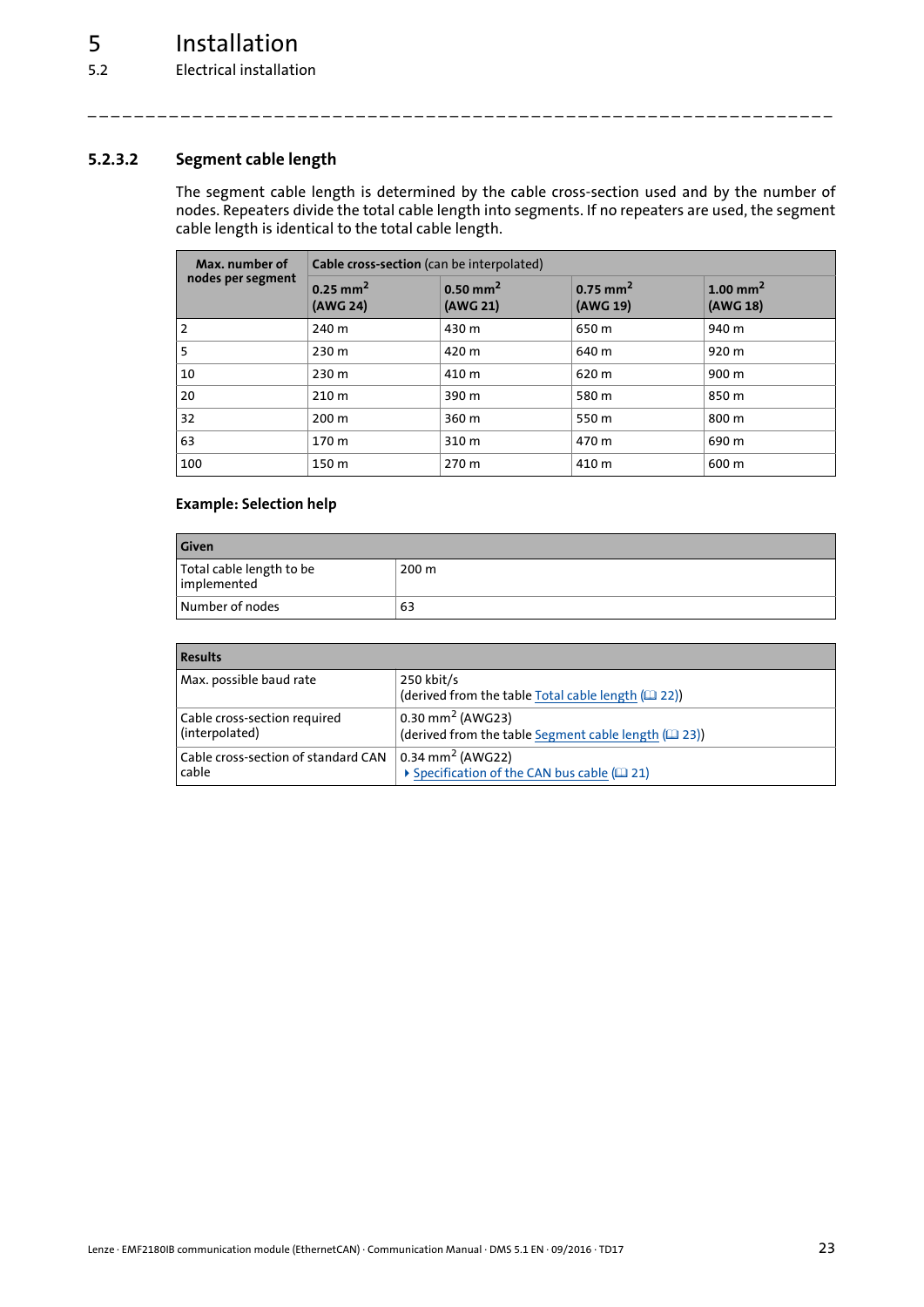5.2 Electrical installation

### <span id="page-23-0"></span>**5.2.3.3 Checking the use of repeaters**

<span id="page-23-1"></span>Compare the values derived from tables [Total cable length](#page-21-1)  $(42)$  and [Segment cable length](#page-22-0)  $(42)$  [23\)](#page-22-0).

• If the sum of the segment cable lengths is smaller than the total cable length to be implemented, either repeaters must be used or the cable cross-section must be increased.

\_ \_ \_ \_ \_ \_ \_ \_ \_ \_ \_ \_ \_ \_ \_ \_ \_ \_ \_ \_ \_ \_ \_ \_ \_ \_ \_ \_ \_ \_ \_ \_ \_ \_ \_ \_ \_ \_ \_ \_ \_ \_ \_ \_ \_ \_ \_ \_ \_ \_ \_ \_ \_ \_ \_ \_ \_ \_ \_ \_ \_ \_ \_ \_

- If the use of repeaters reduces the max. possible total cable length so much that it is smaller than the total cable length to be implemented, the cable cross-section must be increased or fewer repeaters must be used, or the baud rate must be decreased.
- The use of a further repeater is recommended as ...
	- service interface Advantage: trouble-free connection during bus operation is possible.
	- calibration interface Advantage: the calibration/programming unit remains electrically isolated.

#### **Example**

| <b>Given</b>                                                         |                                 |  |
|----------------------------------------------------------------------|---------------------------------|--|
| Total cable length to be<br>implemented                              | 450 m                           |  |
| Number of nodes                                                      | 32                              |  |
| Cable cross-section                                                  | $0.50$ mm <sup>2</sup> (AWG 20) |  |
| Baud rate                                                            | $125$ kbit/s                    |  |
| Repeater used                                                        | Lenze repeater EMF2176IB        |  |
| Reduction of the max, total cable<br>length per repeater (EMF2176IB) | 30 <sub>m</sub>                 |  |

| <b>Results</b>                   |                                                                                            |  |
|----------------------------------|--------------------------------------------------------------------------------------------|--|
| Max. possible total cable length | 600 m<br>(see table Total cable length (QQ 22))                                            |  |
| Max. segment cable length        | 360 m<br>(see table Segment cable length (12 23))                                          |  |
| Comparison                       | The max. segment cable length is smaller than the total cable length to be<br>implemented. |  |
| Conclusion                       | A repeater must be installed at the determined max. segment cable length<br>of 360 m.      |  |

| <b>Results with 1 repeater</b>   |                                                                                                                                 |
|----------------------------------|---------------------------------------------------------------------------------------------------------------------------------|
| Max. possible total cable length | 570 m<br>(Reduction of the Total cable length ([22] 22) by 30 m)                                                                |
| Sum of the segment cable lengths | 720 m                                                                                                                           |
| Comparison                       | Both the possible total cable length and the segment cable lengths are larger<br>than the total cable length to be implemented. |
| Conclusion                       | 1 repeater is sufficient to implement the total cable length of 450 m.                                                          |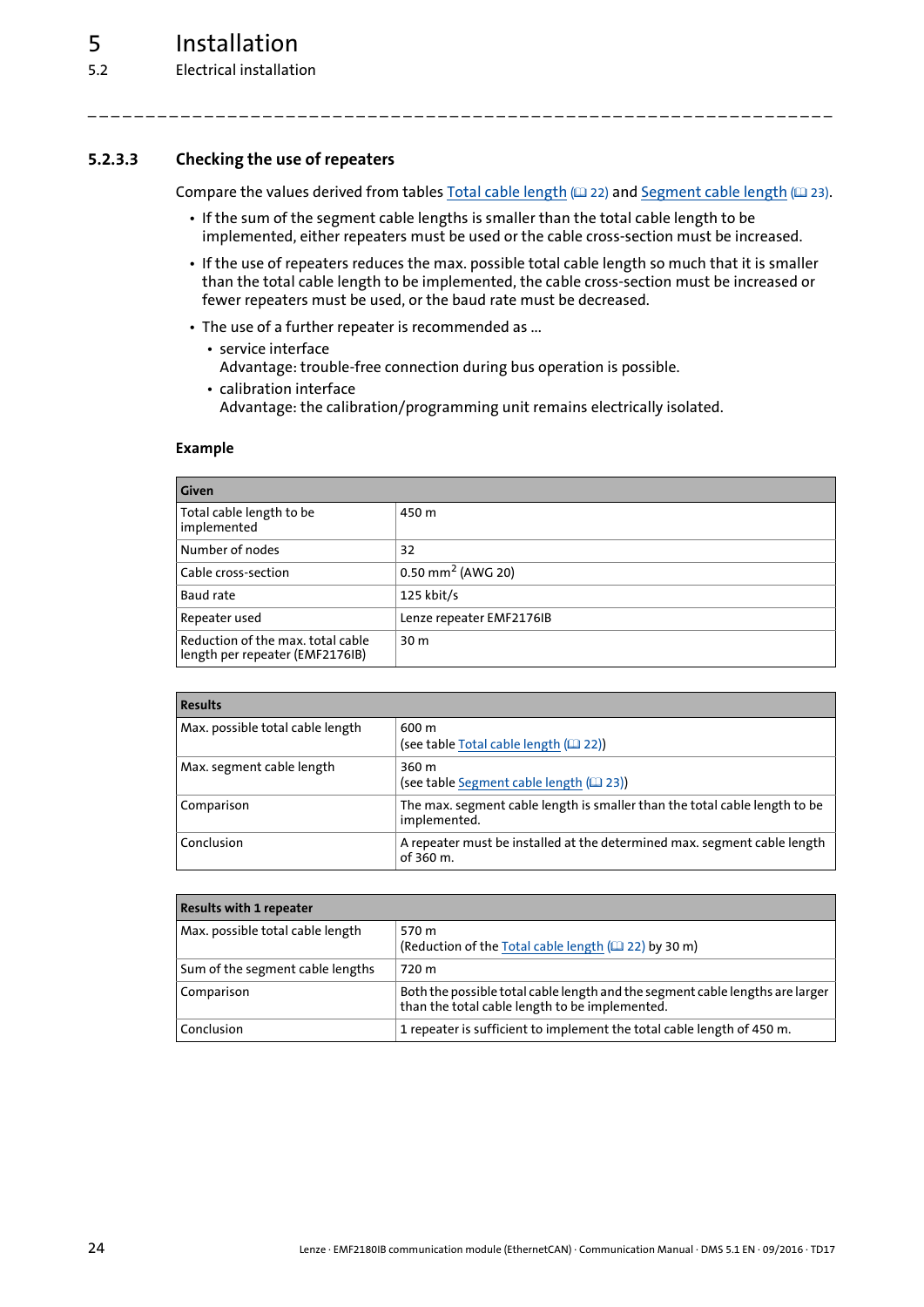### <span id="page-24-0"></span>**5.2.4 Connecting the Ethernet cable**

### <span id="page-24-1"></span>**Note!**

• Decouple your Ethernet house network from the system network for Ethernetcapable Lenze devices in order to prevent EthernetCAN communication faults. Further information about this can be obtained from the "Ethernet in the industrial application" manual.

\_ \_ \_ \_ \_ \_ \_ \_ \_ \_ \_ \_ \_ \_ \_ \_ \_ \_ \_ \_ \_ \_ \_ \_ \_ \_ \_ \_ \_ \_ \_ \_ \_ \_ \_ \_ \_ \_ \_ \_ \_ \_ \_ \_ \_ \_ \_ \_ \_ \_ \_ \_ \_ \_ \_ \_ \_ \_ \_ \_ \_ \_ \_ \_

• To prevent the RJ45 socket from being damaged, insert or remove the Ethernet cable connector straight (at a right angle) into or from the socket.



[5-4] Ethernet connection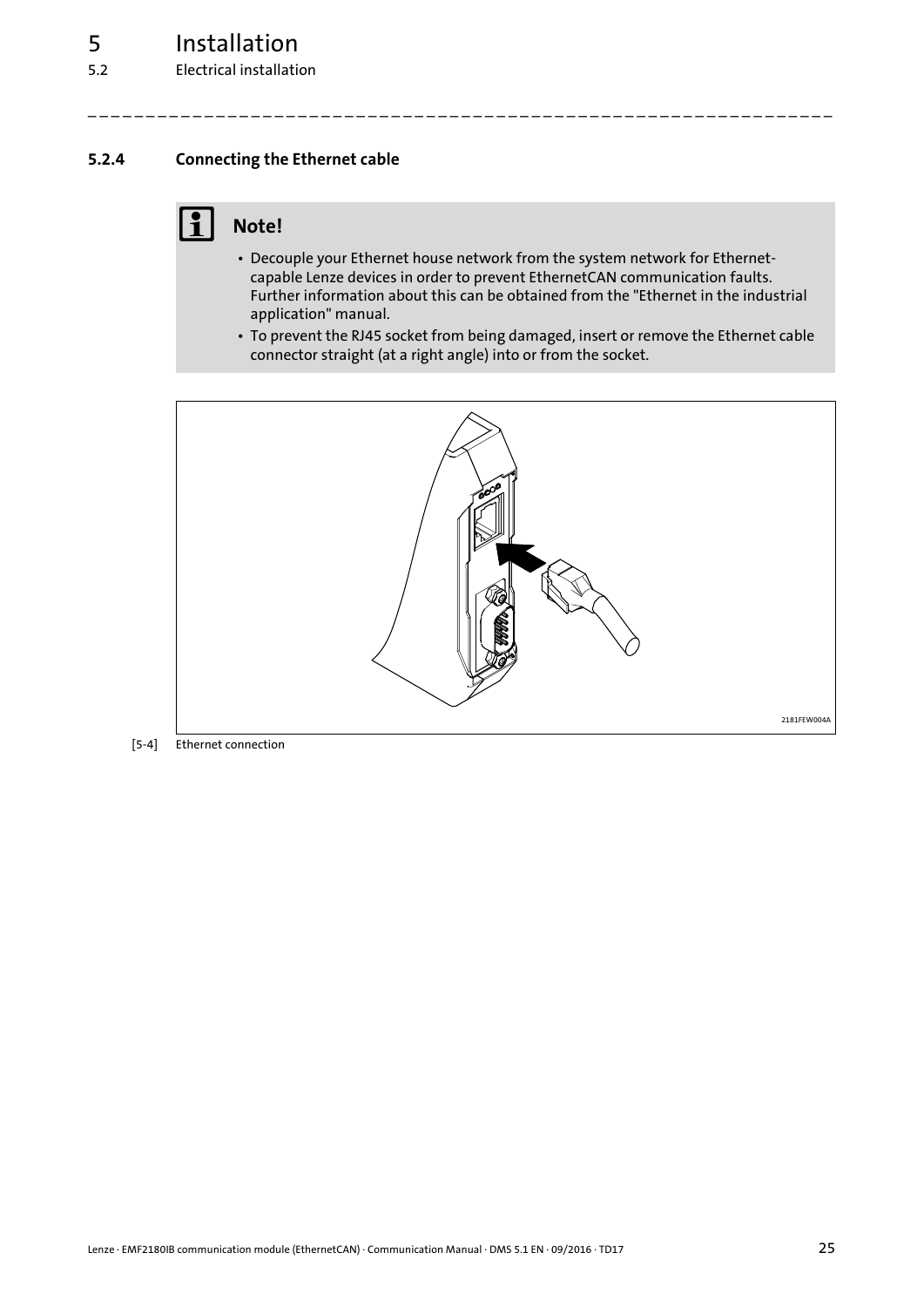5.2 Electrical installation

### <span id="page-25-0"></span>**5.2.4.1 Ethernet cable specification**

<span id="page-25-1"></span>

| Ethernet cable in compliance with IEEE 802.3 |                                                                                  |  |
|----------------------------------------------|----------------------------------------------------------------------------------|--|
| l Ethernet standard                          | Standard Ethernet (in accordance with IEEE 802.3), 100Base-TX (Fast<br>Ethernet) |  |
| Cable type                                   | S/FTP (Screened Foiled Twisted Pair), ISO/IEC 11801 or EN 50173, CAT 5e          |  |
| Damping                                      | 23.2 dB (for 100 MHz and 100 m each)                                             |  |
| <b>Crosstalk damping</b>                     | 24 dB (for 100 MHz and 100 m each)                                               |  |
| <b>Return loss</b>                           | 10 dB (100 m each)                                                               |  |
| Surge impedance                              | $100 \Omega$                                                                     |  |

\_ \_ \_ \_ \_ \_ \_ \_ \_ \_ \_ \_ \_ \_ \_ \_ \_ \_ \_ \_ \_ \_ \_ \_ \_ \_ \_ \_ \_ \_ \_ \_ \_ \_ \_ \_ \_ \_ \_ \_ \_ \_ \_ \_ \_ \_ \_ \_ \_ \_ \_ \_ \_ \_ \_ \_ \_ \_ \_ \_ \_ \_ \_ \_

### <span id="page-25-3"></span><span id="page-25-2"></span>**Structure of the Ethernet cable**



[5-5] Structure of the Ethernet cable (S/FTP, CAT 5e)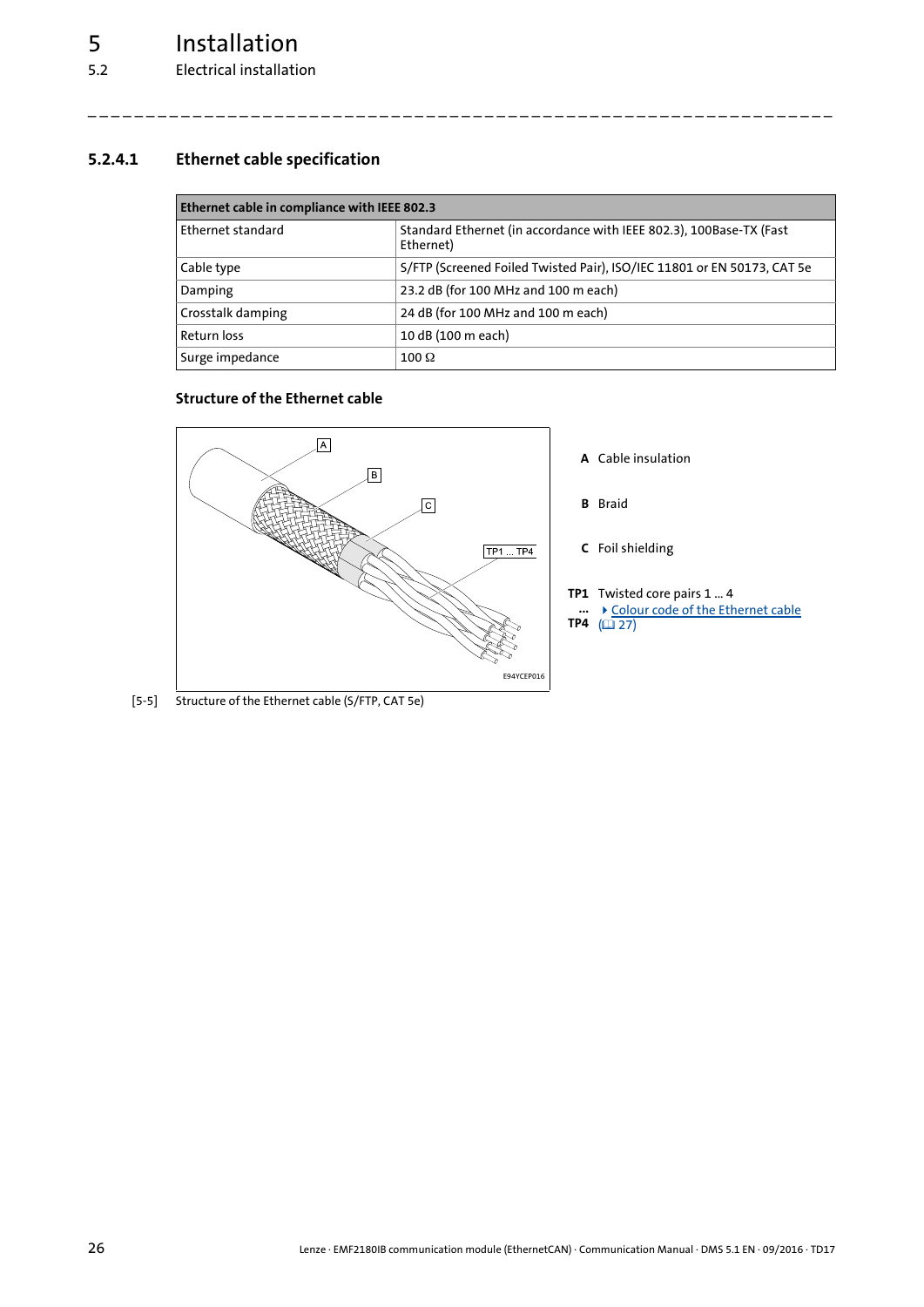### <span id="page-26-2"></span><span id="page-26-1"></span><span id="page-26-0"></span>**Colour code of the Ethernet cable**

### **1** Note!

Wiring and colour code are standardised in EIA/TIA 568A/568B.

\_ \_ \_ \_ \_ \_ \_ \_ \_ \_ \_ \_ \_ \_ \_ \_ \_ \_ \_ \_ \_ \_ \_ \_ \_ \_ \_ \_ \_ \_ \_ \_ \_ \_ \_ \_ \_ \_ \_ \_ \_ \_ \_ \_ \_ \_ \_ \_ \_ \_ \_ \_ \_ \_ \_ \_ \_ \_ \_ \_ \_ \_ \_ \_

In accordance with the industrial standard, the use of 4-pin Ethernet cables is permissible. The cable type only connects the assigned pins 1, 2, 3 and 6 to one another.



[5-6] Ethernet plug in accordance with EIA/TIA 568A/568B

| Pair | Pin            | <b>Signal</b> | EIA/TIA 568A   | EIA/TIA 568B   |
|------|----------------|---------------|----------------|----------------|
| 3    |                | $Tx +$        | white / green  | white / orange |
|      | $\overline{2}$ | $Tx -$        | green          | orange         |
|      | 3              | $Rx +$        | white / orange | white / green  |
|      | 4              |               | blue           | blue           |
|      | 5              |               | white / blue   | blue / white   |
| 2    | 6              | $Rx -$        | orange         | green          |
| 4    | 7              |               | white / brown  | white / brown  |
|      | 8              |               | brown          | brown          |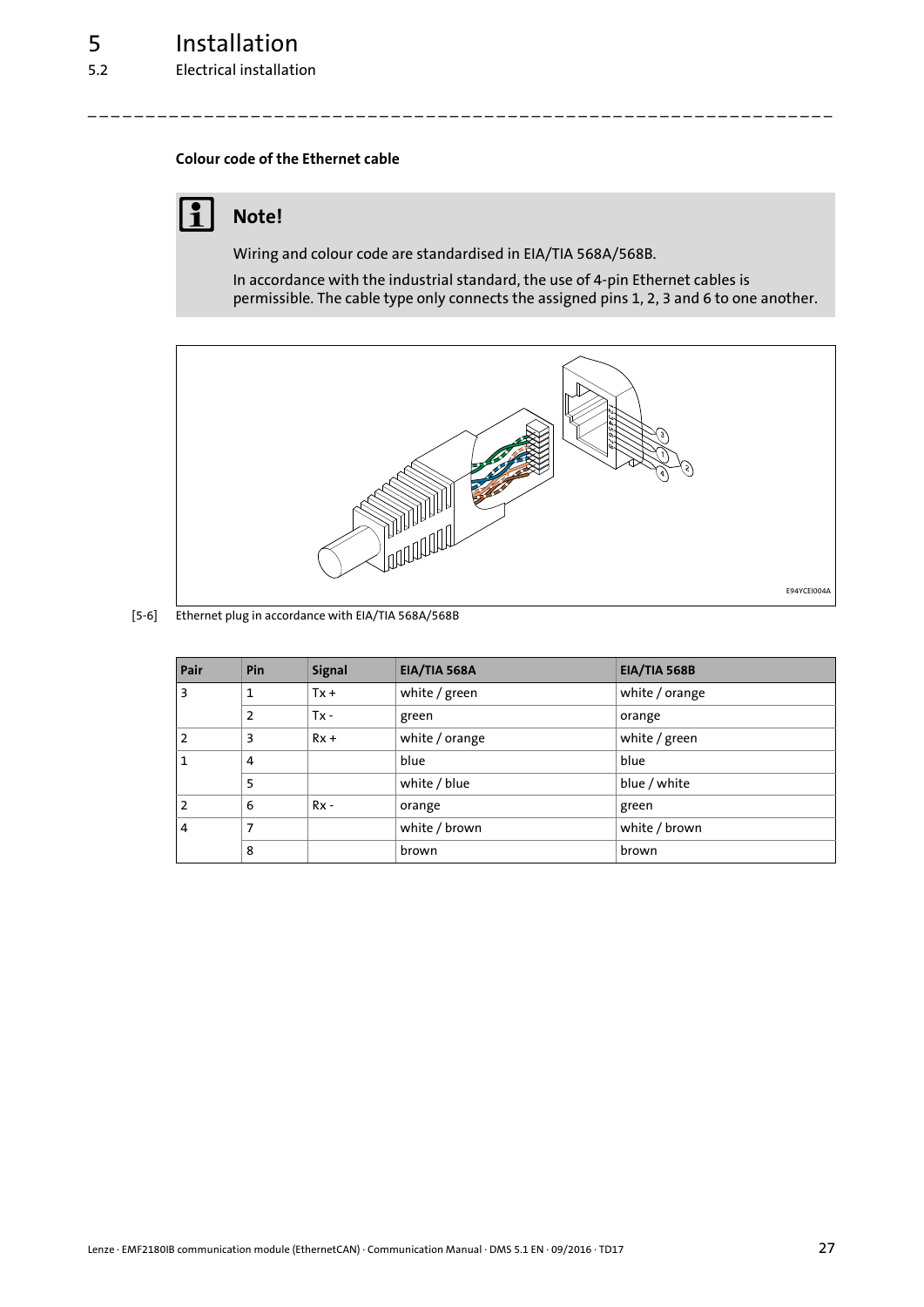### <span id="page-27-0"></span>**5.2.4.2 Pin assignment and use of the Ethenet cable**

<span id="page-27-1"></span>

| 100BaseTX - CrossOver Cable                                                                                                                                                                                                                                           | 100BaseTX - Standard Patch Cable                                                                                                                                                                                                                                                    |
|-----------------------------------------------------------------------------------------------------------------------------------------------------------------------------------------------------------------------------------------------------------------------|-------------------------------------------------------------------------------------------------------------------------------------------------------------------------------------------------------------------------------------------------------------------------------------|
| — 1 Tx+<br>Tx+<br>$\rightarrow$ $\rightarrow$ $\rightarrow$ Tx-<br>2.<br>Tx-<br>$\rightarrow$ $\rightarrow$ $\rightarrow$ $\rightarrow$ Rx+<br>$Rx+3$<br>5.<br>$-6$<br>Rx-<br>6.<br>Rx-<br>$8 -$<br>$\overline{\phantom{a}}$ $\rightarrow$ $\overline{\phantom{a}}$ 8 | $Tx + 1 \longrightarrow 1$<br>Tx+<br>— ←———————→ <del>—</del> 2 Tx-<br>$2 \blacktriangleright$<br>Tx-<br>$Rx+3 \longrightarrow 3 \longrightarrow 3 \quad Rx+$<br>- 4<br>$5 \rightarrow 4$<br>$-5$<br>— ← ← ← ← ← → → → ← 6 Rx-<br>6 ►<br>Rx-<br>$8 - 4$<br>$\rightarrow$ $\equiv$ 8 |
| The "100BaseTX - CrossOver Cable" is used for direct<br>coupling of the Engineering PC with the communication<br>module.                                                                                                                                              | The "100BaseTX - Standard Patch Cable" is used in<br>conjunction with hubs and switches.                                                                                                                                                                                            |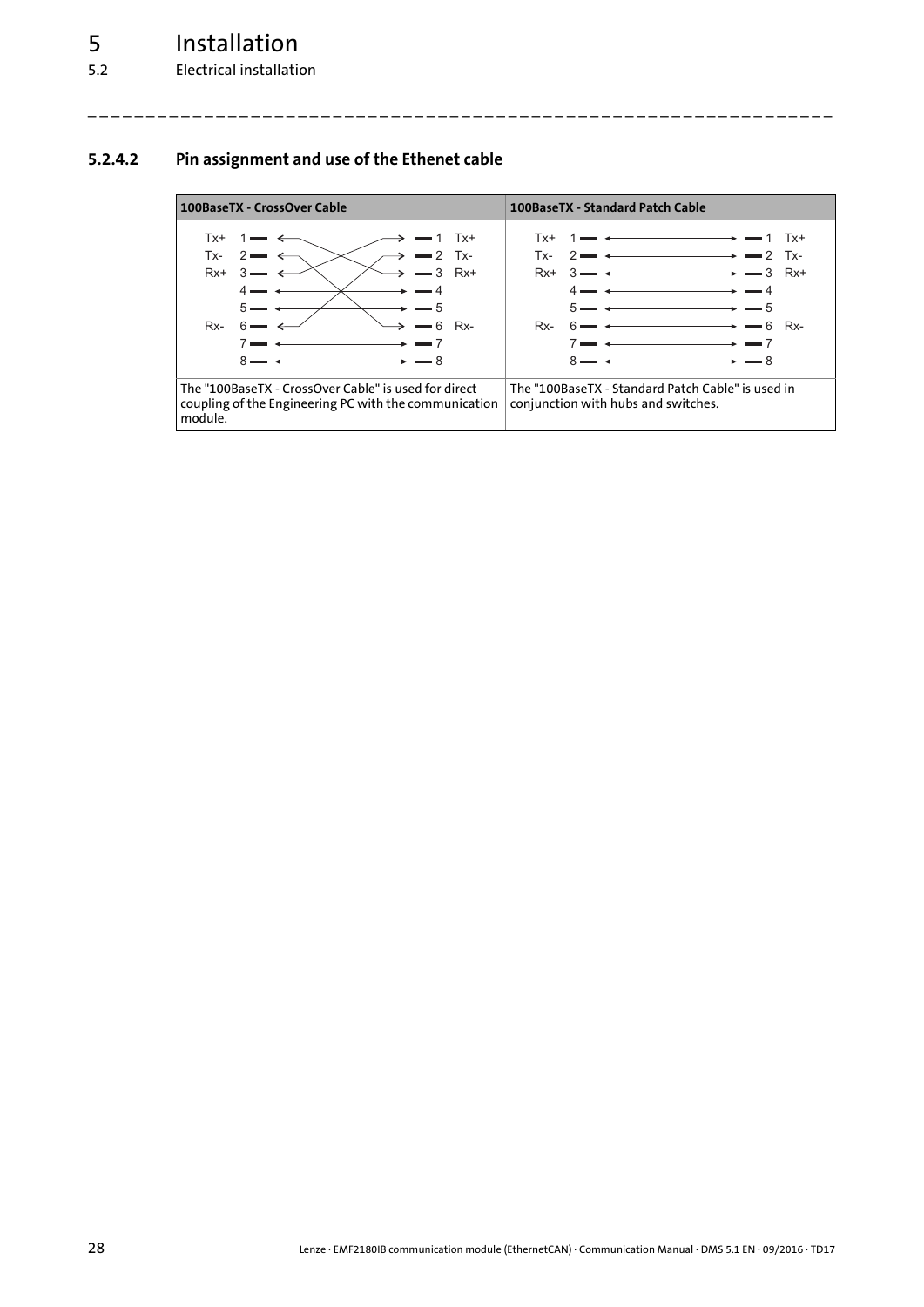5.2 Electrical installation

### <span id="page-28-0"></span>**5.2.5 Voltage supply**

<span id="page-28-1"></span>

\_ \_ \_ \_ \_ \_ \_ \_ \_ \_ \_ \_ \_ \_ \_ \_ \_ \_ \_ \_ \_ \_ \_ \_ \_ \_ \_ \_ \_ \_ \_ \_ \_ \_ \_ \_ \_ \_ \_ \_ \_ \_ \_ \_ \_ \_ \_ \_ \_ \_ \_ \_ \_ \_ \_ \_ \_ \_ \_ \_ \_ \_ \_ \_

[5-7] Communication via the diagnostic interface (only for Servo Drives 9400)

### **Handling of pluggable terminal strips**

### **Stop!**

Observe the following to prevent any damage to the plug-on terminal strips and contacts:

- Wire the plug-on terminal strips first, then plug them on.
- Plug-on terminal strips that are not assigned must also be plugged on.



[5-8] Use of pluggable terminal strip with spring connection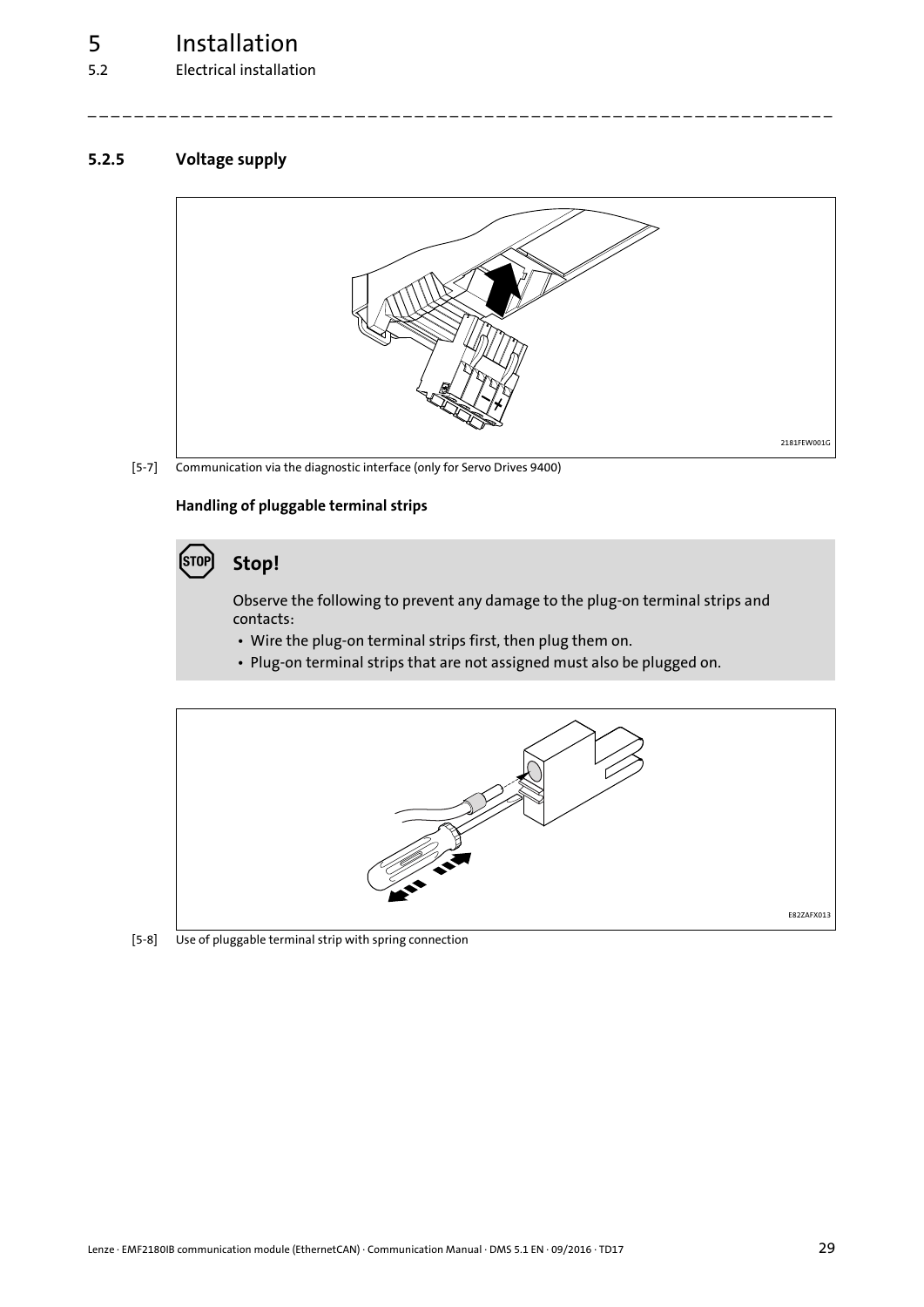### <span id="page-29-0"></span>**Terminal data**

| Range                 | <b>Values</b>                         |                                                                               |  |  |  |  |
|-----------------------|---------------------------------------|-------------------------------------------------------------------------------|--|--|--|--|
| Electrical connection | Plug connector with spring connection |                                                                               |  |  |  |  |
| Possible connections  | rigid:                                |                                                                               |  |  |  |  |
|                       |                                       | 2.5 mm2 (AWG 12)                                                              |  |  |  |  |
|                       | flexible:                             |                                                                               |  |  |  |  |
|                       |                                       | without wire end ferrule<br>2.5 mm <sup>2</sup> (AWG 12)                      |  |  |  |  |
|                       |                                       | with wire end ferrule, without plastic sleeve<br>2.5 mm <sup>2</sup> (AWG 12) |  |  |  |  |
|                       |                                       | with wire end ferrule, with plastic sleeve<br>2.5 mm <sup>2</sup> (AWG 12)    |  |  |  |  |
| Bare end              | $10 \, \text{mm}$                     |                                                                               |  |  |  |  |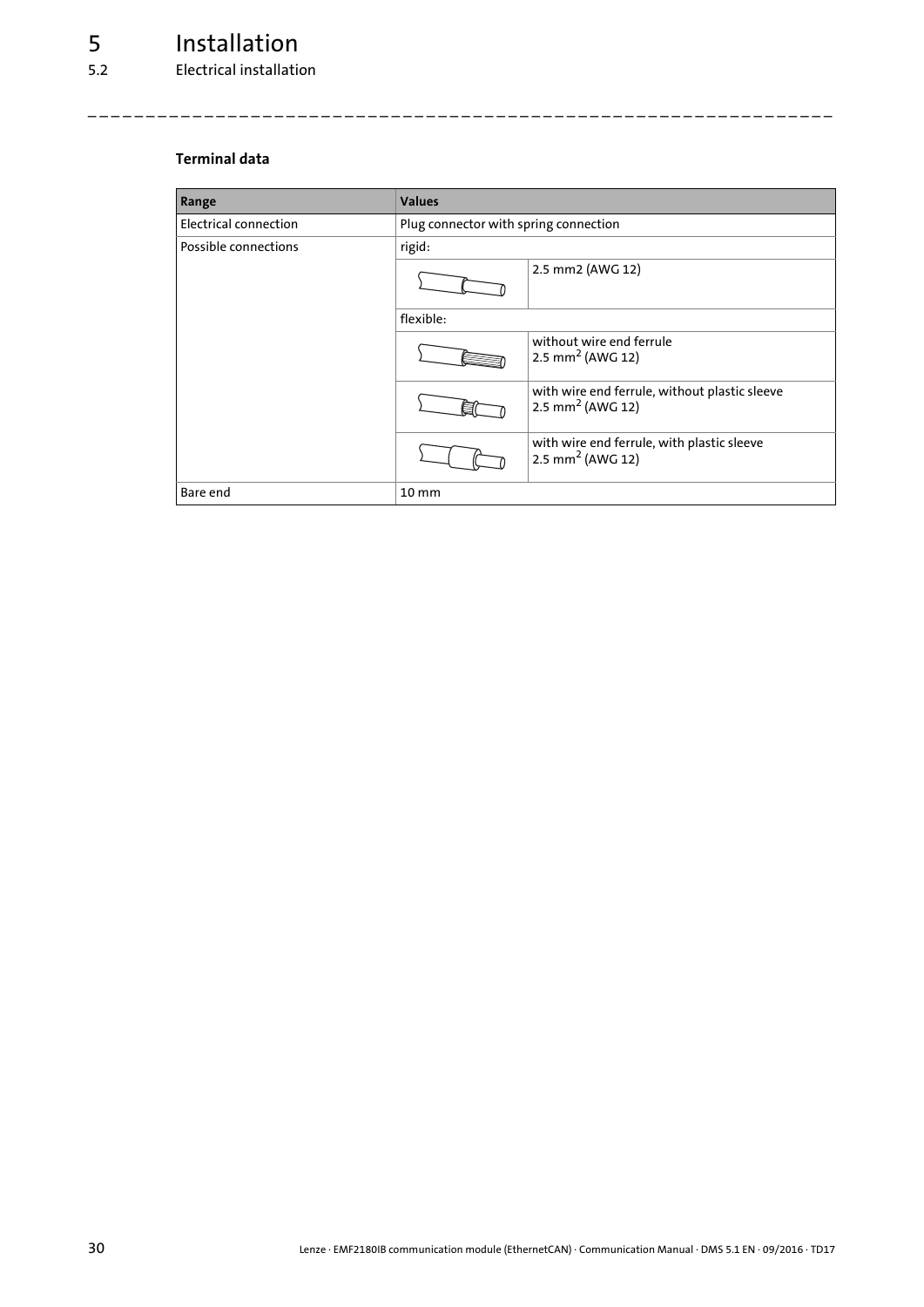6.1 Commissioning with the Lenze "System bus configurator"

### <span id="page-30-3"></span><span id="page-30-0"></span>**6 Commissioning**

### <span id="page-30-1"></span>**6.1 Commissioning with the Lenze "System bus configurator"**

<span id="page-30-4"></span>Via the "System bus configurator", the EMF2180IB communication module is configured for communication with the fieldbus nodes and the Lenze Engineering tools.

The "System bus configurator" is part of the following Lenze Engineering tools:

\_ \_ \_ \_ \_ \_ \_ \_ \_ \_ \_ \_ \_ \_ \_ \_ \_ \_ \_ \_ \_ \_ \_ \_ \_ \_ \_ \_ \_ \_ \_ \_ \_ \_ \_ \_ \_ \_ \_ \_ \_ \_ \_ \_ \_ \_ \_ \_ \_ \_ \_ \_ \_ \_ \_ \_ \_ \_ \_ \_ \_ \_ \_ \_

- »EASY Starter«
- »Application Loader«
- »Engineer«
- »Drive Server«, from version 1.1 onwards
- »Drive PLC Developer Studio« (DDS), from version 2.2 onwards
- »Global Drive Control« (GDC), from version 4.7 onwards
- »Global Drive Loader« (GDL), from version 2.2 onwards

### **Note!**

Some of the Engineering tools mentioned offer alternative communication paths for CAN. In this case, always select the "OPC" communication path.



We recommend always using the most recent version of the Lenze Engineering tools.

Current software updates for the Engineering tools and information about the system requirements can be found in the "Download" area at:

[www.lenze.com](http://www.lenze.com)

### <span id="page-30-2"></span>**6.1.1 Installing/updating software**

### <span id="page-30-5"></span>**How to install or update the Lenze Engineering tools:**

- 1. Download the corresponding file from the Download area of the Lenze homepage to your Engineering PC.
- 2. Start the installation program by double-clicking the file downloaded.
- 3. Follow the further instructions of the installation program.

After having carried out the installation successfully, you can open the "System bus configurator" via the **MS Windows® start menu** under:

#### **All Programs Lenze Communication System bus configurator**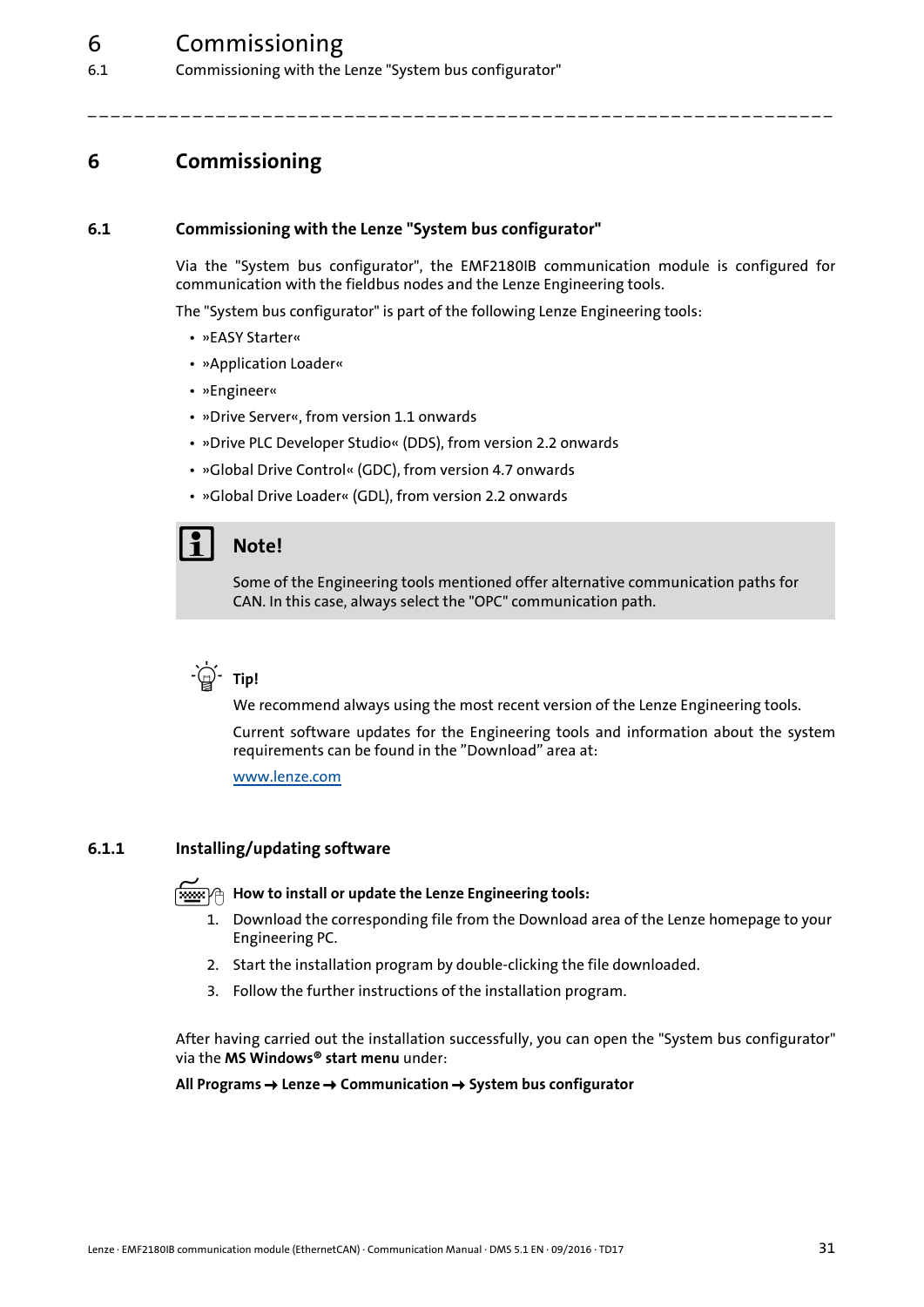6.1 Commissioning with the Lenze "System bus configurator"

### <span id="page-31-0"></span>**6.1.2 Configuring the communication module**

<span id="page-31-1"></span>Before communication with the communication module can be established, you have to carry out settings for the following parameters:

\_ \_ \_ \_ \_ \_ \_ \_ \_ \_ \_ \_ \_ \_ \_ \_ \_ \_ \_ \_ \_ \_ \_ \_ \_ \_ \_ \_ \_ \_ \_ \_ \_ \_ \_ \_ \_ \_ \_ \_ \_ \_ \_ \_ \_ \_ \_ \_ \_ \_ \_ \_ \_ \_ \_ \_ \_ \_ \_ \_ \_ \_ \_ \_

• CAN parameters

The CAN parameters are saved in the communication module and contain specific data for the CAN bus such as the baud rate, parameter data channel, or time-out.

• Parameters for access to the communication module

The communication module is an Ethernet node. Each Ethernet node has 2 addresses: a MAC address and an IP address.

The MAC address serves to unambiguously identify a device worldwide. Observe the MAC address entry on the nameplate of the communication module. The MAC address is hard-coded in the device and cannot be changed. If an Ethernet connection to the communication module has already been established, the MAC address can be read out online.

The IP address is a logical address which must be adapted to the corresponding Ethernet network.

**How to configure the communication module:**

1. Open the "System bus configurator" via the **MS Windows® start menu** under:

### **All Programs Lenze Communication System bus configurator**

- 2. Click the **Add** button and select the "EMF2180IB" communication module from the list.
- 3. Click the **Settings** tab.
- 4. Enter the CAN parameters.

The following function is available **from version 1.7 onwards**!

Via code [C1216](#page-60-0) or the web interface, you can assign an alphanumeric name to the communication module:

| Overview<br>Overview                          |                             | <b>Gateway Configuration</b>         |      |                       |                                                                                                                             |
|-----------------------------------------------|-----------------------------|--------------------------------------|------|-----------------------|-----------------------------------------------------------------------------------------------------------------------------|
| Configuration<br><b>Security</b><br>FW update | after the next reset.       |                                      |      |                       | This page is intended to change several gateway parameter. They are stored in non volatile RAM and changes will take effect |
| <b>TCP/IP settings</b><br>Gateway             |                             |                                      |      | CAN/CANopen parameter |                                                                                                                             |
|                                               | C350                        | CANopen node ID:                     | 62   |                       |                                                                                                                             |
| <b>Ethernet</b>                               | C351                        | Baudrate Kbit/s:                     | 500  | ۰                     |                                                                                                                             |
| Events<br><b>Information</b>                  | C1200                       | Parameter channel:                   | 1    |                       |                                                                                                                             |
| <b>Contact</b>                                | C1201<br>SDO timeout in ms: |                                      | 1500 |                       |                                                                                                                             |
|                                               | C1202                       | Busscan timeout in ms:               | 1000 |                       |                                                                                                                             |
|                                               | C1227                       | Busscan delay in ms:                 | 15   |                       |                                                                                                                             |
|                                               | C <sub>1203</sub>           | <b>Retries:</b>                      | 1    |                       |                                                                                                                             |
|                                               | C1219                       | Device detection active:             | 1    |                       |                                                                                                                             |
|                                               | C <sub>1217</sub>           | Device detection cycle time in ms:   | 5000 |                       |                                                                                                                             |
|                                               | C1215                       | Baudrate verification timeout in ms: | 1000 |                       |                                                                                                                             |
|                                               | C1216                       | User specific device name:           |      | Ethernet CAN 2180.IB  | (Valid characters: 'A-Z', 'a-z', '0-9', '.', '-')                                                                           |
|                                               |                             |                                      |      |                       |                                                                                                                             |

**2180EEW016**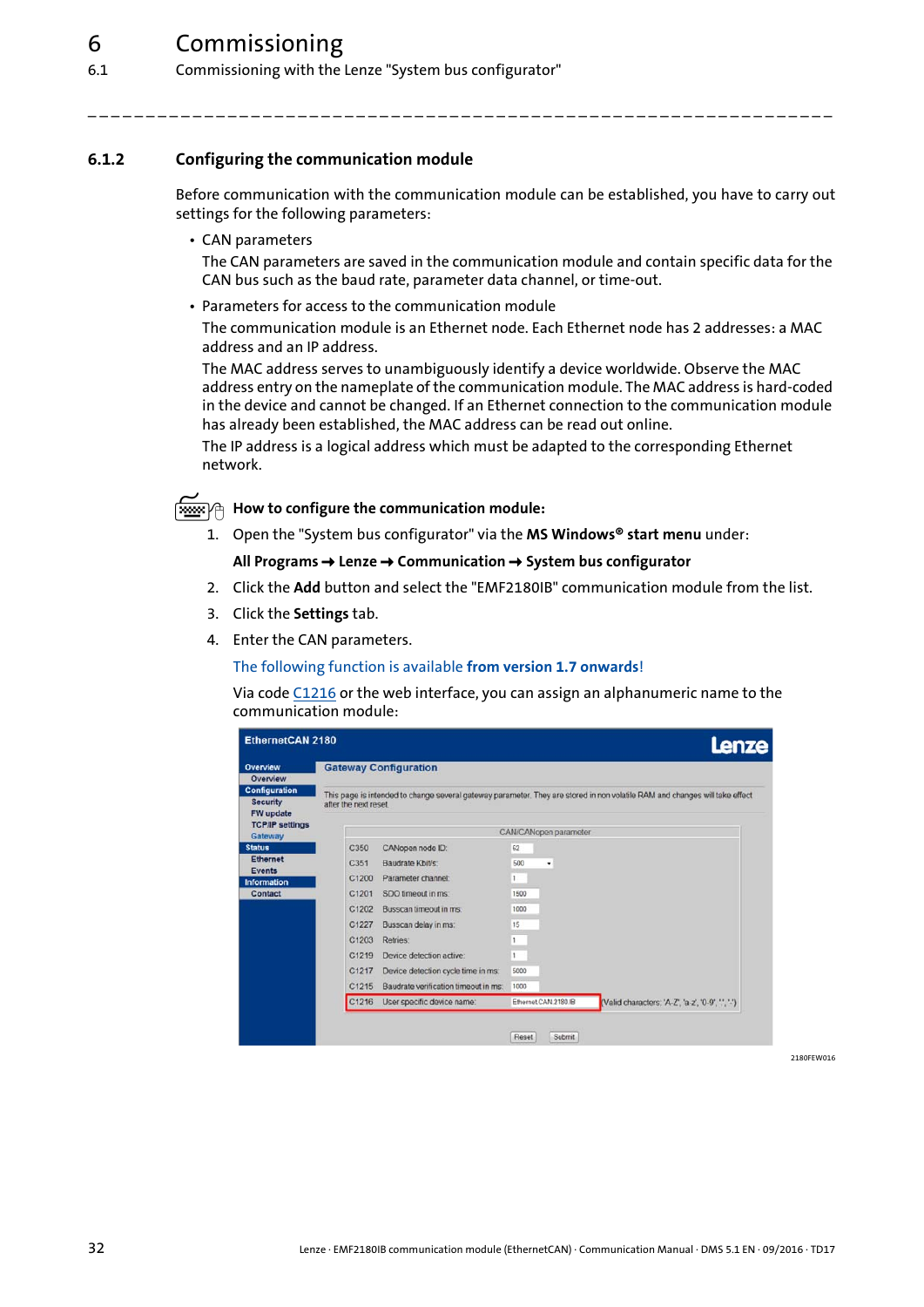- 5. Enter the MAC address of the nameplate or identify it online.
- 6. Enter the desired IP address and transfer it to the communication module online.

\_ \_ \_ \_ \_ \_ \_ \_ \_ \_ \_ \_ \_ \_ \_ \_ \_ \_ \_ \_ \_ \_ \_ \_ \_ \_ \_ \_ \_ \_ \_ \_ \_ \_ \_ \_ \_ \_ \_ \_ \_ \_ \_ \_ \_ \_ \_ \_ \_ \_ \_ \_ \_ \_ \_ \_ \_ \_ \_ \_ \_ \_ \_ \_

Afterwards an automatic reset is carried out by the communication module, which may take some seconds (observe LEDs).

- 7. When the communication module is ready for operation again, change to the **General** tab.
- 8. Click the **Diagnostics** tab.

An attempt is made to establish a connection to the communication module. First, a comparison is made, checking whether the CAN parameters configured are identical to those in the device. If this is not the case, an adjustment is carried out.

- 9. Then search the CAN bus for nodes connected.
- 10. Confirm the confirmation prompt with **Yes**, or select **No** to abort the diagnostics process.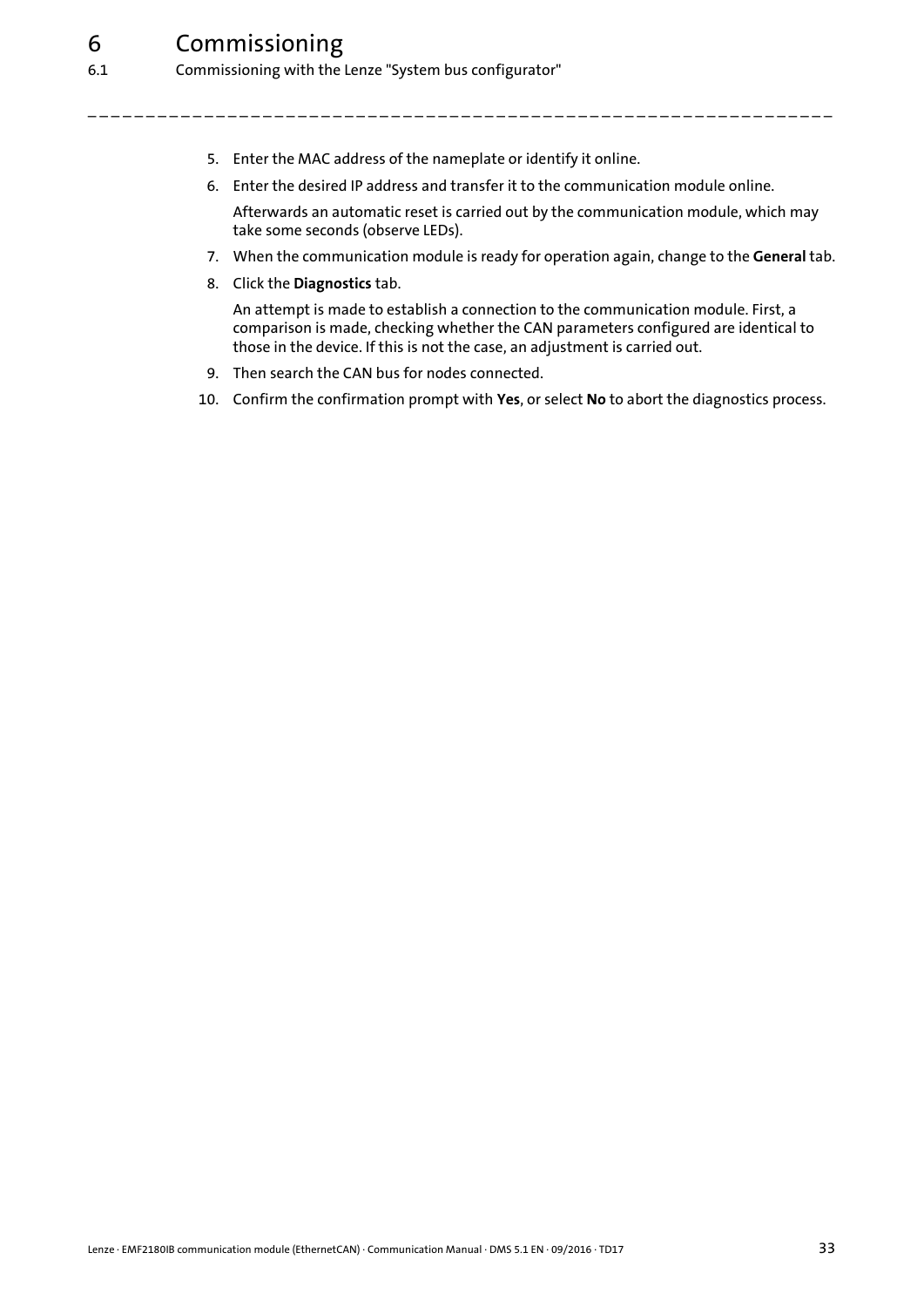6.1 Commissioning with the Lenze "System bus configurator"

### <span id="page-33-0"></span>**6.1.3 After completing the configuration**

### <span id="page-33-1"></span>**Communication with Lenze Engineering tools**

When the configuration of the communication module has been completed successfully, the Lenze Engineering tools can communicate via the communication module. The Lenze Engineering tools only carry out the selection of the bus system to be used.

\_ \_ \_ \_ \_ \_ \_ \_ \_ \_ \_ \_ \_ \_ \_ \_ \_ \_ \_ \_ \_ \_ \_ \_ \_ \_ \_ \_ \_ \_ \_ \_ \_ \_ \_ \_ \_ \_ \_ \_ \_ \_ \_ \_ \_ \_ \_ \_ \_ \_ \_ \_ \_ \_ \_ \_ \_ \_ \_ \_ \_ \_ \_ \_

All system bus-specific settings as well as the selection of the communication module are exclusively carried out via the "System bus configurator".



### **Note!**

For some older program versions of the Lenze Engineering tools, settings for "Interrupt" and "I/O address" can still be made, which, for the EMF2180IB communication module, are irrelevant.

#### **Communication with nodes**

If the communication module can communicate successfully with the corresponding nodes, the CAN node addresses of the nodes found are listed in the **Device status** field.

The communication module itself answers with its CAN node address or with "0" if it doesn't have a CAN node address (depending on the setting in [C0350\)](#page-53-0). The data frames for communication with the communication module itself are not visible on the CAN bus.

#### **Communication failed**

If there is no communication with the nodes, a corresponding error message is output.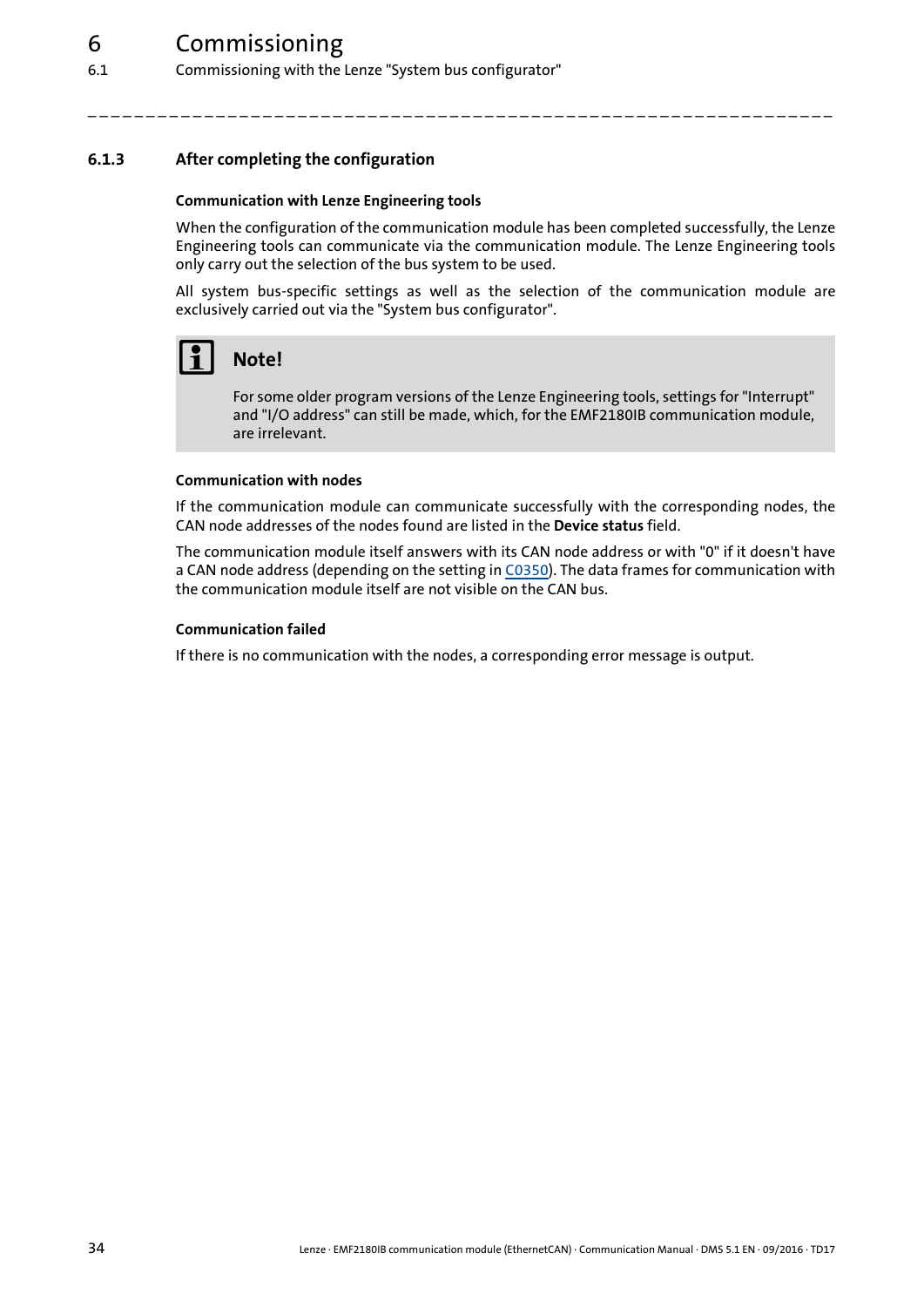6.2 Commissioning with the web server

### <span id="page-34-0"></span>**6.2 Commissioning with the web server**

<span id="page-34-1"></span>Commissioning via the integrated web server is an alternative to commissioning with the "System bus configurator".

\_ \_ \_ \_ \_ \_ \_ \_ \_ \_ \_ \_ \_ \_ \_ \_ \_ \_ \_ \_ \_ \_ \_ \_ \_ \_ \_ \_ \_ \_ \_ \_ \_ \_ \_ \_ \_ \_ \_ \_ \_ \_ \_ \_ \_ \_ \_ \_ \_ \_ \_ \_ \_ \_ \_ \_ \_ \_ \_ \_ \_ \_ \_ \_

The integrated web server makes it possible to configure the communication module by means of a simple web browser.

#### The following function is available **from version 1.7 onwards**!

When the DHCP function is activated, the DHCP server automatically assigns an IP address to the communication module.

If an invalid combination of IP address and subnet mask is detected, an error message is output via the web page:

| EthernetCAN 2180                 |                                                                                                                           |                           | Lenze                                          |
|----------------------------------|---------------------------------------------------------------------------------------------------------------------------|---------------------------|------------------------------------------------|
| Overview                         | <b>TCP/IP Network Configuration</b>                                                                                       |                           |                                                |
| Overview<br><b>Configuration</b> |                                                                                                                           |                           |                                                |
| <b>Security</b>                  | This page is intended to change the basic TCP/IP network<br>effect after the next reset. The values in braces reflect the |                           | ake<br><b>Invalid IP-address!</b>              |
| <b>FW</b> update                 | device is bootet via DHCP or the configuration has been a                                                                 |                           |                                                |
| <b>TCP/IP settings</b>           |                                                                                                                           |                           |                                                |
| Gateway                          |                                                                                                                           | <b>Invalid IP-address</b> |                                                |
| <b>Status</b><br>Ethernet        | <b>IP Address:</b>                                                                                                        | 127,00.1                  | (169.254.151.21)                               |
| Events                           | Subnet Mask:                                                                                                              | 255,255,0.0               | (255.255.0.0)                                  |
| <b>Information</b>               | Default Gateway:                                                                                                          | 0.0.0.0                   | (0.0.0.0)                                      |
| <b>Contact</b>                   | Name Server:                                                                                                              | 0.0.0.0                   | (0.0.0.0)                                      |
|                                  | <b>Time Server:</b>                                                                                                       | 0000                      | (0.0.0.0)                                      |
|                                  |                                                                                                                           |                           | Use DHCP (Dynamic Host Configuration Protocol) |
|                                  |                                                                                                                           | Reset                     | Submit                                         |
|                                  |                                                                                                                           |                           |                                                |
|                                  |                                                                                                                           |                           |                                                |
|                                  |                                                                                                                           |                           |                                                |
|                                  |                                                                                                                           |                           |                                                |
|                                  |                                                                                                                           |                           |                                                |

In this case, the two values (IP address, subnet mask) will not be saved in the EEPROM of the communication module.

The gateway IP is only valid if it is inside the user's own network (exception: gateway IP '0.0.0.0').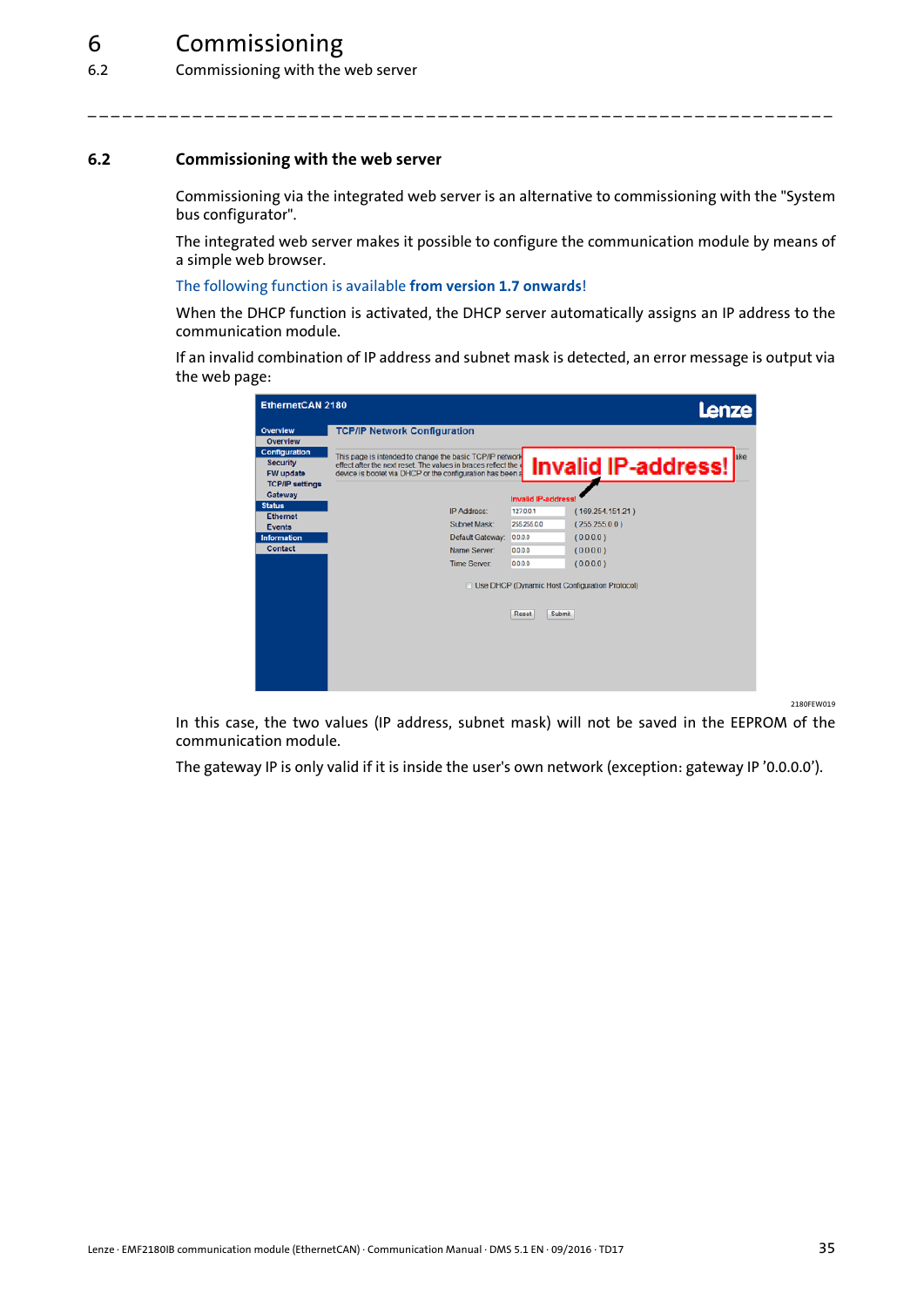### The following function only applies to **version <1.7**!

Prerequisites for commissioning via web server:

- The IP address of the communication module must have been assigned by the "System bus configurator" before.
- The IP address must be within the range that can be addressed by the Engineering PC connected.

\_ \_ \_ \_ \_ \_ \_ \_ \_ \_ \_ \_ \_ \_ \_ \_ \_ \_ \_ \_ \_ \_ \_ \_ \_ \_ \_ \_ \_ \_ \_ \_ \_ \_ \_ \_ \_ \_ \_ \_ \_ \_ \_ \_ \_ \_ \_ \_ \_ \_ \_ \_ \_ \_ \_ \_ \_ \_ \_ \_ \_ \_ \_ \_

If one of the preconditions is not met, the IP address has to be changed using the "System bus configurator":

| 於 Lenze System Bus Configuration Tool                                               |                                                                                                                                                                                                                                                                                                  |                                                                                                                                                                             | $\Box$                                                                        | $\mathbf{x}$<br>$\Box$ |
|-------------------------------------------------------------------------------------|--------------------------------------------------------------------------------------------------------------------------------------------------------------------------------------------------------------------------------------------------------------------------------------------------|-----------------------------------------------------------------------------------------------------------------------------------------------------------------------------|-------------------------------------------------------------------------------|------------------------|
| Options ?                                                                           |                                                                                                                                                                                                                                                                                                  |                                                                                                                                                                             |                                                                               |                        |
| active/default<br>Device<br>State/ID<br>48<br>I<br>EthernetCAN-<br>EthernetCAN 2180 | Settings<br>Common Driver<br>EthernetCAN 2180<br>Settings:                                                                                                                                                                                                                                       |                                                                                                                                                                             |                                                                               |                        |
|                                                                                     | Parameter                                                                                                                                                                                                                                                                                        | Value                                                                                                                                                                       | Default A                                                                     |                        |
|                                                                                     | Connection establish timeout<br>Communication timeout (Ethernet)<br>Communication timeout (CAN)<br>Busscan timeout<br>Busscan delay<br>Device status cucle time.<br><b>MAC Address</b><br>enable DHCP<br><b>IP</b> Address<br>Subnet Mask<br>Default Gateway<br>Device Identification<br>m.<br>∢ | 3000 ms<br>15000 ms<br>1500 ms<br>1000 ms<br>15 ms<br>5000 ms.<br>00.0A.86.80.10.8B<br>- Status unknown -<br>169.254.151.21<br>255.255.0.0<br>0.0.0.0<br>EthernetCAN-Z1804B | $\times$<br>$\times$<br>$\times$<br>X<br>X<br>X<br>X<br>X<br>×<br>×<br>X<br>× | Ξ                      |
| <b>Check Device</b><br>Remove<br>Add Device<br>Exit<br>Device<br>Config.            |                                                                                                                                                                                                                                                                                                  |                                                                                                                                                                             |                                                                               |                        |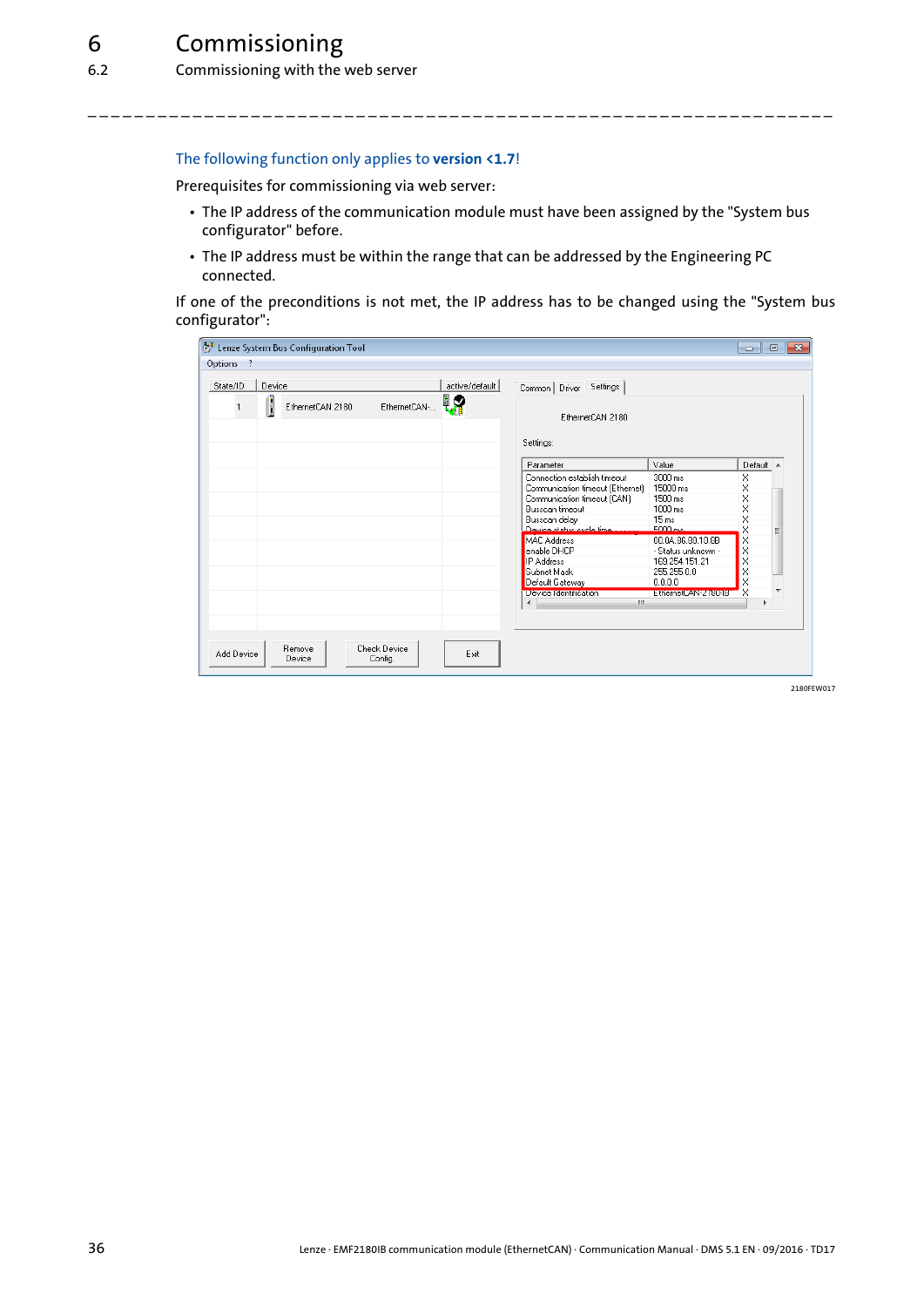6.2 Commissioning with the web server

### <span id="page-36-0"></span>**6.2.1 Assigning a fixed IP address**

### <span id="page-36-1"></span>**Note!**

The Lenze standard setting of the IP address is '0.0.0.0'. With this (invalid) IP address, the communication module at the start automatically finds its own IP address in the range of '169.254.xxx.xxx' on the basis of the standardised APIPA process.

\_ \_ \_ \_ \_ \_ \_ \_ \_ \_ \_ \_ \_ \_ \_ \_ \_ \_ \_ \_ \_ \_ \_ \_ \_ \_ \_ \_ \_ \_ \_ \_ \_ \_ \_ \_ \_ \_ \_ \_ \_ \_ \_ \_ \_ \_ \_ \_ \_ \_ \_ \_ \_ \_ \_ \_ \_ \_ \_ \_ \_ \_ \_ \_

Start your web browser and then enter the communication module's IP address that is known to you as URL (instead of "xxx.xxx.xxx.xxx"):

| <b>B</b> |                                                                                                                                                                                                                                              |         | <b>Microsoft Internet Explorer</b> |          |                       |
|----------|----------------------------------------------------------------------------------------------------------------------------------------------------------------------------------------------------------------------------------------------|---------|------------------------------------|----------|-----------------------|
| Datei    | Bearbeiten                                                                                                                                                                                                                                   | Ansicht | Favoriten                          | Extras ? |                       |
|          | $\begin{bmatrix} \Box \ \end{bmatrix}$ Zurück $\mathbf{v} = \begin{bmatrix} \mathbf{v} \\ \mathbf{v} \end{bmatrix}$ $\begin{bmatrix} \mathbf{c} \\ \mathbf{c} \end{bmatrix}$ $\begin{bmatrix} \mathbf{c} \\ \mathbf{v} \end{bmatrix}$ Suchen |         |                                    |          |                       |
|          | Adresse 2 xxx, xxx, xxx, xxx                                                                                                                                                                                                                 |         |                                    |          | → Wechseln zu Links > |

2180FEW010

The web interface of the communication module will appear. Here you can carry out all further settings.

| EthernetCAN 2180                               |                                           |               |                      | Lenze                 |
|------------------------------------------------|-------------------------------------------|---------------|----------------------|-----------------------|
| Overview<br>Overview                           | <b>Gateway details</b>                    |               |                      |                       |
| Configuration<br>Security                      | Order number                              | Serial number | Firmware<br>revision | Hardware<br>revision  |
| FW update<br><b>TCP/IP settings</b><br>Gateway | <b>EMF 2180B</b><br><b>Gateway status</b> | 0000001       | 0.8                  | 0.A                   |
| <b>Status</b><br><b>Ethernet</b><br>Events     | <b>Bus Status</b>                         | Error status  | Baudrate             | Client<br>connections |
| Information                                    | BUS-ON                                    | 0K.           | 500 KBit/s           | $\Omega$              |
| Contact                                        |                                           |               |                      |                       |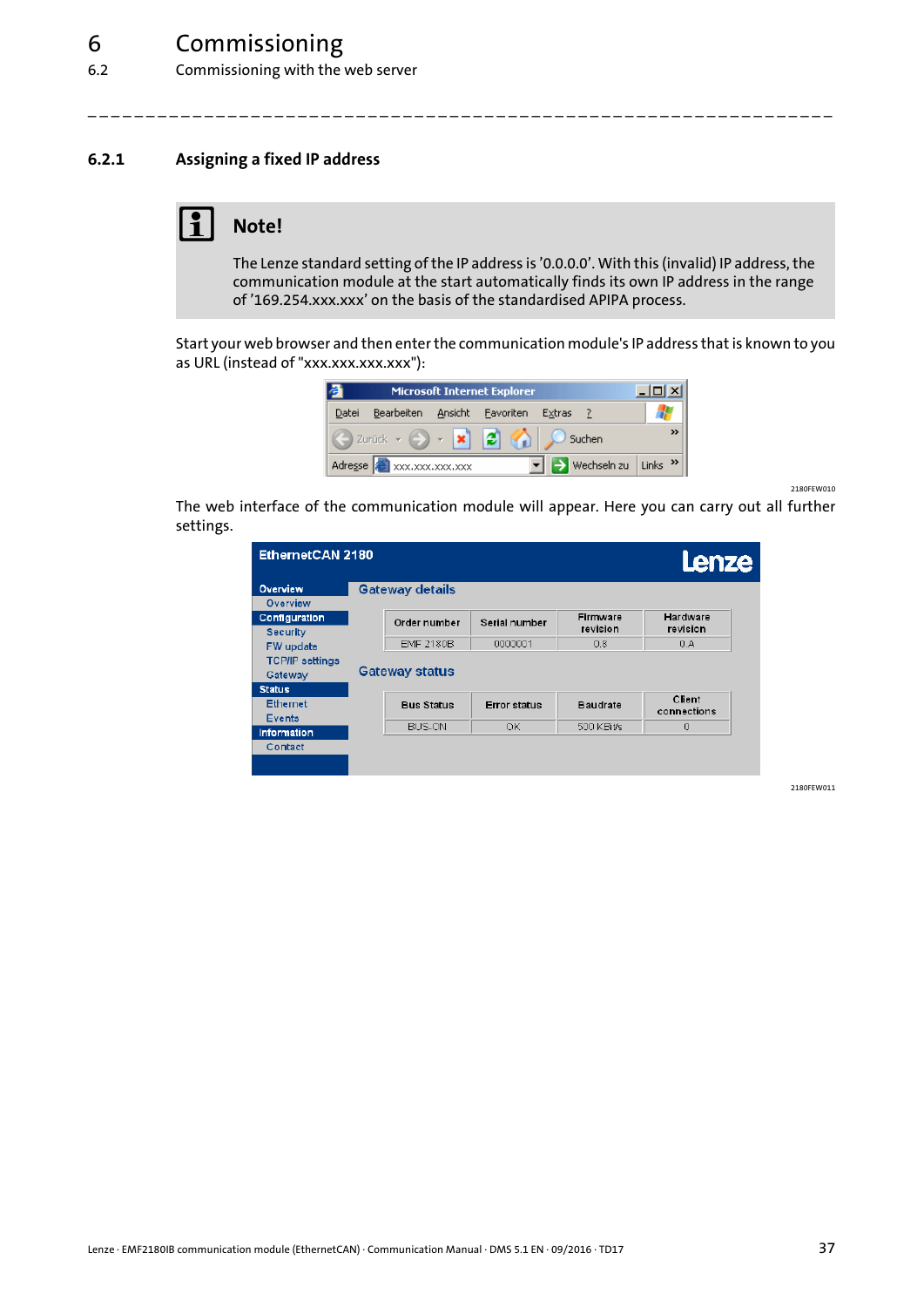6.2 Commissioning with the web server

### <span id="page-37-0"></span>**6.2.2 Assigning a dynamic IP address**

<span id="page-37-1"></span>By corresponding configuration, the communication module can also dynamically obtain the IP address by the DHCP server.

\_ \_ \_ \_ \_ \_ \_ \_ \_ \_ \_ \_ \_ \_ \_ \_ \_ \_ \_ \_ \_ \_ \_ \_ \_ \_ \_ \_ \_ \_ \_ \_ \_ \_ \_ \_ \_ \_ \_ \_ \_ \_ \_ \_ \_ \_ \_ \_ \_ \_ \_ \_ \_ \_ \_ \_ \_ \_ \_ \_ \_ \_ \_ \_

For this, activate the "Use DHCP" checkbox under the TCP/IP settings:

| EthernetCAN 2180                                                                   | Lenze                                                                                                                                                                                                                                                                                                                                                                              |
|------------------------------------------------------------------------------------|------------------------------------------------------------------------------------------------------------------------------------------------------------------------------------------------------------------------------------------------------------------------------------------------------------------------------------------------------------------------------------|
| Overview<br>Overview                                                               | <b>TCP/IP Network Configuration</b>                                                                                                                                                                                                                                                                                                                                                |
| Configuration<br>Security<br><b>FW</b> update<br><b>TCP/IP settings</b><br>Gateway | This page is intended to change the basic TCP/IP network parameter. They are stored in<br>non volatile RAM and changes will take effect after the next reset. The values in braces<br>reflect the current settings. These may differ from the configured values if the device is<br>bootet via DHCP or the configuration has been already changed without resetting the<br>device. |
| <b>Status</b>                                                                      |                                                                                                                                                                                                                                                                                                                                                                                    |
| <b>Ethernet</b>                                                                    | 172.31.201.209<br>IP Address:<br>(172.31.201.209)                                                                                                                                                                                                                                                                                                                                  |
| <b>Events</b><br>Information                                                       | 255.255.255.0<br>(255.255.255.0)<br>Subnet Mask:                                                                                                                                                                                                                                                                                                                                   |
| Contact                                                                            | 0.0.0.0<br>(0.0.0.0)<br>Default Gateway:                                                                                                                                                                                                                                                                                                                                           |
|                                                                                    | 10.0.0.0<br>(0.0.0.0)<br>Name Server                                                                                                                                                                                                                                                                                                                                               |
|                                                                                    | 0.0.0.0<br>Time Server:<br>(0.0.0.0)                                                                                                                                                                                                                                                                                                                                               |
|                                                                                    | Use DHCP (Dynamic Host Configuration Protocol)                                                                                                                                                                                                                                                                                                                                     |
|                                                                                    | 2180FEW013                                                                                                                                                                                                                                                                                                                                                                         |



### **Note!**

Since the procedure for the dynamically assigned IP address is not found in industrial environments very often, its use is not recommended.

### **Ethernet communication manual**

Here you'll find more information about the configuration of an Ethernet network.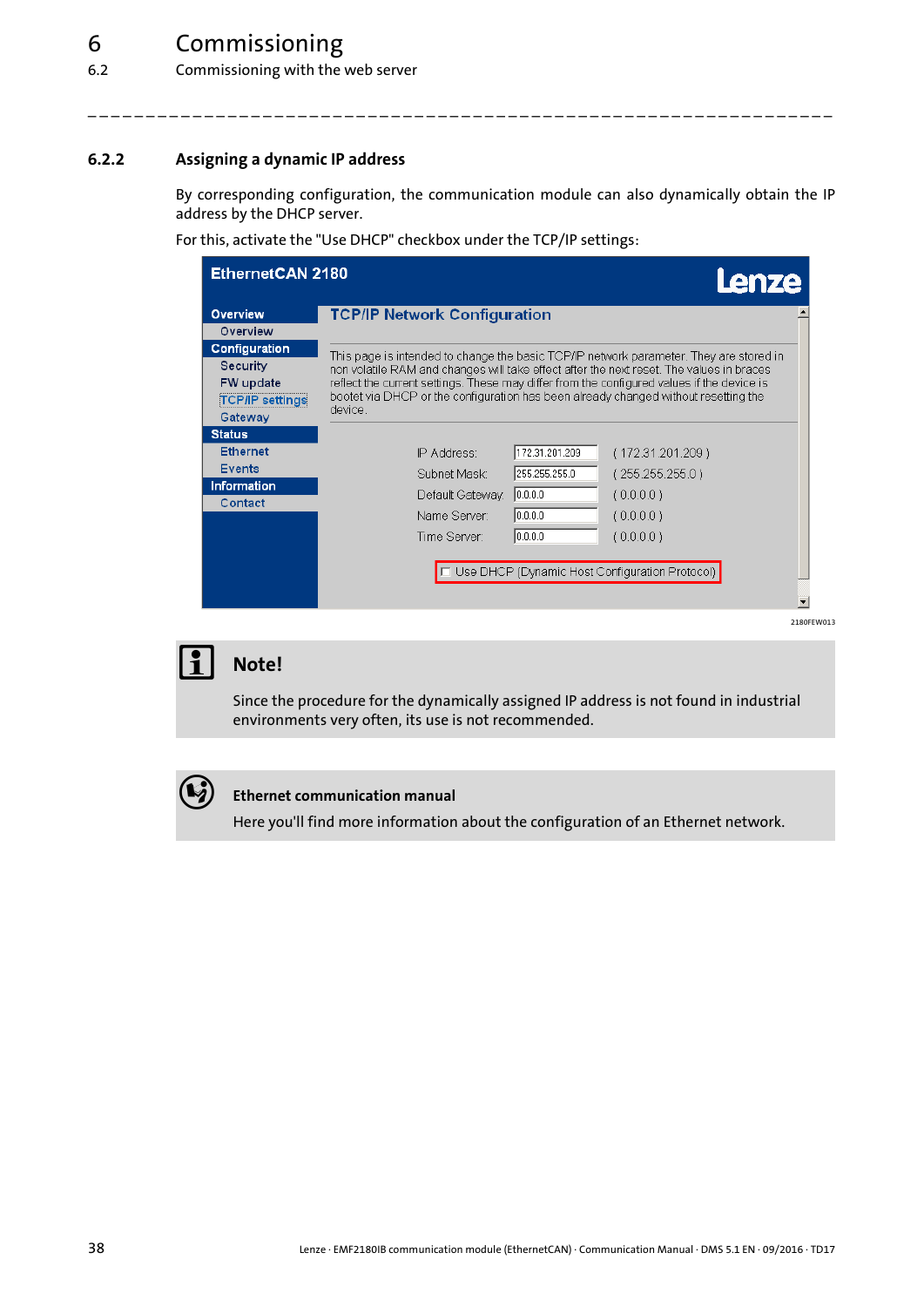### The following function is available **from version 1.7 onwards**!

You can activate DHCP in the »Engineer« via code [C1228:](#page-62-0)

|                     | File Edit Insert View Online Application data Tools ? Development |                                                                                                                                                                    |                                    |
|---------------------|-------------------------------------------------------------------|--------------------------------------------------------------------------------------------------------------------------------------------------------------------|------------------------------------|
| ₫* de * Gil         |                                                                   |                                                                                                                                                                    |                                    |
| Fight Neues_Projekt |                                                                   | All parameters   Data logger   User menu   Properties   Documentation                                                                                              |                                    |
| EthemetCAN 2180     | □ Code list                                                       | 上山氏衣<br>Code list -> Code list                                                                                                                                     |                                    |
|                     | <b>Code list</b>                                                  | $C_{-}$ / Name                                                                                                                                                     | $U_{\rm m}$<br>Value               |
|                     | 田 Device Commands                                                 | 1223 0 User Name                                                                                                                                                   | Lenze                              |
|                     | <b>田 Ethernet</b>                                                 | 1224   1   Default Gateway Preset 1                                                                                                                                | $\bf{0}$                           |
|                     | <b>田</b> Identification                                           | 2 Default Gateway Preset 2<br>1224                                                                                                                                 | $\overline{0}$                     |
|                     | 田 System bus (CAN)                                                | 3 Default Gateway Preset 3<br>1224                                                                                                                                 | $\overline{0}$                     |
|                     | 田 Index list                                                      | 1224<br>4 Default Gateway Preset 4                                                                                                                                 | $\overline{0}$                     |
|                     |                                                                   | 0 CAN Bus Scan Delay<br>1227                                                                                                                                       | 15<br>ms                           |
|                     |                                                                   | 0 DHCP Activation<br>1228                                                                                                                                          | 0: Not Active $\blacktriangledown$ |
|                     |                                                                   | 1229   0 Activation of IP Settings, Device Reset                                                                                                                   | Not Active                         |
|                     |                                                                   | 1230 1 DIS: IP Address 1 - active                                                                                                                                  | 1: Active                          |
|                     |                                                                   | 1230 2 DIS: IP Address 2 - active                                                                                                                                  | 254                                |
|                     |                                                                   | 1230 3 DIS: IP Address 3 - active                                                                                                                                  | 151                                |
|                     |                                                                   | 1230 4 DIS: IP Address 4 - active                                                                                                                                  | 21                                 |
|                     |                                                                   | C01228:000 DHCP Activation                                                                                                                                         |                                    |
|                     |                                                                   | PC value:<br>Not Active<br>Device value:<br>Not Active<br>[Raw value decimal]<br>n<br>[Raw value hexadecimal]<br>0 <sub>x0</sub><br>Default setting:<br>Not Active |                                    |
|                     | OK & ONLINE can:/1/dev0/                                          |                                                                                                                                                                    |                                    |

\_ \_ \_ \_ \_ \_ \_ \_ \_ \_ \_ \_ \_ \_ \_ \_ \_ \_ \_ \_ \_ \_ \_ \_ \_ \_ \_ \_ \_ \_ \_ \_ \_ \_ \_ \_ \_ \_ \_ \_ \_ \_ \_ \_ \_ \_ \_ \_ \_ \_ \_ \_ \_ \_ \_ \_ \_ \_ \_ \_ \_ \_ \_ \_

2180FEW018

So far, this has only been possible via a checkbox on the "TCP/IP Settings" page of the web interface.

A static IP configuration that has already been configured is maintained after the activation of DHCP. Even after the deactivation of DHCP and subsequent mains switching or reset, the static IP configuration is still valid.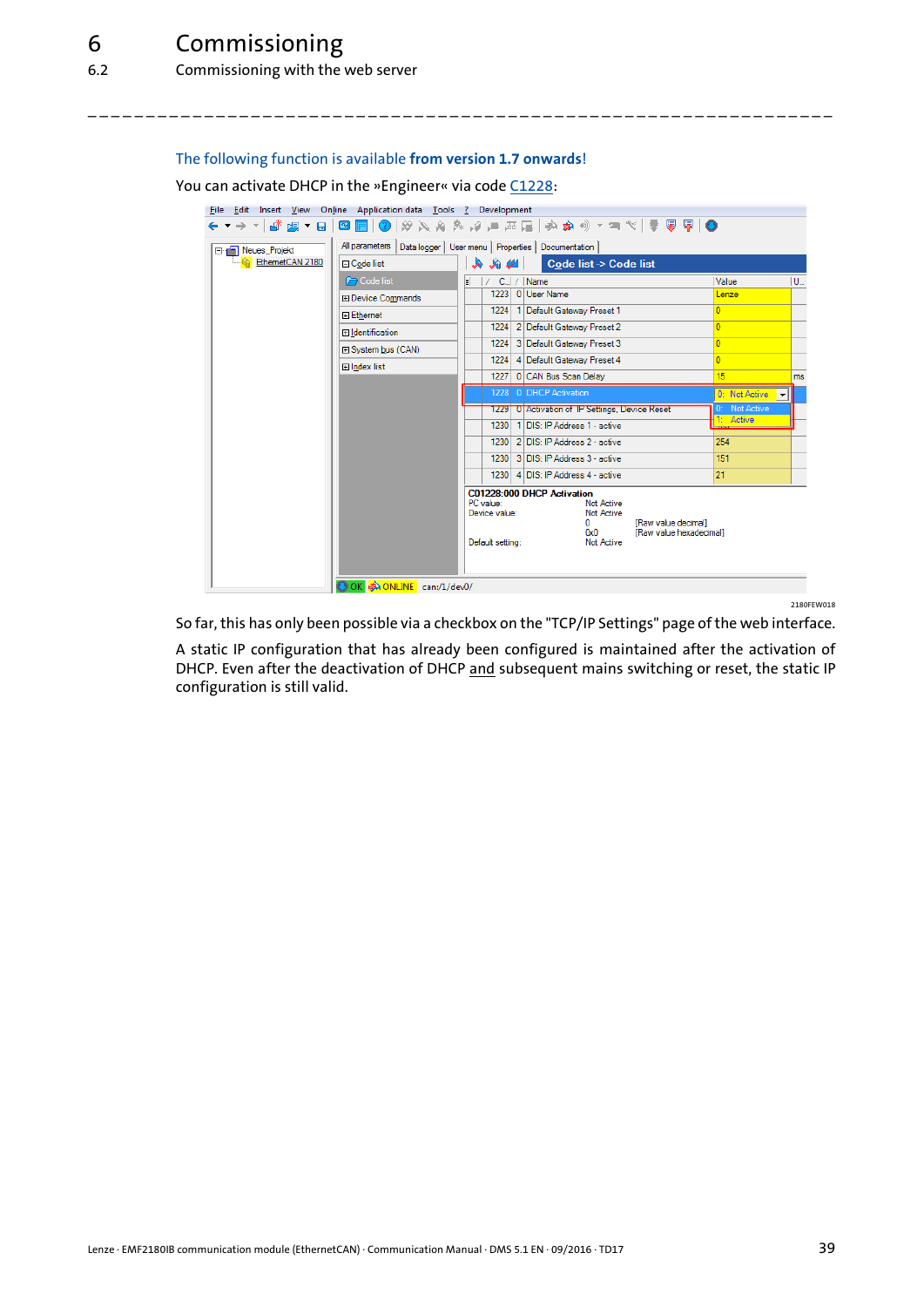6.2 Commissioning with the web server

### <span id="page-39-0"></span>**6.2.3 Entering a user name and password**

All settings that can be carried out under "Configuration" are protected by a combination of a user name and a password. The Lenze standard setting is:

\_ \_ \_ \_ \_ \_ \_ \_ \_ \_ \_ \_ \_ \_ \_ \_ \_ \_ \_ \_ \_ \_ \_ \_ \_ \_ \_ \_ \_ \_ \_ \_ \_ \_ \_ \_ \_ \_ \_ \_ \_ \_ \_ \_ \_ \_ \_ \_ \_ \_ \_ \_ \_ \_ \_ \_ \_ \_ \_ \_ \_ \_ \_ \_

- User name: Lenze
- Password: Lenze

The user name and password can be changed as often as desired. The entries are case-sensitive.

Via the **Submit** button, the data that have been altered are written to the EEPROM of the communication module. They are only active after the next restart.

| EthernetCAN 2180                           | Lenze                                                                                                                       |
|--------------------------------------------|-----------------------------------------------------------------------------------------------------------------------------|
| Overview<br>Overview                       | Gateway access                                                                                                              |
| Configuration                              |                                                                                                                             |
| <b>Security</b>                            | This page is intended to configure a user name and a password to restrict the access to<br>gateway configuration parameter. |
| <b>FW</b> update<br><b>TCP/IP settings</b> |                                                                                                                             |
| Gateway                                    | User Name: Lenze<br>(Max. 11 characters)                                                                                    |
| <b>Status</b>                              | Password: 10000<br>(Max. 11 characters)                                                                                     |
| <b>Ethernet</b><br><b>Events</b>           |                                                                                                                             |
| Information                                | Submit<br>Reset                                                                                                             |
| Contact                                    |                                                                                                                             |
|                                            |                                                                                                                             |
|                                            |                                                                                                                             |
|                                            |                                                                                                                             |
|                                            |                                                                                                                             |

2180FEW012

### <span id="page-39-1"></span>**6.2.4 Firmware update ("FW update")**

### **Note!**

This page is only used for Lenze-internal purposes and cannot be accessed freely.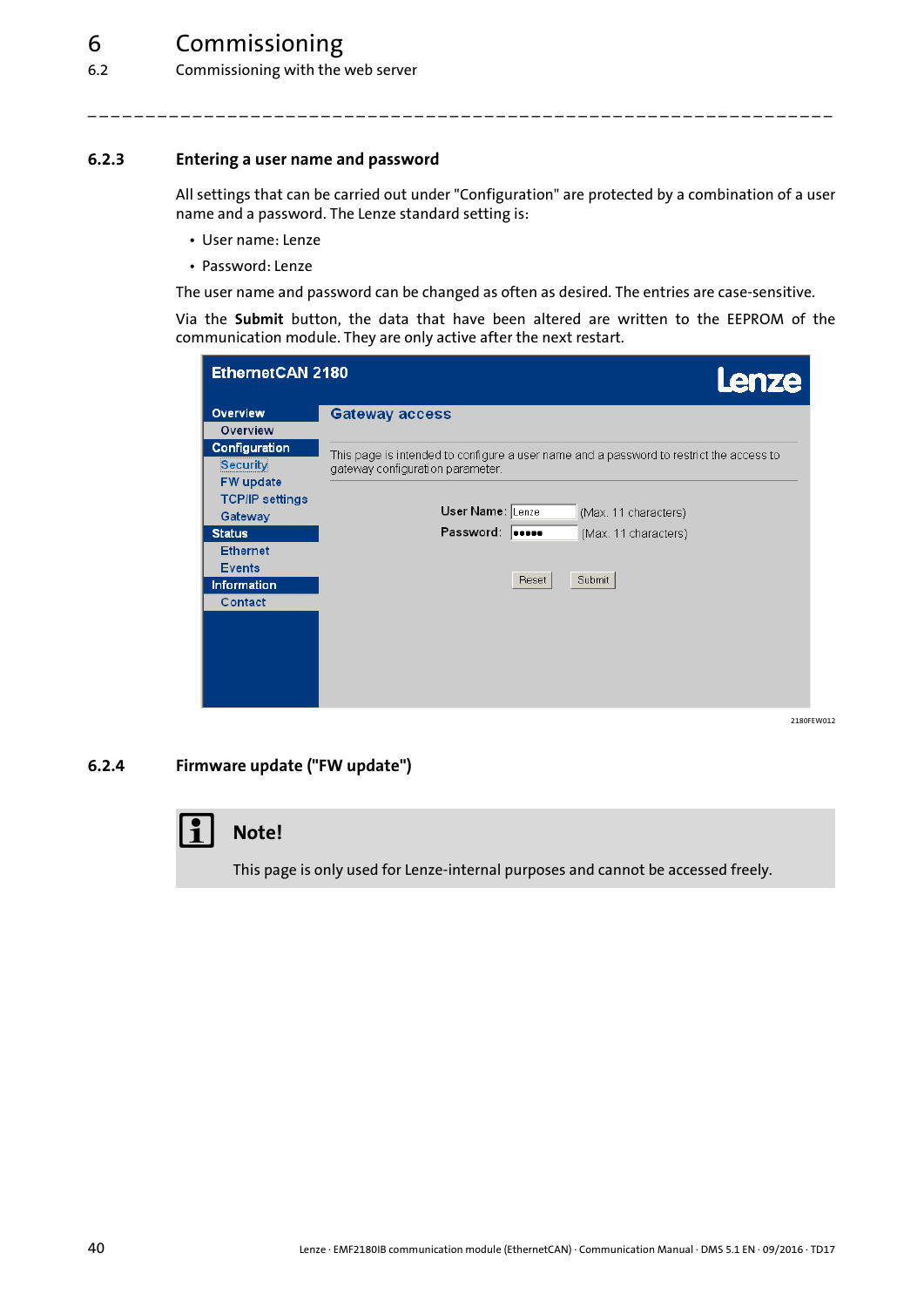6.2 Commissioning with the web server

### <span id="page-40-0"></span>**6.2.5 Displaying Ethernet states**

<span id="page-40-1"></span>These states are displayed:

- Current transfer rate (10/100 Mbps)
- Transmission mode (half/full duplex)
- MAC ID of the EMF2180IB communication module
- Static parameters of the Ethernet connection

| EthernetCAN 2180                    |                   |                            |                    |                             |                            |                    | Lenze              |
|-------------------------------------|-------------------|----------------------------|--------------------|-----------------------------|----------------------------|--------------------|--------------------|
| Overview<br>Overview                |                   | <b>Ethernet parameter</b>  |                    |                             |                            |                    |                    |
| Configuration                       |                   |                            | <b>MAC Address</b> |                             | Speed                      |                    | Communication      |
| Security                            |                   | 00-0a-86-80-00-01          |                    |                             | 100 MBit/s                 |                    | <b>Half Duplex</b> |
| FW update<br><b>TCP/IP settings</b> |                   | <b>Ethernet statistics</b> |                    |                             |                            |                    |                    |
| Gateway<br><b>Status</b>            |                   |                            | Receive Statistics |                             | <b>Transmit Statistics</b> |                    | <b>Misc Errors</b> |
| Ethernet                            |                   | Packets                    | 303                | Packets                     | 191                        | Link down          | 10                 |
| <b>Events</b><br><b>Information</b> |                   | Multicast<br>Packets       | 72                 | <b>Multicast</b><br>Packets | $\Omega$                   | Receiver<br>resets | 0                  |
| Contact                             | Packets<br>Passed | 303                        | Jumbo<br>packets   | $\overline{0}$              | Transmitter<br>resets      | Ō                  |                    |
|                                     |                   | Multicast<br>Passed        | 72                 | Late<br>Collisions          | $\overline{0}$             |                    |                    |
|                                     |                   | Skipped<br>Packets         | 0                  | Exces:<br>Deferrals         | $\overline{0}$             |                    |                    |
|                                     |                   | Overrun<br>Errors          | 0                  | Exces.<br>Collisions        | $\Omega$                   |                    |                    |
|                                     |                   | Align Errors   0           |                    | Buffer<br>Underrun          | $\overline{0}$             |                    |                    |
|                                     |                   | CRC Errors 0               |                    |                             |                            |                    |                    |
|                                     |                   | Coding<br>Errors           | 0                  |                             |                            |                    |                    |
|                                     |                   | Buffer<br>overflow         | 0                  |                             |                            |                    |                    |

\_ \_ \_ \_ \_ \_ \_ \_ \_ \_ \_ \_ \_ \_ \_ \_ \_ \_ \_ \_ \_ \_ \_ \_ \_ \_ \_ \_ \_ \_ \_ \_ \_ \_ \_ \_ \_ \_ \_ \_ \_ \_ \_ \_ \_ \_ \_ \_ \_ \_ \_ \_ \_ \_ \_ \_ \_ \_ \_ \_ \_ \_ \_ \_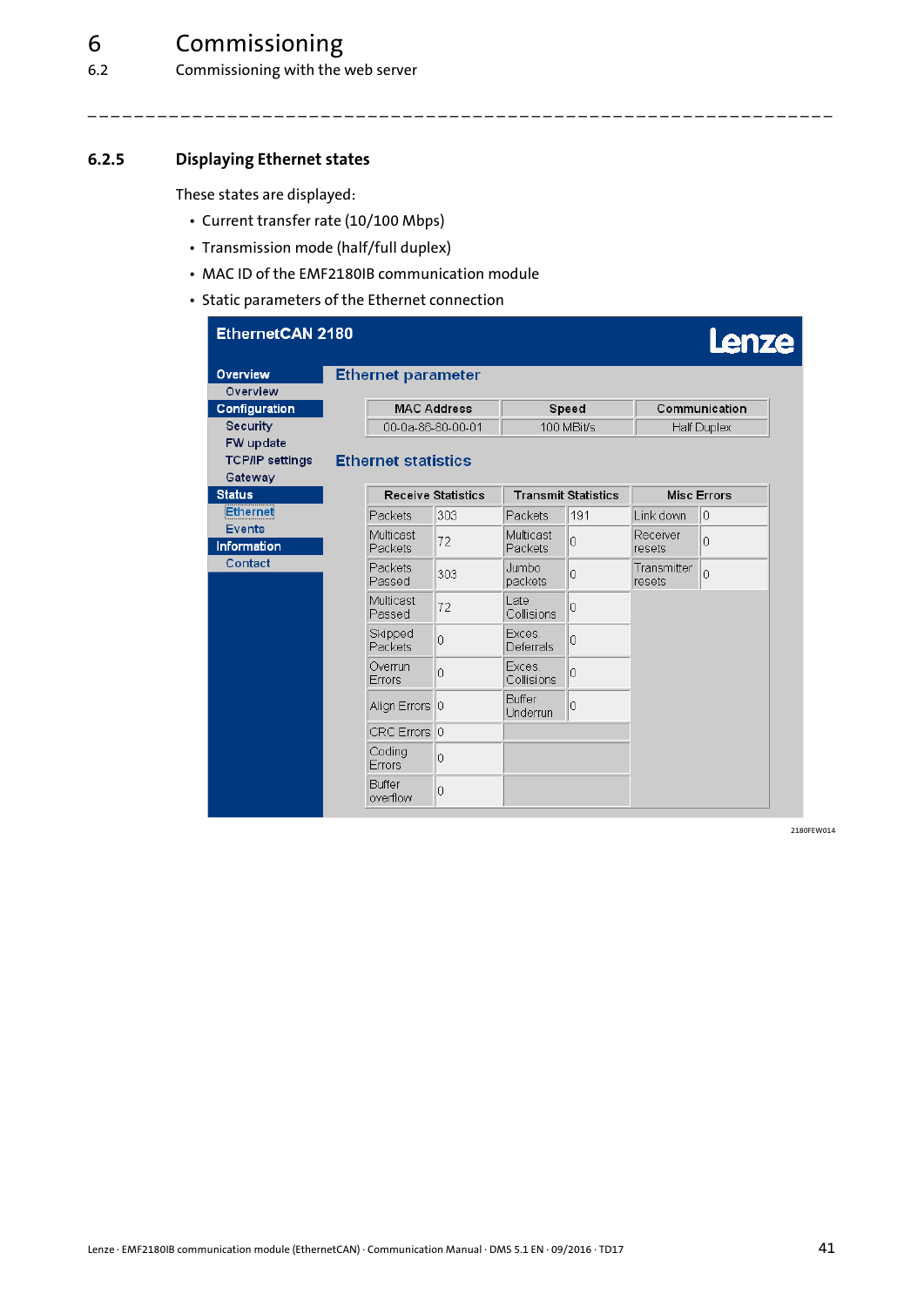6.2 Commissioning with the web server

### <span id="page-41-0"></span>**6.2.6 Displaying alarms and events**

<span id="page-41-1"></span>After the communication module has been started, alarms and events are recorded and displayed in a list.

\_ \_ \_ \_ \_ \_ \_ \_ \_ \_ \_ \_ \_ \_ \_ \_ \_ \_ \_ \_ \_ \_ \_ \_ \_ \_ \_ \_ \_ \_ \_ \_ \_ \_ \_ \_ \_ \_ \_ \_ \_ \_ \_ \_ \_ \_ \_ \_ \_ \_ \_ \_ \_ \_ \_ \_ \_ \_ \_ \_ \_ \_ \_ \_

Events are classified by severity into:

- Error
- Warning
- Information

The list also contains the time when the alarm or the event occurred.

| EthernetCAN 2180       |                          |          | Lenze                                                          |
|------------------------|--------------------------|----------|----------------------------------------------------------------|
| <b>Overview</b>        | <b>Alarms and Events</b> |          |                                                                |
| Overview               |                          |          |                                                                |
| Configuration          | Date                     | Time     | Event                                                          |
| Security               | 01.01.70                 | 00:00:02 | Lenze CAN Ethernet Gateway booted (Firmware:<br>$ 0.08\rangle$ |
| FW update              |                          |          |                                                                |
| <b>TCP/IP settings</b> |                          |          |                                                                |
| Gateway                |                          |          |                                                                |
| <b>Status</b>          | Caption:                 | Error    | Info<br>Warning                                                |
| <b>Ethernet</b>        |                          |          |                                                                |
| Events                 |                          |          |                                                                |
| Information            |                          |          |                                                                |
| Contact                |                          |          |                                                                |
|                        |                          |          |                                                                |
|                        |                          |          |                                                                |
|                        |                          |          |                                                                |

### **Note!**

The list is deleted every time the communication module is restarted.

Date and time are only correct if a "time server" is configured. Without configuration of the "time server", the computation of time always starts with the restart of the communication module on 01.01.1970 at 0:00 h.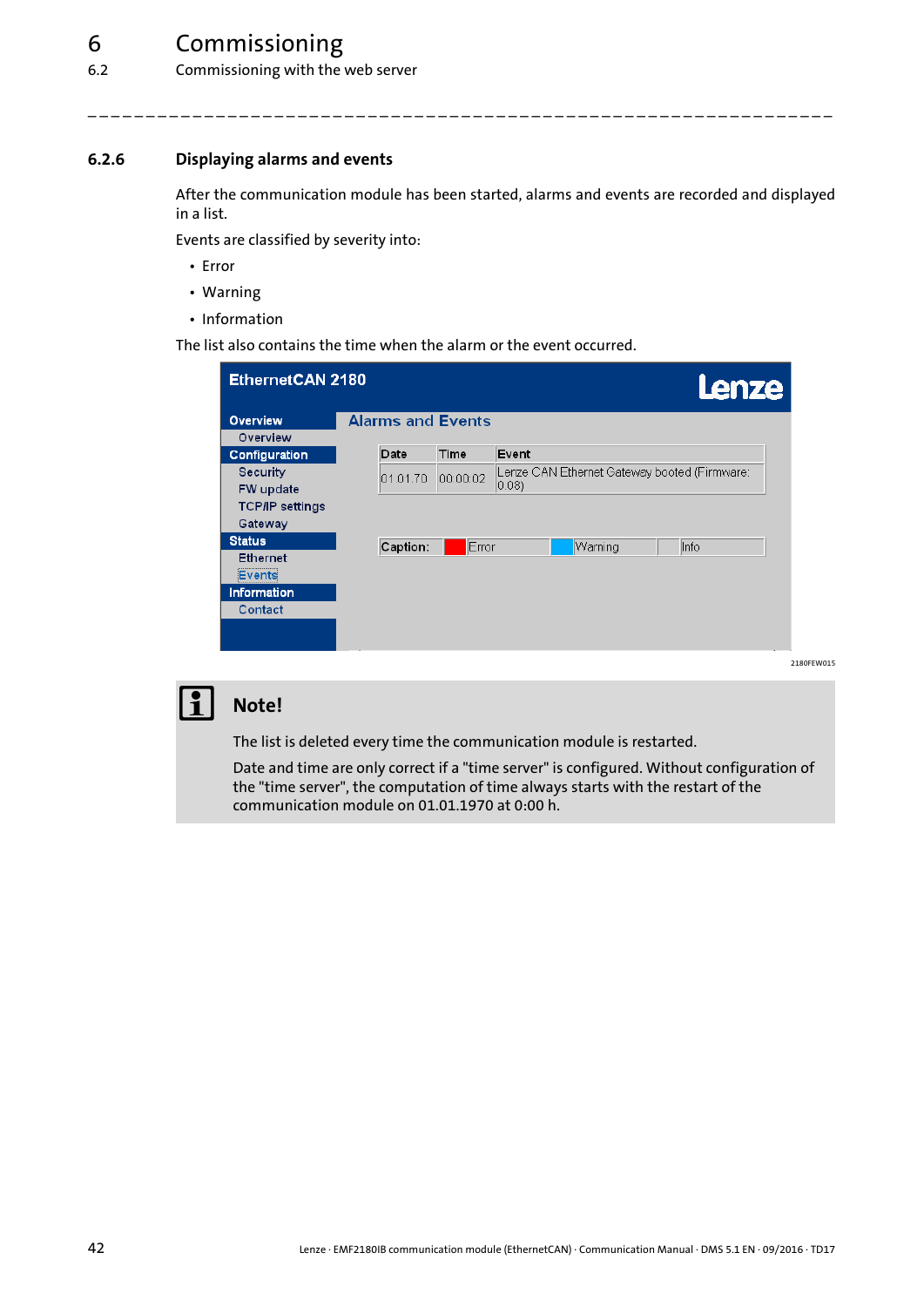### <span id="page-42-0"></span>**6.3 Before initial switch-on**

### <span id="page-42-2"></span>**Stop!**

Before switching on the mains voltage, check ...

• the entire wiring for completeness, short circuit and earth fault:

\_ \_ \_ \_ \_ \_ \_ \_ \_ \_ \_ \_ \_ \_ \_ \_ \_ \_ \_ \_ \_ \_ \_ \_ \_ \_ \_ \_ \_ \_ \_ \_ \_ \_ \_ \_ \_ \_ \_ \_ \_ \_ \_ \_ \_ \_ \_ \_ \_ \_ \_ \_ \_ \_ \_ \_ \_ \_ \_ \_ \_ \_ \_ \_

- whether the bus system is terminated by means of a bus terminating resistor at the first and last physical bus station.
	- $\triangleright$  [Connecting the CAN bus](#page-19-1) ( $\Box$  [20\)](#page-19-1)

### <span id="page-42-1"></span>**Automatic address allocation and detection of the baud rate**

The EMF2180IB communication module is provided with the following functions:

- Automatic address allocation
- Automatic detection of the baud rate

These functions are used to prevent failures due to an incorrectly set node address and baud rate.

### **Note!**

In the Lenze standard setting, these functions are not activated.

For this, observe the information relating to codes ...

- [C0350](#page-53-0) (CAN node address)
- [C0351](#page-53-1) (CAN baud rate)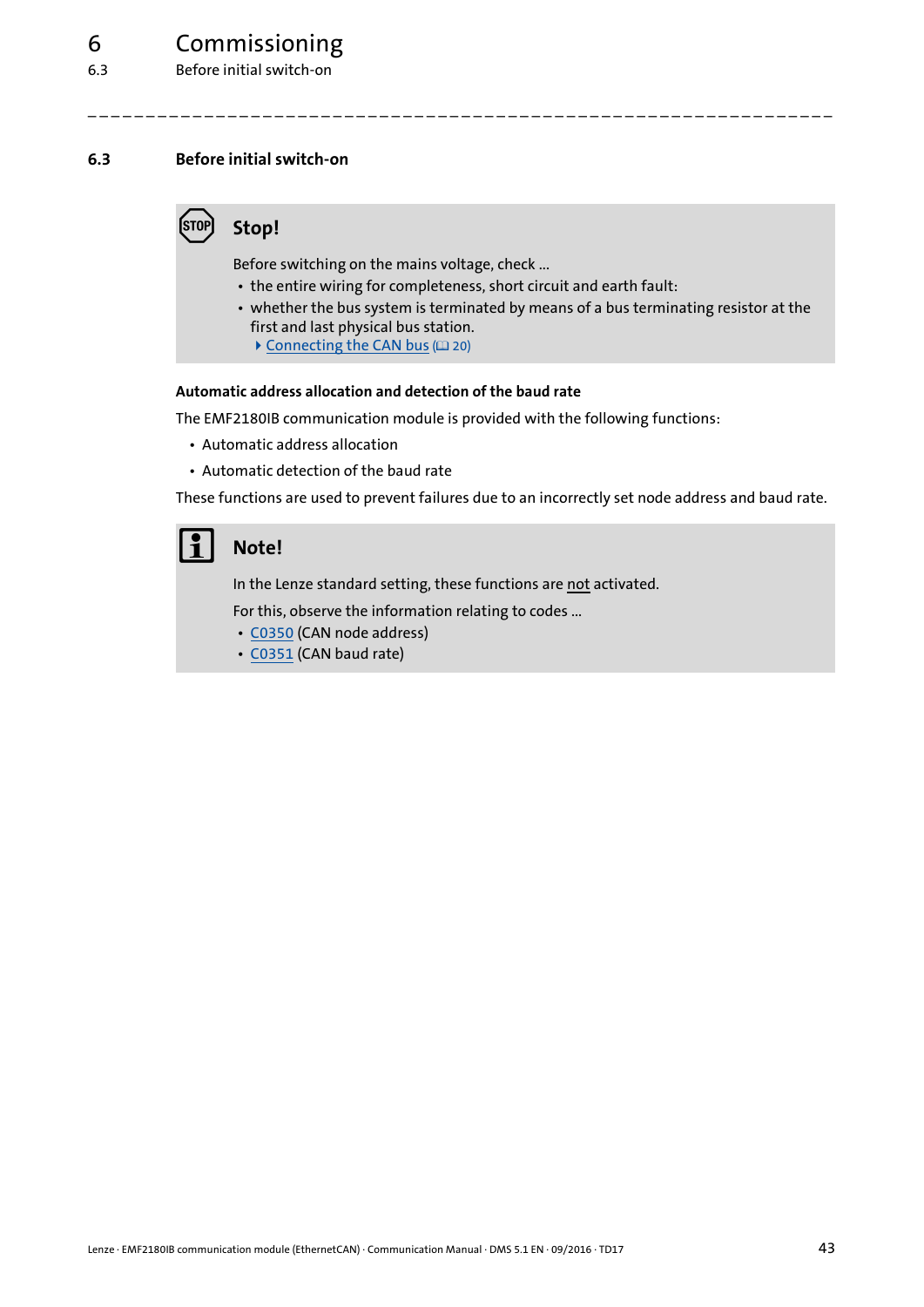6.4 Initial switch-on

### <span id="page-43-2"></span><span id="page-43-0"></span>**6.4 Initial switch-on**

### <span id="page-43-1"></span>**6.4.1 Signalling sequence of the LEDs**

<span id="page-43-3"></span>

\_ \_ \_ \_ \_ \_ \_ \_ \_ \_ \_ \_ \_ \_ \_ \_ \_ \_ \_ \_ \_ \_ \_ \_ \_ \_ \_ \_ \_ \_ \_ \_ \_ \_ \_ \_ \_ \_ \_ \_ \_ \_ \_ \_ \_ \_ \_ \_ \_ \_ \_ \_ \_ \_ \_ \_ \_ \_ \_ \_ \_ \_ \_ \_

[6-1] LEDs on the front of the communication module

Signalling sequence after switch-on:

- 1. Initialisation phase of peripherals starts:
	- LED **D** (voltage supply, green) is lit.
- 2. After the CAN controller initialisation:
	- LED **C** (RUN-LED, green) is blinking.
- 3. Ethernet connection is established:
	- LED **I** is lit.
	- LED **A** shows the baud rate of the Ethernet connection (10 Mbps or 100Mbps).
	- When LED **A** is blinking, the communication module is currently determining the IP address. Communication via Ethernet is only possible when this process has been completed.

The device is ready for operation now.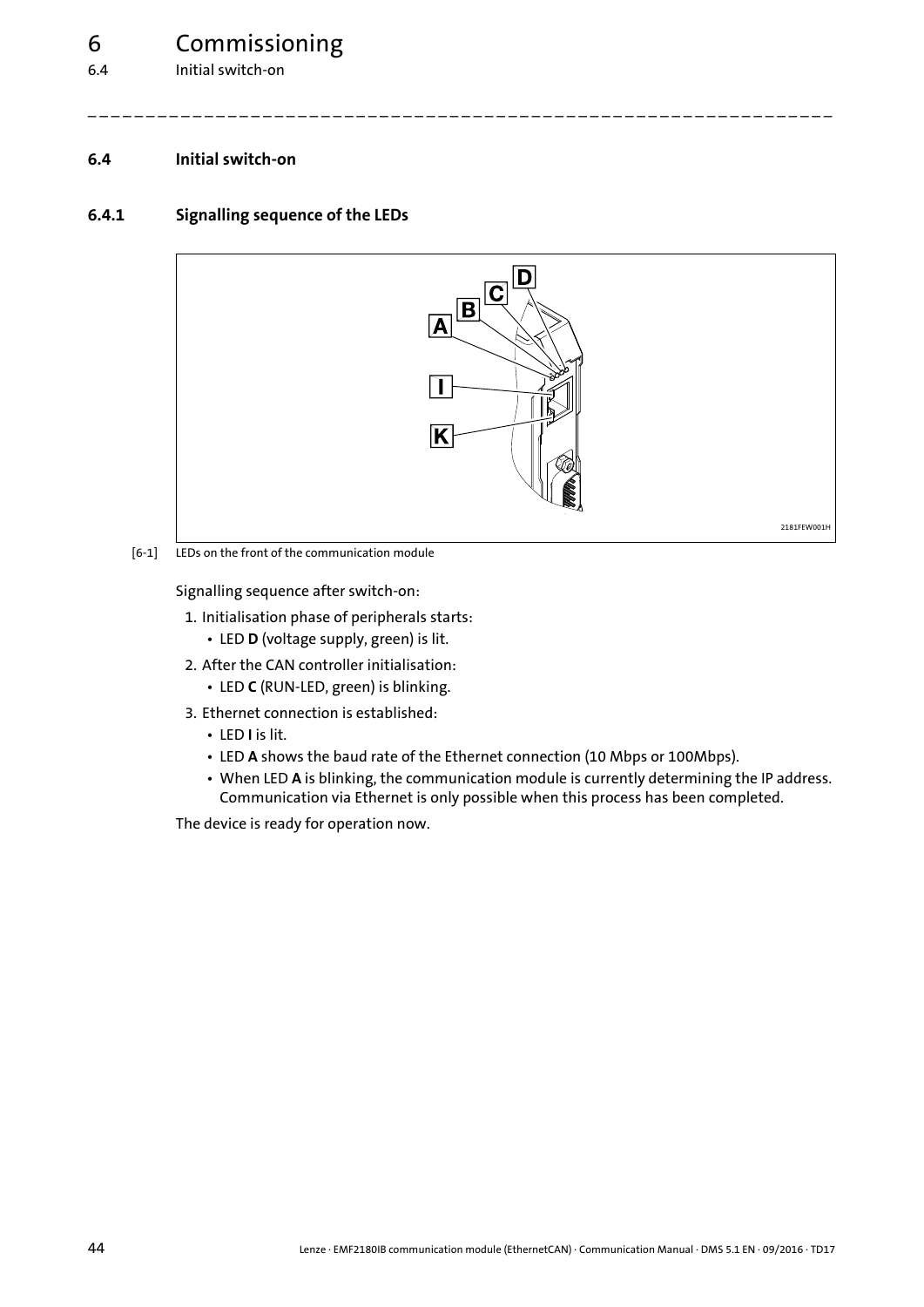### <span id="page-44-0"></span>**6.4.2 LED signalling in compliance with DR303-3**

<span id="page-44-1"></span>Connection status to the CAN bus with the following signalling:

| <b>LEDs</b> | <b>Description</b>                     |
|-------------|----------------------------------------|
| Off         | Connection to the master is available. |
| Green       | CANopen status ("Z")                   |
| Red         | ' CANopen error ("F")                  |

| <b>Status display (LED)</b> | <b>Explanation</b>                           |
|-----------------------------|----------------------------------------------|
| Constantly red              | F: Bus-off                                   |
|                             |                                              |
| Flicker                     | Automatic baud rate detection is active.     |
|                             |                                              |
| Blinking green every 0.2 s  | Z: Pre-operational, F: No errors             |
|                             |                                              |
| Blinking green every 0.2 s  | Z: Pre-operational, F: Warning limit reached |
| 1 x red blinking, 1 s OFF   |                                              |
| Green blinking every 0.2 s  | Z: Pre-operational, F: Node guarding event   |
| 2 x red blinking, 1 s OFF   |                                              |
| Constantly green            | Z: Operational, F: No errors                 |
|                             |                                              |
| Constantly green            | Z: Operational, error: Warning limit reached |
| 1 x red blinking, 1 s OFF   |                                              |
| Constantly green            | Z: Operational, F: Node guarding event       |
| 2 x red blinking, 1 s OFF   |                                              |
| Constantly green            | Z: Operational, F: Sync message error        |
| 3 x red blinking, 1 s off   |                                              |
| Green blinking every second | Z: Stopped, F: No errors                     |
|                             |                                              |
| Green blinking every second | Z: Stopped, F: Warning limit reached         |
| 1 x red blinking, 1 s OFF   |                                              |
| Green blinking every second | Z: Stopped, F: Node guarding event           |
| 2 x red blinking, 1 s OFF   |                                              |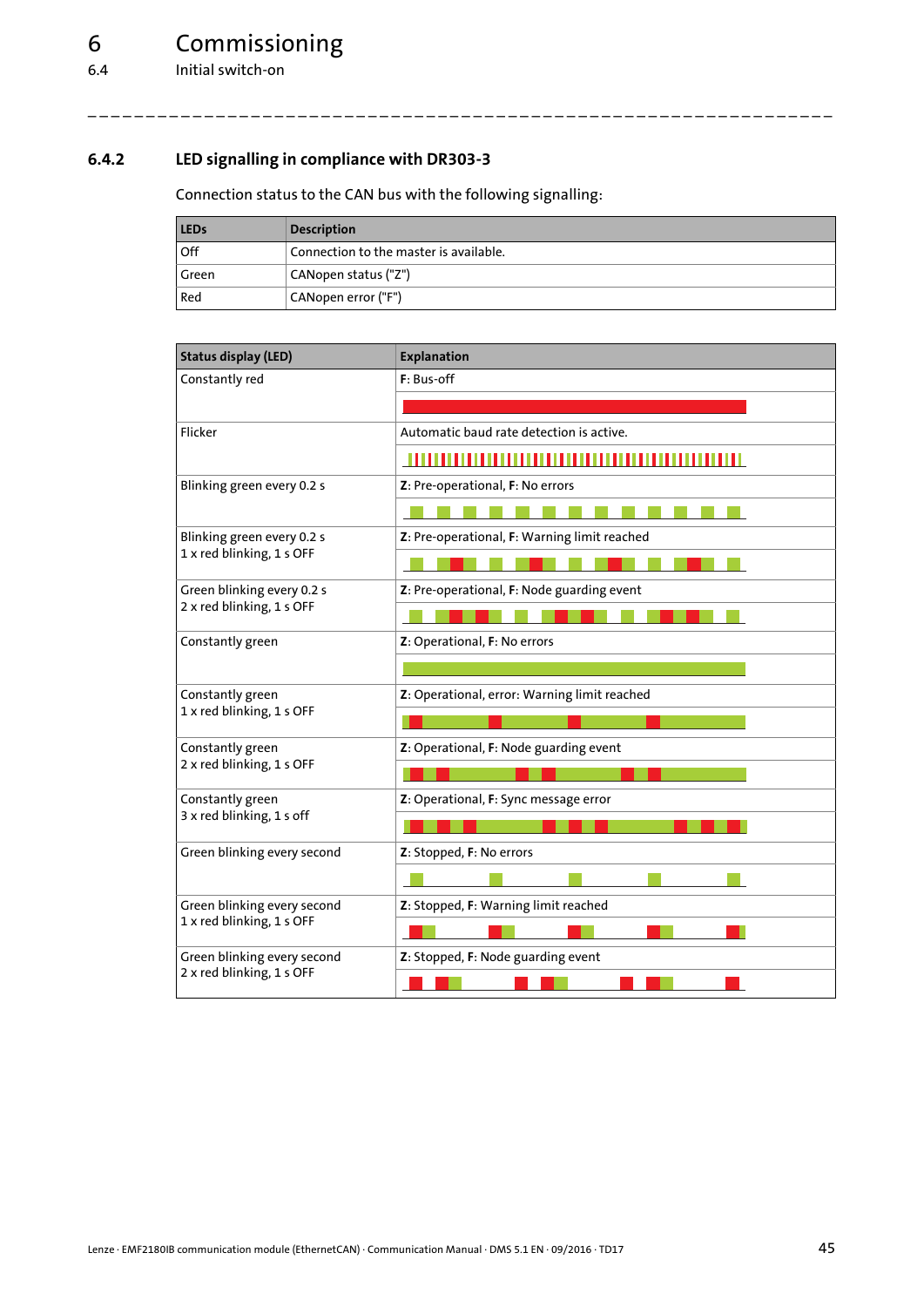### <span id="page-45-0"></span>**7 Data transfer**

<span id="page-45-3"></span>The master (e.g. a PLC) and inverter communicate with each other by exchanging data frames via the fieldbus. The user data area of the data frame either contains network management data, parameter data, or process data.

Different communication channels are assigned to parameter and process data in the inverter.

Parameters are for instance operating parameters, motor data, or diagnostic information, which are stored under a code in the Lenze inverters.

<span id="page-45-2"></span>Normally, the transfer of parameters is not as time-critical as the transfer of process data.

\_ \_ \_ \_ \_ \_ \_ \_ \_ \_ \_ \_ \_ \_ \_ \_ \_ \_ \_ \_ \_ \_ \_ \_ \_ \_ \_ \_ \_ \_ \_ \_ \_ \_ \_ \_ \_ \_ \_ \_ \_ \_ \_ \_ \_ \_ \_ \_ \_ \_ \_ \_ \_ \_ \_ \_ \_ \_ \_ \_ \_ \_ \_ \_

### <span id="page-45-1"></span>**7.1 Access to the inverter codes**



### **Documentation for the inverter**

Here you can find some detailed information on the codes and value ranges.

Via the communication module, a higher-level master (e.g. a PLC) can change the properties and the response of each inverter integrated in the network.

In Lenze inverters, parameters to be changed are listed under codes.

Inverter codes are addressed via indexes when accessing the code through the communication module.

The indexes for Lenze code numbers are between 16576 (0x40C0) and 24575 (0x5FFF).

#### <span id="page-45-4"></span>**Indexing of codes using the example of code C0001 (operating mode)**

| <b>Decimal</b>                    | <b>Hexadecimal</b>                       |  |
|-----------------------------------|------------------------------------------|--|
| Hndex = 24575 - Lenze code number | Index = 0x5FFF - Lenze code number [hex] |  |
| $Index = 24575 - 1 = 24574$       | $Index = 0x5FFF - 0x1 = 0x5FFF$          |  |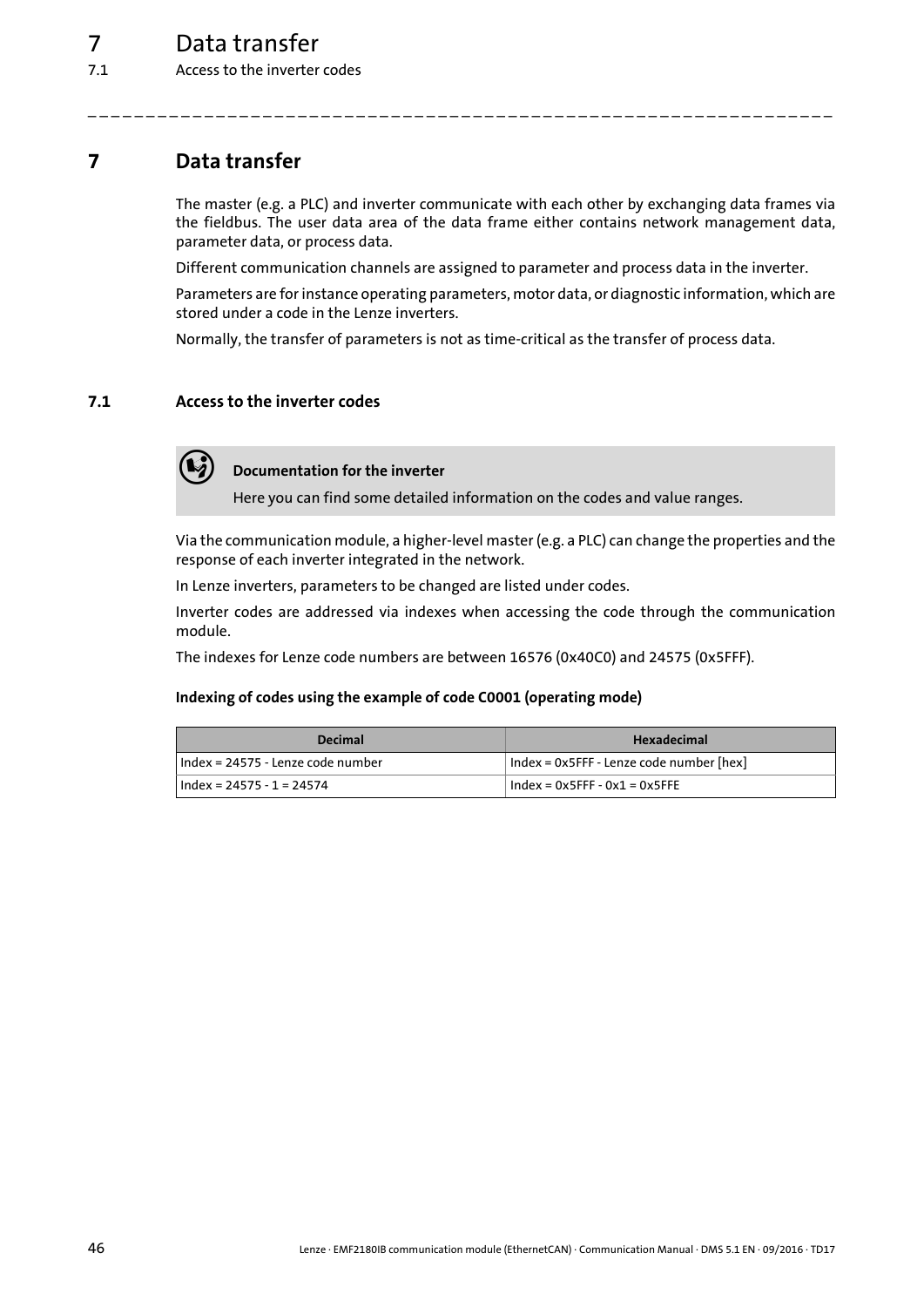### 7.2 Data transfer via CAN

### <span id="page-46-0"></span>**7.2 Data transfer via CAN**

<span id="page-46-3"></span>

\_ \_ \_ \_ \_ \_ \_ \_ \_ \_ \_ \_ \_ \_ \_ \_ \_ \_ \_ \_ \_ \_ \_ \_ \_ \_ \_ \_ \_ \_ \_ \_ \_ \_ \_ \_ \_ \_ \_ \_ \_ \_ \_ \_ \_ \_ \_ \_ \_ \_ \_ \_ \_ \_ \_ \_ \_ \_ \_ \_ \_ \_ \_ \_

[7-1] Parameter data transfer via CAN

Parameter data are transmitted via the CAN bus as so-called "Service Data Objects (SDOs) and are acknowledged by the receiver. The SDO enables read and write access to the object directory.

Indexes (e.g. [I-1000](#page-64-1)) provide for access to parameters and functions of the device, which are stored in the object directory. In order to be able to transfer SDOs, the information contained in the user data must comply with the CAN-SDO protocol.



### **CAN/CANopen communication manual**

Here you'll find some detailed information relating to the CAN frame structure.

#### <span id="page-46-1"></span>**CANopen parameter channels**

The communication module is provided with two parameter data channels.

In the Lenze standard setting, both channels are activated.

### **Note!**

#### <span id="page-46-2"></span>**Compatibility with CANopen**

Switch off the second parameter data channel via code **C1200** in order to establish compatibility with CANopen.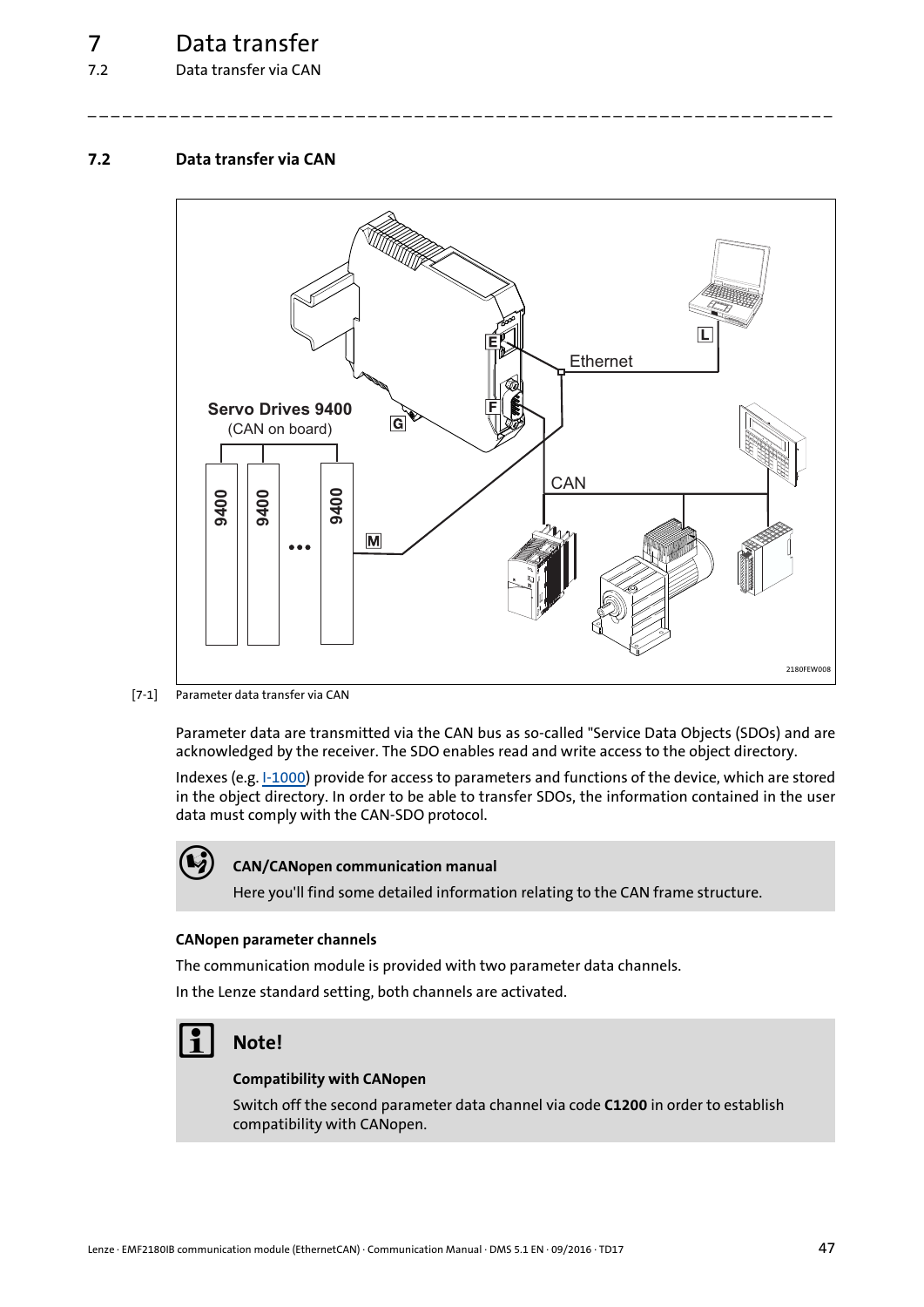### <span id="page-47-0"></span>**7.3 Data transfer via Ethernet**

The Engineering PC and the communication module communicate via a proprietary protocol which is based on TCP/IP. The port number '22080' is used for the communication module.

<span id="page-47-1"></span>\_ \_ \_ \_ \_ \_ \_ \_ \_ \_ \_ \_ \_ \_ \_ \_ \_ \_ \_ \_ \_ \_ \_ \_ \_ \_ \_ \_ \_ \_ \_ \_ \_ \_ \_ \_ \_ \_ \_ \_ \_ \_ \_ \_ \_ \_ \_ \_ \_ \_ \_ \_ \_ \_ \_ \_ \_ \_ \_ \_ \_ \_ \_ \_

The port number may have to be cleared if a firewall or something similar is used.

Port '3677' is used to search for fieldbus nodes.

Port '80' is required to operate the web server.

### **Tip!**

The search via Ethernet is only possible within a network. The frames are not transmitted via routers.



### **Ethernet communication manual**

Here you'll find some detailed information relating to the Ethernet data frame structure.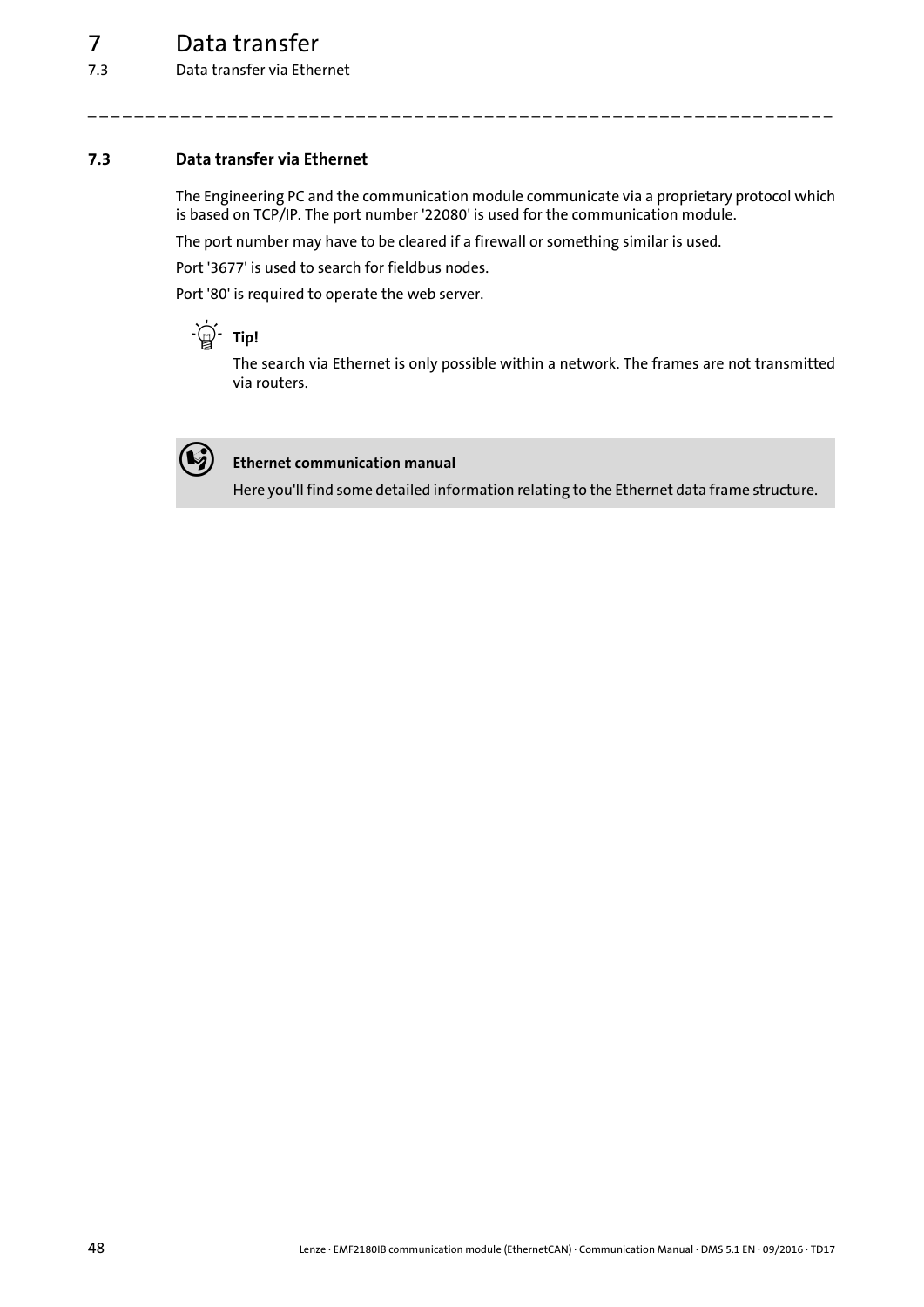### 8 Diagnostics

8.1 Error: Cause and remedy

### <span id="page-48-4"></span><span id="page-48-0"></span>**8 Diagnostics**

### <span id="page-48-1"></span>**8.1 Error: Cause and remedy**

<span id="page-48-5"></span>

| <b>Diagnostics</b>               | . Possible error cause         | Remedy                         |
|----------------------------------|--------------------------------|--------------------------------|
| Power LED (P) is not on.         | The device is not switched on. | Check external voltage supply. |
| Error LED (E) is on or blinking. | CAN bus error                  | Check CAN wiring.              |
| Link LED is not on.              | Ethernet wiring error          | Check Ethernet wiring.         |

\_ \_ \_ \_ \_ \_ \_ \_ \_ \_ \_ \_ \_ \_ \_ \_ \_ \_ \_ \_ \_ \_ \_ \_ \_ \_ \_ \_ \_ \_ \_ \_ \_ \_ \_ \_ \_ \_ \_ \_ \_ \_ \_ \_ \_ \_ \_ \_ \_ \_ \_ \_ \_ \_ \_ \_ \_ \_ \_ \_ \_ \_ \_ \_

### <span id="page-48-2"></span>**8.2 LED status displays for the communication module and for CAN communication**

<span id="page-48-3"></span>

### [8-1] LED status displays for the communication module and for CAN communication

| <b>LED</b> | Colour | <b>Status</b>   | <b>Description</b>                                                                          |  |  |
|------------|--------|-----------------|---------------------------------------------------------------------------------------------|--|--|
| B          | Yellow | off             | Ethernet baud rate: 10 Mbps                                                                 |  |  |
|            |        | on              |                                                                                             |  |  |
|            |        |                 | Ethernet baud rate: 100 Mbps                                                                |  |  |
|            |        | <b>Blinking</b> | 200 ms<br>$200$ ms<br>The IP address is not assigned yet; it is currently being identified. |  |  |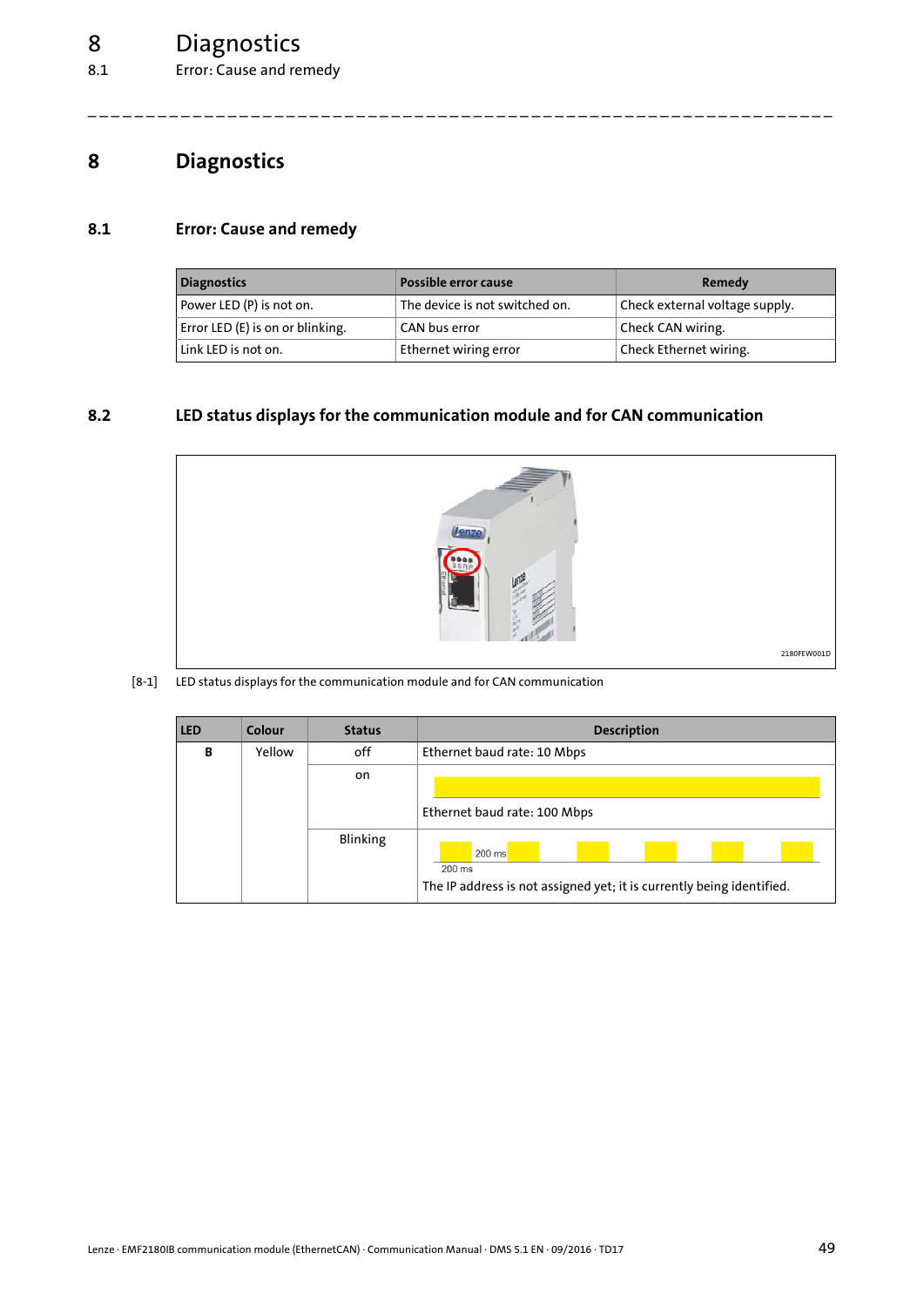| <b>LED</b> | Colour | <b>Status</b>                      | <b>Description</b>                                                                                                                                                                                                                 |  |  |
|------------|--------|------------------------------------|------------------------------------------------------------------------------------------------------------------------------------------------------------------------------------------------------------------------------------|--|--|
| Е          | Red    | off                                | No error; the device is ready for operation.                                                                                                                                                                                       |  |  |
| (Error)    |        | on                                 | "Bus off" state<br>The CAN controller is in the "Bus off" state.<br>"Diagnostic interface" operating mode<br>In this operating mode, the LED is lit if no device is connected.                                                     |  |  |
|            |        | blinking once<br>(single flash)    | 1000 ms<br>1000 ms<br>200 ms<br>Warning limit is reached<br>At least one of the error counters of the CAN controller has reached or<br>exceeded the warning level (too many error frames).                                         |  |  |
|            |        | blinking twice<br>(double flash)   | 200 ms<br>200 ms<br>1000 ms<br>$200$ ms<br>200 ms<br>200 ms<br>200 ms<br>Error control event<br>A guard event (NMT slave or NMT master) or heartbeat event (heartbeat<br>consumer) has occurred.                                   |  |  |
|            |        | blinking 3 times<br>(triple flash) | $200$ ms<br>200 ms<br>200 ms<br>1000 ms<br>$200$ ms<br>200 ms<br>200 ms<br>200 ms<br><b>SYNC</b> error<br>The sync message has not been received within the time configured for<br>the time monitoring of the communication cycle. |  |  |
|            |        | flickering                         | $50 \text{ ms}$<br>AutoBaud/LLS<br>The automatic detection of the baud rate or LSS services is/are executed.<br>(The LEDs E and R are flickering alternately red/green.)                                                           |  |  |
| R          | Green  | off                                | No communication                                                                                                                                                                                                                   |  |  |
| (Run)      |        | on                                 | "Operational" state<br>The communication module is in the "Operational" state.                                                                                                                                                     |  |  |
|            |        | blinking                           | 200 ms<br>200 ms<br>"Pre-operational" state<br>The communication module is in the "Pre-operational" state.                                                                                                                         |  |  |
|            |        | blinking once<br>(single flash)    | 1000 ms<br>1000 ms<br>200 ms<br>200 ms<br>"Stopped" state<br>The communication module is in the "Stopped" state.                                                                                                                   |  |  |
|            |        | flickering                         | $\frac{50 \text{ ms}}{4}$<br>AutoBaud/LLS<br>The automatic detection of the baud rate or LSS services is/are executed.<br>(The LEDs E and R are flickering alternately red/green.)                                                 |  |  |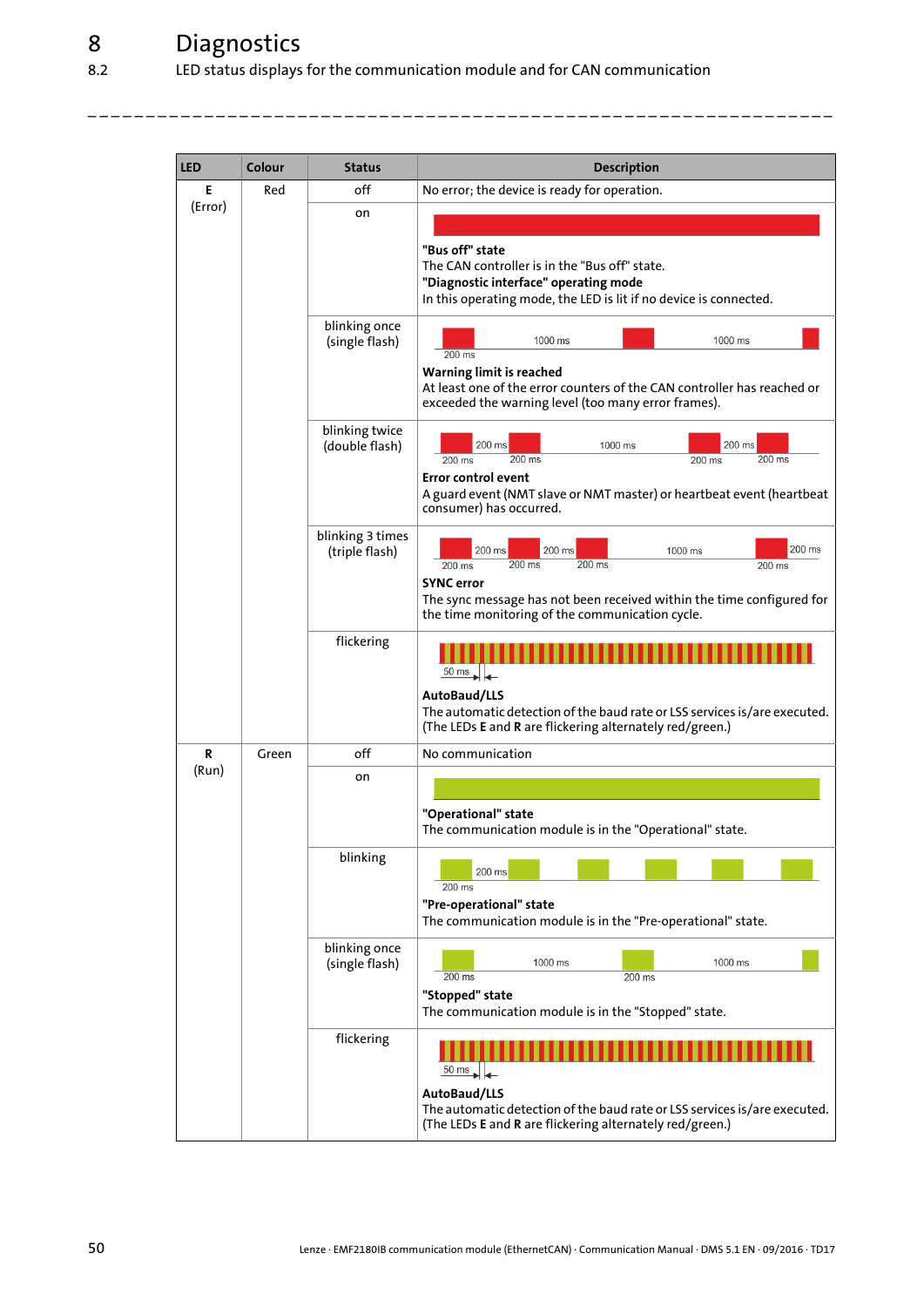| <b>LED</b> | Colour | <b>Status</b> | <b>Description</b>                                     |
|------------|--------|---------------|--------------------------------------------------------|
| P          | Green  | off           | The communication module is not supplied with voltage. |
| (Power)    |        | on            | The communication module is supplied with voltage.     |

\_ \_ \_ \_ \_ \_ \_ \_ \_ \_ \_ \_ \_ \_ \_ \_ \_ \_ \_ \_ \_ \_ \_ \_ \_ \_ \_ \_ \_ \_ \_ \_ \_ \_ \_ \_ \_ \_ \_ \_ \_ \_ \_ \_ \_ \_ \_ \_ \_ \_ \_ \_ \_ \_ \_ \_ \_ \_ \_ \_ \_ \_ \_ \_

### <span id="page-50-0"></span>**8.3 LED status displays for Ethernet communication**

<span id="page-50-1"></span>

[8-2] LED status displays for Ethernet communication

| <b>LED</b> | Colour | <b>Status</b>              | Description                                          |
|------------|--------|----------------------------|------------------------------------------------------|
| A          | Green  | off                        | No connection to Ethernet                            |
| (Link)     |        | on                         |                                                      |
|            |        |                            | Ethernet connection is available.                    |
| B          | Green  | off                        | No data transfer                                     |
| (Activity) |        | on <i>or</i><br>flickering | $50 \text{ ms}$<br>Data are transmitted or received. |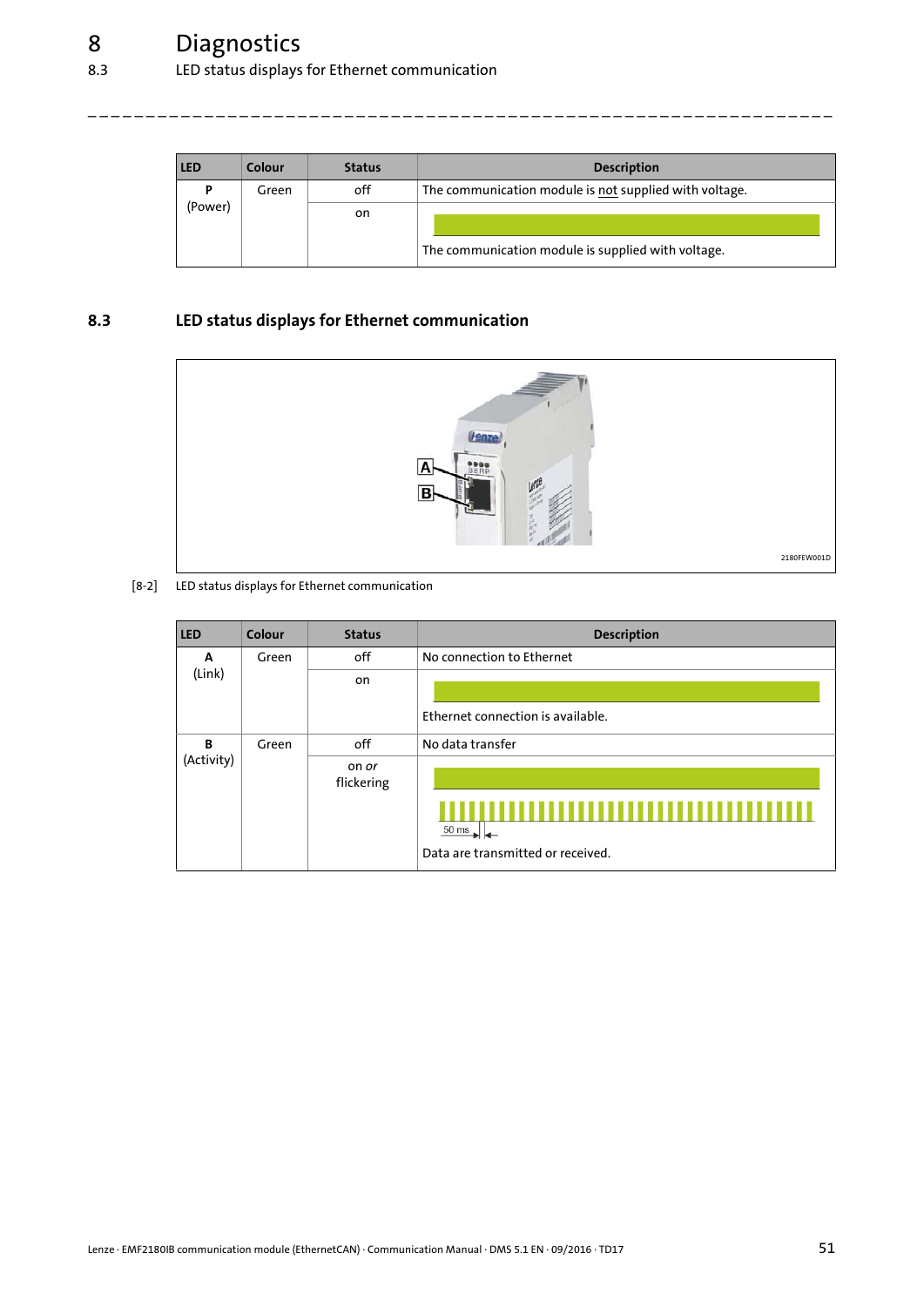### 9 Parameter reference

### <span id="page-51-0"></span>**9 Parameter reference**

<span id="page-51-5"></span>This chapter lists all parameters of the communication module in numerically ascending order.

\_ \_ \_ \_ \_ \_ \_ \_ \_ \_ \_ \_ \_ \_ \_ \_ \_ \_ \_ \_ \_ \_ \_ \_ \_ \_ \_ \_ \_ \_ \_ \_ \_ \_ \_ \_ \_ \_ \_ \_ \_ \_ \_ \_ \_ \_ \_ \_ \_ \_ \_ \_ \_ \_ \_ \_ \_ \_ \_ \_ \_ \_ \_ \_

### <span id="page-51-1"></span>**C0002**

<span id="page-51-7"></span><span id="page-51-2"></span>

| Parameter   Name:                                            | Data type: INTEGER 32<br>$Index: 24573 = 0x5FFD$<br>C0002   Load default setting                                                      |                                                                                                                                                             |  |  |  |
|--------------------------------------------------------------|---------------------------------------------------------------------------------------------------------------------------------------|-------------------------------------------------------------------------------------------------------------------------------------------------------------|--|--|--|
|                                                              | C0002 shows the status of the device command executed last. C0150 can be used to enquire the current status of<br>the device control. |                                                                                                                                                             |  |  |  |
|                                                              | <b>Info</b><br>Selection list (Lenze setting printed in bold)                                                                         |                                                                                                                                                             |  |  |  |
| 0                                                            | Load Def.                                                                                                                             | Load Lenze standard setting<br>• Only possible with controller inhibit and stopped user<br>program.                                                         |  |  |  |
| 1                                                            | Load PS                                                                                                                               | Load parameter set<br>• The parameter set stored in the memory module is<br>loaded.<br>• Only possible with controller inhibit and stopped user<br>program. |  |  |  |
| ☑ Read access ☑ Write access □ CINH □ PLC STOP ☑ No transfer |                                                                                                                                       |                                                                                                                                                             |  |  |  |

#### **C0093**

<span id="page-51-6"></span><span id="page-51-3"></span>

| Parameter   Name:<br>C0093   Device type                                                                            |  |  | Data type: INTEGER 32<br>$Index: 24482 = 0x5FA2$ |  |
|---------------------------------------------------------------------------------------------------------------------|--|--|--------------------------------------------------|--|
| The display for the EMF2180IB communication module is "2180 0000".                                                  |  |  |                                                  |  |
| Display range (min. value   unit   max. value)                                                                      |  |  |                                                  |  |
| $-214748$<br>214748                                                                                                 |  |  |                                                  |  |
| $\boxtimes$ Read access $\Box$ Write access $\Box$ CINH $\Box$ PLC STOP $\Box$ No transfer<br>Scaling factor: 10000 |  |  |                                                  |  |

<span id="page-51-8"></span><span id="page-51-4"></span>

| Parameter   Name:<br>C0099   Software version  |                                                                                            |       |                       | Data type: INTEGER 32<br>$Index: 24476 = 0x5F9C$ |
|------------------------------------------------|--------------------------------------------------------------------------------------------|-------|-----------------------|--------------------------------------------------|
| Display "x.y"<br>(x: major version, y: index)  |                                                                                            |       |                       |                                                  |
| Display range (min. value   unit   max. value) |                                                                                            |       |                       |                                                  |
| 0.0                                            |                                                                                            | 100.0 |                       |                                                  |
|                                                | $\boxtimes$ Read access $\Box$ Write access $\Box$ CINH $\Box$ PLC STOP $\Box$ No transfer |       | Scaling factor: 10000 |                                                  |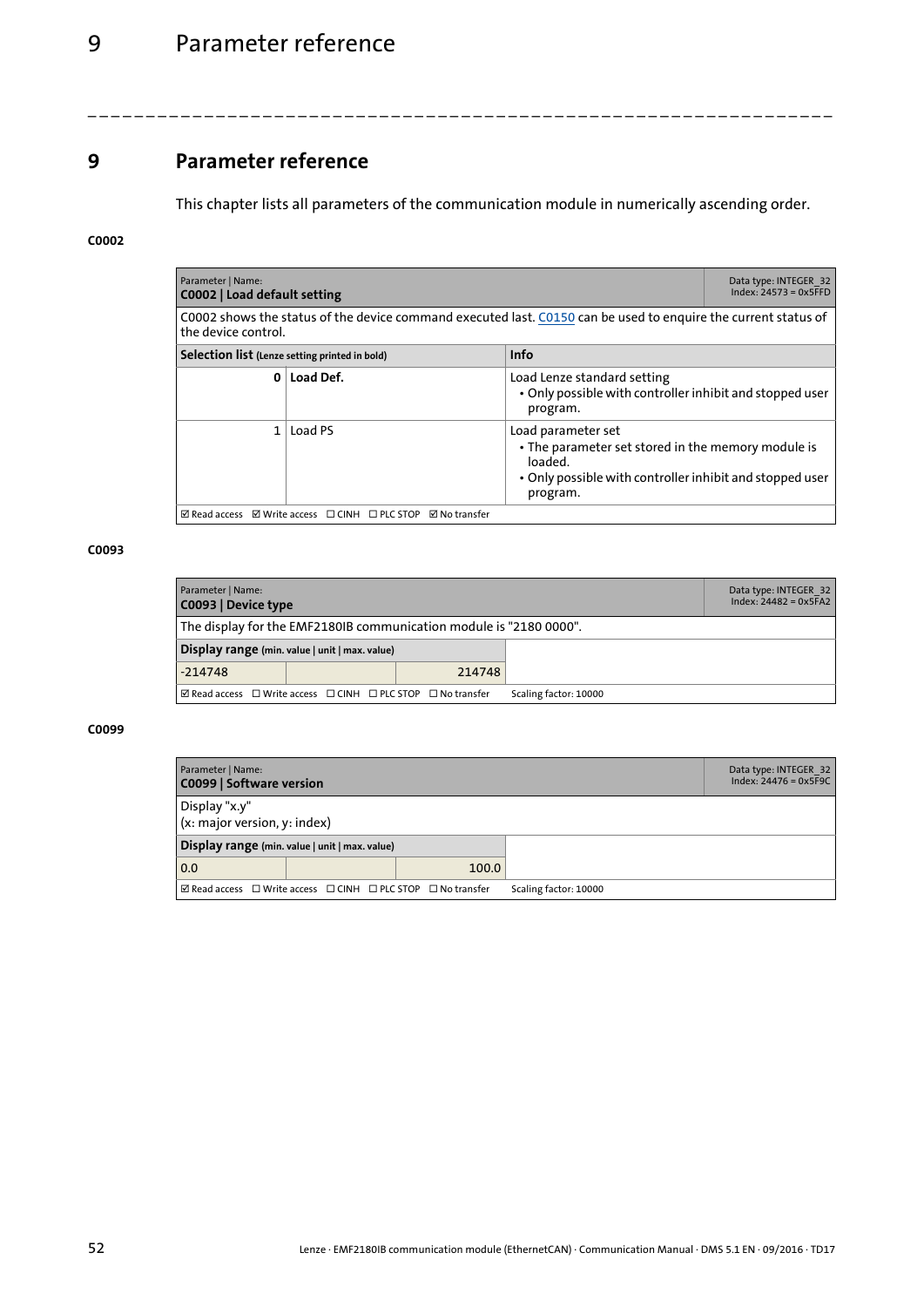<span id="page-52-6"></span><span id="page-52-1"></span>

| Parameter   Name:<br>C0150   Status word                                                                                                                                                                      |                                                                                            |  | Data type: UNSIGNED 16<br>$Index: 24425 = 0x5F69$ |
|---------------------------------------------------------------------------------------------------------------------------------------------------------------------------------------------------------------|--------------------------------------------------------------------------------------------|--|---------------------------------------------------|
| The binary interpretation of the displayed decimal value reflects the bit statuses of the status word:<br>• Bit 0: Ready for operation<br>· Bit 1: Dial-up connection is available<br>• Bit 2: Internal error |                                                                                            |  |                                                   |
| Value is bit-coded:                                                                                                                                                                                           |                                                                                            |  |                                                   |
|                                                                                                                                                                                                               | Bit $0 \mid$ Ready for operation                                                           |  |                                                   |
|                                                                                                                                                                                                               | Bit 1   Reserved                                                                           |  |                                                   |
|                                                                                                                                                                                                               | $\cdots$                                                                                   |  |                                                   |
| <b>Bit 15</b>                                                                                                                                                                                                 | Reserved                                                                                   |  |                                                   |
|                                                                                                                                                                                                               | $\boxtimes$ Read access $\Box$ Write access $\Box$ CINH $\Box$ PLC-STOP $\Box$ No transfer |  |                                                   |

<span id="page-52-0"></span>\_ \_ \_ \_ \_ \_ \_ \_ \_ \_ \_ \_ \_ \_ \_ \_ \_ \_ \_ \_ \_ \_ \_ \_ \_ \_ \_ \_ \_ \_ \_ \_ \_ \_ \_ \_ \_ \_ \_ \_ \_ \_ \_ \_ \_ \_ \_ \_ \_ \_ \_ \_ \_ \_ \_ \_ \_ \_ \_ \_ \_ \_ \_ \_

#### **C0200**

<span id="page-52-4"></span><span id="page-52-2"></span>

| Parameter   Name:<br>C0200   Software ID                                                                                                                                                  | Data type: VISIBLE STRING<br>$Index: 24375 = 0x5F37$ |  |  |  |
|-------------------------------------------------------------------------------------------------------------------------------------------------------------------------------------------|------------------------------------------------------|--|--|--|
| During initialisation, the manufacturer's product code is used to determine which device is connected as node.<br>The display for the EMF2180IB communication module is "33S2180F 10000". |                                                      |  |  |  |
| $\boxtimes$ Read access $\Box$ Write access $\Box$ CINH $\Box$ PLC-STOP $\Box$ No transfer                                                                                                |                                                      |  |  |  |

<span id="page-52-5"></span><span id="page-52-3"></span>

| Parameter   Name:<br>C0202   Software ID (octet) | Data type: INTEGER 32<br>$Index: 24373 = 0x5F35$                                           |             |                                                                                        |  |  |
|--------------------------------------------------|--------------------------------------------------------------------------------------------|-------------|----------------------------------------------------------------------------------------|--|--|
|                                                  |                                                                                            |             | In subcodes 1  4, the corresponding octet of the manufacturer's product code is shown. |  |  |
|                                                  | Display range (min. value   unit   max. value)                                             |             |                                                                                        |  |  |
| -2147483647                                      |                                                                                            | 2147483647  |                                                                                        |  |  |
| <b>Subcodes</b>                                  |                                                                                            | <b>Info</b> |                                                                                        |  |  |
| C0202/1                                          |                                                                                            | 1st octet   |                                                                                        |  |  |
| C0202/2                                          |                                                                                            | 2nd octet   |                                                                                        |  |  |
| C0202/3                                          |                                                                                            | 3rd octet   |                                                                                        |  |  |
| C0202/4                                          |                                                                                            | 4th octet   |                                                                                        |  |  |
|                                                  | $\boxtimes$ Read access $\Box$ Write access $\Box$ CINH $\Box$ PLC-STOP $\Box$ No transfer |             |                                                                                        |  |  |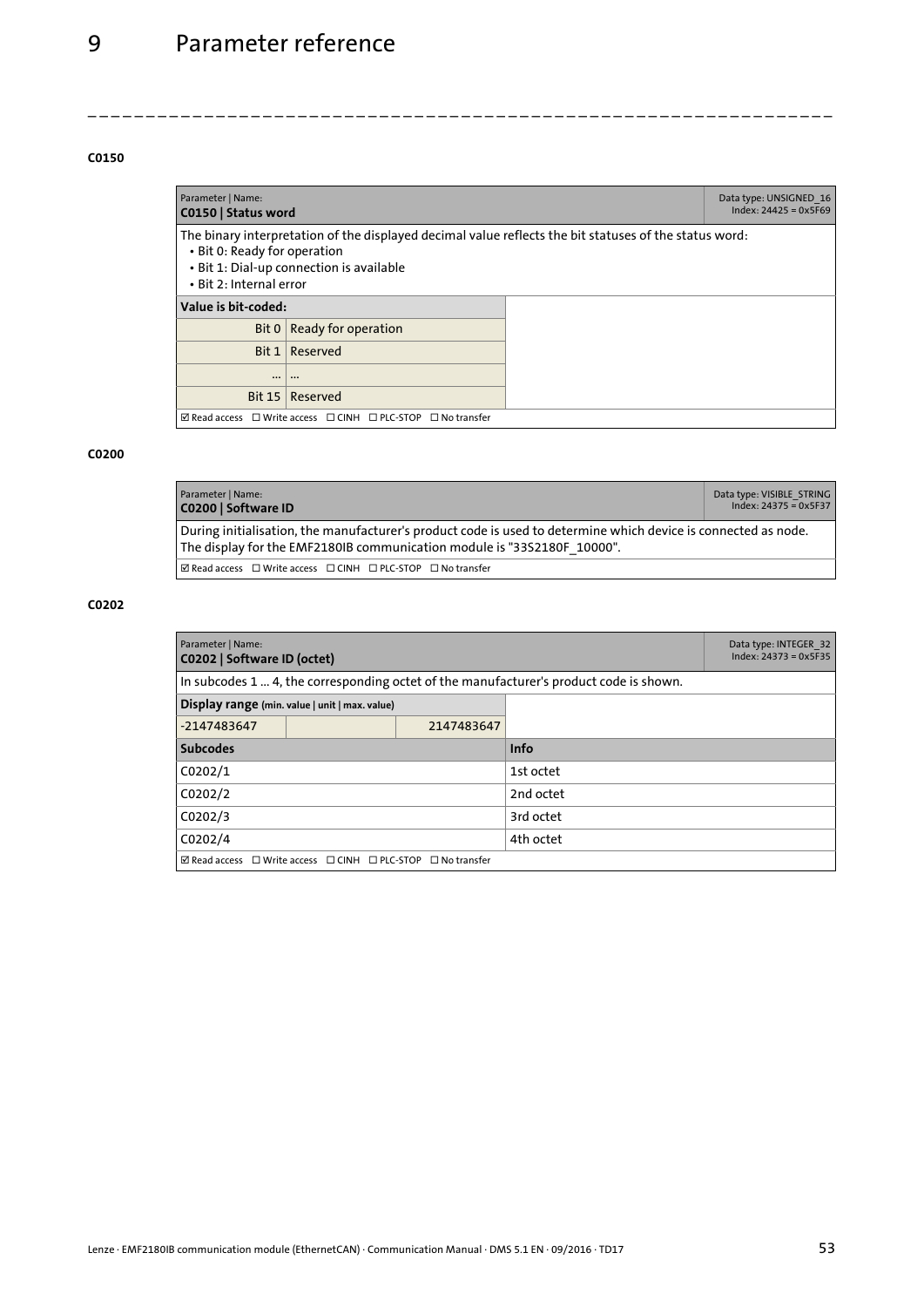<span id="page-53-6"></span><span id="page-53-4"></span>

| Parameter   Name:<br>C0350   CAN node address                                                                                                                                                                                                                                                                                                                                                                                                                                                                                                                                                                                                                          |                                                                                                            |                  |               | Data type: INTEGER 32<br>$Index: 24225 = 0x5EA1$ |  |
|------------------------------------------------------------------------------------------------------------------------------------------------------------------------------------------------------------------------------------------------------------------------------------------------------------------------------------------------------------------------------------------------------------------------------------------------------------------------------------------------------------------------------------------------------------------------------------------------------------------------------------------------------------------------|------------------------------------------------------------------------------------------------------------|------------------|---------------|--------------------------------------------------|--|
| The node address can be set via the CAN bus using the code C0350.<br>If zero is used as address, the communication module does not have a node address of its own. It can then not be<br>addressed from the CAN bus (no parameter setting, node guarding, etc.), but only serves as a dial-in option for<br>reading parameters via the CAN bus.<br>If the communication module is to have an address, after determination of the baud rate, check whether this<br>address is still free. Then an attempt is made to read the implemented CANopen object -1000. If this address is<br>already assigned to another node, another free address is selected automatically. |                                                                                                            |                  |               |                                                  |  |
| Note:<br>conformity)                                                                                                                                                                                                                                                                                                                                                                                                                                                                                                                                                                                                                                                   | Node addresses in the range of 64  127 can only be assigned if code C1200 is set to the value "0" (CANopen |                  |               |                                                  |  |
| Changes that are made to the settings will be accepted after<br>• reconnection to the mains;<br>• a "Reset node" or "Reset communication" via the bus system;<br>• a "Reset node" via code C0358.                                                                                                                                                                                                                                                                                                                                                                                                                                                                      |                                                                                                            |                  |               |                                                  |  |
| Setting range (min. value   unit   max. value)                                                                                                                                                                                                                                                                                                                                                                                                                                                                                                                                                                                                                         |                                                                                                            |                  | Lenze setting |                                                  |  |
| 0                                                                                                                                                                                                                                                                                                                                                                                                                                                                                                                                                                                                                                                                      |                                                                                                            | 127 <sub>1</sub> | -63           |                                                  |  |

<span id="page-53-0"></span>\_ \_ \_ \_ \_ \_ \_ \_ \_ \_ \_ \_ \_ \_ \_ \_ \_ \_ \_ \_ \_ \_ \_ \_ \_ \_ \_ \_ \_ \_ \_ \_ \_ \_ \_ \_ \_ \_ \_ \_ \_ \_ \_ \_ \_ \_ \_ \_ \_ \_ \_ \_ \_ \_ \_ \_ \_ \_ \_ \_ \_ \_ \_ \_

 $\overline{\boxtimes}$  Read access  $\overline{\boxtimes}$  Write access  $\overline{\boxtimes}$  CINH  $\overline{\boxtimes}$  PLC STOP  $\overline{\boxtimes}$  No transfer

<span id="page-53-5"></span><span id="page-53-3"></span><span id="page-53-2"></span><span id="page-53-1"></span>

| Parameter   Name:<br>C0351   CAN baud rate                                                                                                                                                                                                                                                                                                                                                                                                                                                                                                                                                                                                                                                                                                                                                                                                                                                                                                                                                                                                                              |                                                              |  | Data type: INTEGER 32<br>$Index: 24224 = 0x5EAO$ |
|-------------------------------------------------------------------------------------------------------------------------------------------------------------------------------------------------------------------------------------------------------------------------------------------------------------------------------------------------------------------------------------------------------------------------------------------------------------------------------------------------------------------------------------------------------------------------------------------------------------------------------------------------------------------------------------------------------------------------------------------------------------------------------------------------------------------------------------------------------------------------------------------------------------------------------------------------------------------------------------------------------------------------------------------------------------------------|--------------------------------------------------------------|--|--------------------------------------------------|
| The baud rate over the CAN bus can be set using this code.<br>Prior to accessing the CAN bus, the baud rate used is determined by the communication module and is compared<br>with the baud rate configured.<br>If there is a difference between the two values, the baud rate determined is used. Code C1209 can be used to read<br>out the baud rate detected by the communication module.<br>If there is no data exchange on the CAN bus, the baud rate cannot be determined. The subsequent response of the<br>communication module depends on the selection configured in code C0351:<br>Selection 0  5<br>After a time-out that can be configured using code C1215, the CAN bus is accessed with the baud rate configured.<br>Selection 16 (automatic detection of the baud rate)<br>The communication module is not accessed by the bus until a baud rate has been detected.<br>Changes that are made to the settings will be accepted after<br>• reconnection to the mains:<br>• a "Reset node" command via the bus system;<br>· a "Reset node" via code C0358. |                                                              |  |                                                  |
| Selection list (Lenze setting printed in bold)                                                                                                                                                                                                                                                                                                                                                                                                                                                                                                                                                                                                                                                                                                                                                                                                                                                                                                                                                                                                                          |                                                              |  |                                                  |
| 0                                                                                                                                                                                                                                                                                                                                                                                                                                                                                                                                                                                                                                                                                                                                                                                                                                                                                                                                                                                                                                                                       | 500 kbit/s                                                   |  |                                                  |
| $\mathbf{1}$                                                                                                                                                                                                                                                                                                                                                                                                                                                                                                                                                                                                                                                                                                                                                                                                                                                                                                                                                                                                                                                            | 250 kbit/s                                                   |  |                                                  |
|                                                                                                                                                                                                                                                                                                                                                                                                                                                                                                                                                                                                                                                                                                                                                                                                                                                                                                                                                                                                                                                                         | $2 \mid 125$ kbit/s                                          |  |                                                  |
| 3                                                                                                                                                                                                                                                                                                                                                                                                                                                                                                                                                                                                                                                                                                                                                                                                                                                                                                                                                                                                                                                                       | 50 kbit/s                                                    |  |                                                  |
| 4                                                                                                                                                                                                                                                                                                                                                                                                                                                                                                                                                                                                                                                                                                                                                                                                                                                                                                                                                                                                                                                                       | 1000 kbps                                                    |  |                                                  |
| 5                                                                                                                                                                                                                                                                                                                                                                                                                                                                                                                                                                                                                                                                                                                                                                                                                                                                                                                                                                                                                                                                       | 20 kbit/s                                                    |  |                                                  |
|                                                                                                                                                                                                                                                                                                                                                                                                                                                                                                                                                                                                                                                                                                                                                                                                                                                                                                                                                                                                                                                                         | 16 Autom, baud rate detection                                |  |                                                  |
|                                                                                                                                                                                                                                                                                                                                                                                                                                                                                                                                                                                                                                                                                                                                                                                                                                                                                                                                                                                                                                                                         | ☑ Read access ☑ Write access □ CINH □ PLC STOP □ No transfer |  |                                                  |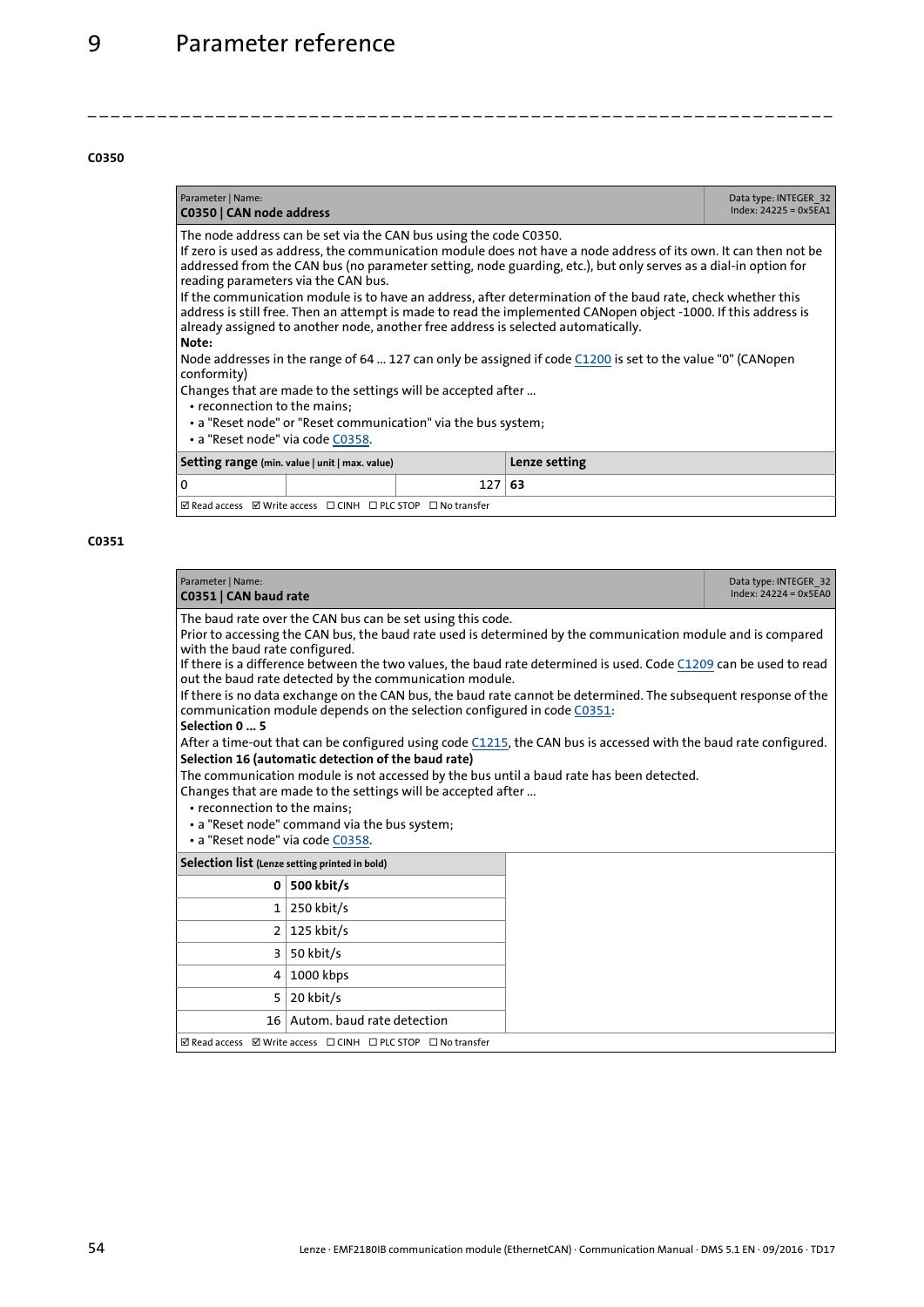<span id="page-54-2"></span><span id="page-54-1"></span><span id="page-54-0"></span>

| Parameter   Name:<br>C0358   CAN reset node                                                                                                                                                                                                             |                    |  | Data type: INTEGER 32<br>$Index: 24217 = 5E99$ |
|---------------------------------------------------------------------------------------------------------------------------------------------------------------------------------------------------------------------------------------------------------|--------------------|--|------------------------------------------------|
| After a reset any changes to communication parameters such as baud rate or node address are applied.<br>A "Reset node" can be activated by:<br>• reconnection of the mains;<br>• a "Reset node" via the bus system;<br>· a "Reset node" via code C0358. |                    |  |                                                |
| Selection list (Lenze setting printed in bold)                                                                                                                                                                                                          |                    |  |                                                |
| $\Omega$                                                                                                                                                                                                                                                | <b>No function</b> |  |                                                |
| CAN reset                                                                                                                                                                                                                                               |                    |  |                                                |
| $\boxtimes$ Read access $\boxtimes$ Write access $\Box$ CINH $\Box$ PLC STOP $\boxtimes$ No transfer                                                                                                                                                    |                    |  |                                                |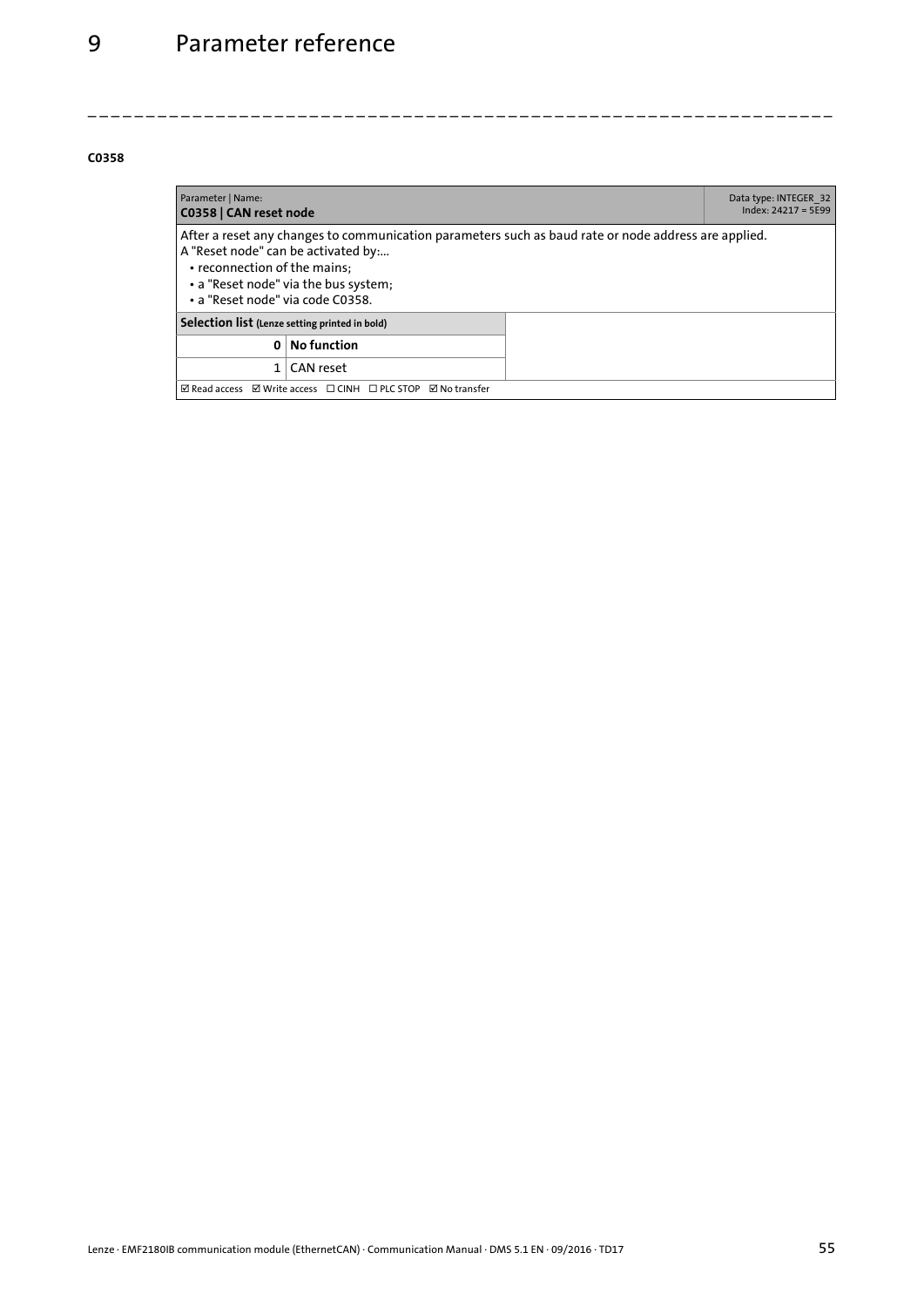<span id="page-55-1"></span><span id="page-55-0"></span>

| $Index: 24216 = 0x5E98$<br>C0359   CAN bus status                                                                                                 |  |  |  |  |
|---------------------------------------------------------------------------------------------------------------------------------------------------|--|--|--|--|
| This code displays the current operating status of the CAN controller. Here, the following states are distinguished:                              |  |  |  |  |
| Selection 0: "Operational"<br>In this state the bus system is fully functional.                                                                   |  |  |  |  |
| Selection 1: "Pre-operational"                                                                                                                    |  |  |  |  |
| In this state only parameter data (codes) can be transferred via the bus system. It is not possible to exchange process                           |  |  |  |  |
| data. To change to the "Operational" state, a network management frame must be output on the bus.                                                 |  |  |  |  |
| A state change from "Pre-operational" to "Operational" can be made with the following actions:                                                    |  |  |  |  |
| • A drive is defined as master using the inverter code C0352. During mains connection, an automatic state change                                  |  |  |  |  |
| for the whole drive system is performed after the boot-up time defined in C0356/1                                                                 |  |  |  |  |
| · "Reset node" via code C0358 (precondition: C0352 = 1).                                                                                          |  |  |  |  |
| . With the "Reset node" binary input signal which can, for instance, be set via a terminal if inverter code C0364 is                              |  |  |  |  |
| configured accordingly (precondition: C0352 = 1).                                                                                                 |  |  |  |  |
| • A network management message from a CAN master.                                                                                                 |  |  |  |  |
| Selection 2: "Warning"                                                                                                                            |  |  |  |  |
| Incorrect frames have been received if the state is "Warning". The CAN node is now only involved in a passive way;                                |  |  |  |  |
| no more data are sent from the inverter.                                                                                                          |  |  |  |  |
| The reason for this situation can be:                                                                                                             |  |  |  |  |
| • A missing bus terminator                                                                                                                        |  |  |  |  |
| • Inadequate shielding                                                                                                                            |  |  |  |  |
| • Potential differences at the ground connection for the control electronics                                                                      |  |  |  |  |
| • An excessively high bus load                                                                                                                    |  |  |  |  |
| • CAN node is not connected to the bus                                                                                                            |  |  |  |  |
| Selection 3: "Bus Off"                                                                                                                            |  |  |  |  |
| The frequency of the erroneous frames has caused the CAN node to decouple from the bus. A change-over to "Pre-<br>Operational" can be effected by |  |  |  |  |
| • a "TRIP reset":                                                                                                                                 |  |  |  |  |
| • a "Reset node";                                                                                                                                 |  |  |  |  |
| • reconnection to the mains.                                                                                                                      |  |  |  |  |
| Selection 4: "Stopped"                                                                                                                            |  |  |  |  |
| Only NMT frames can be received.                                                                                                                  |  |  |  |  |
| The state can be changed to "Pre-operational" by                                                                                                  |  |  |  |  |
| · a "Reset node" via code C0358;                                                                                                                  |  |  |  |  |
| • a "Reset node" via the bus system;                                                                                                              |  |  |  |  |
| • reconnection to the mains.                                                                                                                      |  |  |  |  |
| Selection list (read only)                                                                                                                        |  |  |  |  |
| Operational<br>0                                                                                                                                  |  |  |  |  |
| Preoperational<br>1                                                                                                                               |  |  |  |  |
| Warning<br>$\mathbf{2}$                                                                                                                           |  |  |  |  |
| 3<br><b>Bus Off</b>                                                                                                                               |  |  |  |  |
| 4<br>Stopped                                                                                                                                      |  |  |  |  |
| $\boxtimes$ Read access $\Box$ Write access $\Box$ CINH $\Box$ PLC-STOP $\Box$ No transfer                                                        |  |  |  |  |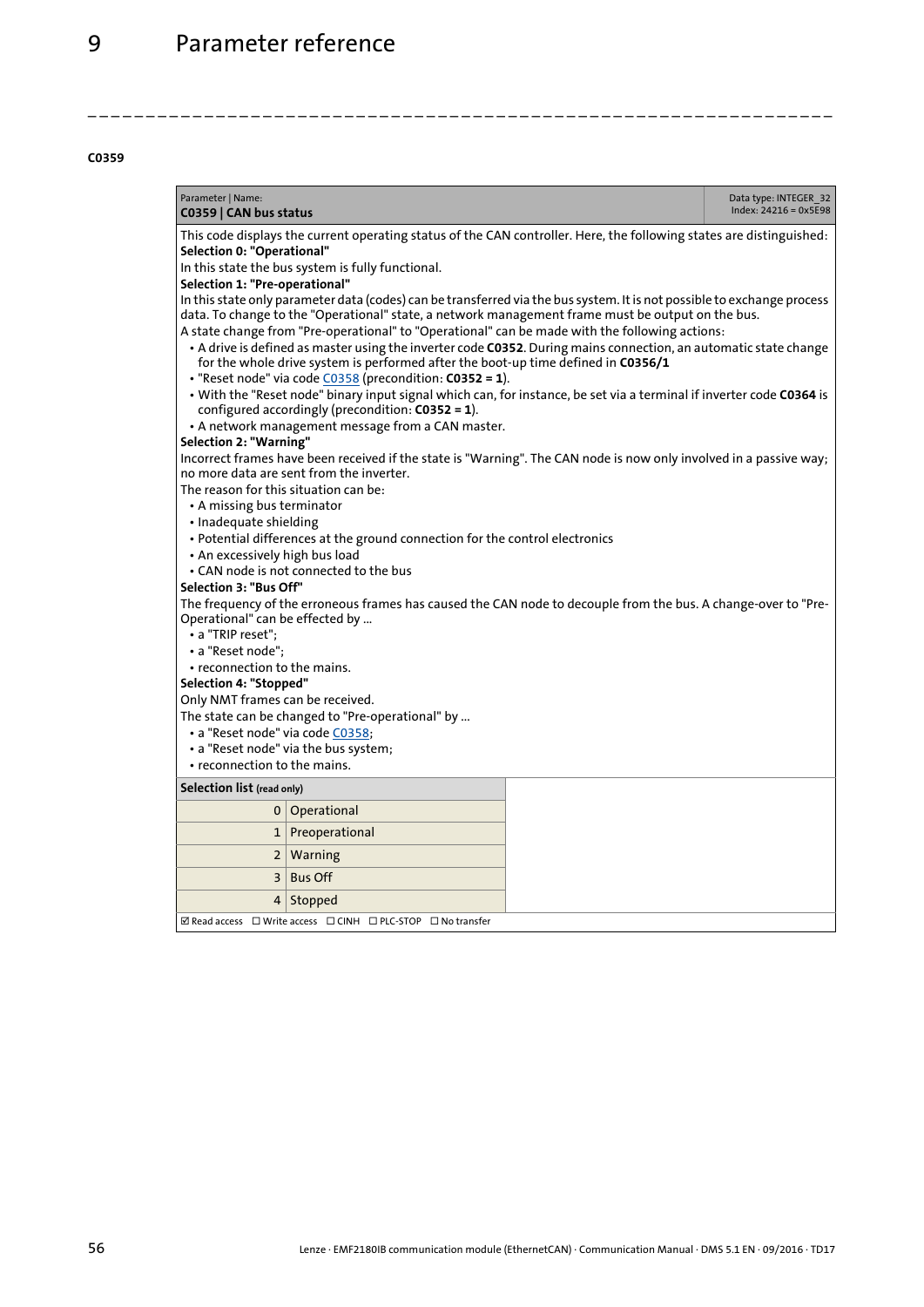<span id="page-56-5"></span><span id="page-56-4"></span>

| Parameter   Name:<br>C0360   CAN frame counter                                                                                                                                                          | Data type: INTEGER 32<br>$Index: 24215 = 0x5F97$ |                              |             |  |
|---------------------------------------------------------------------------------------------------------------------------------------------------------------------------------------------------------|--------------------------------------------------|------------------------------|-------------|--|
| All CAN frames of the CAN node that have been transmitted and received are counted.<br>The counters have 32 bits, i. e. when a value of 4294967295 is exceeded, the counting process starts again at 0. |                                                  |                              |             |  |
| Display range (min. value   unit   max. value)                                                                                                                                                          |                                                  |                              |             |  |
| -2147483647                                                                                                                                                                                             |                                                  | 2147483647                   |             |  |
| <b>Subcodes</b>                                                                                                                                                                                         |                                                  |                              | <b>Info</b> |  |
| C0360/1                                                                                                                                                                                                 |                                                  | Number of frames transmitted |             |  |
| C0360/2                                                                                                                                                                                                 |                                                  | Number of frames received    |             |  |
| $\boxtimes$ Read access $\Box$ Write access $\Box$ CINH $\Box$ PLC-STOP $\Box$ No transfer                                                                                                              |                                                  |                              |             |  |

\_ \_ \_ \_ \_ \_ \_ \_ \_ \_ \_ \_ \_ \_ \_ \_ \_ \_ \_ \_ \_ \_ \_ \_ \_ \_ \_ \_ \_ \_ \_ \_ \_ \_ \_ \_ \_ \_ \_ \_ \_ \_ \_ \_ \_ \_ \_ \_ \_ \_ \_ \_ \_ \_ \_ \_ \_ \_ \_ \_ \_ \_ \_ \_

### **C0361**

<span id="page-56-3"></span><span id="page-56-1"></span>

| Parameter   Name:<br>C0361   CAN bus load                                                                                                                                                                                                                                                                                             |  |  | Data type: INTEGER 32<br>$Index: 24214 = 0x5E96$ |
|---------------------------------------------------------------------------------------------------------------------------------------------------------------------------------------------------------------------------------------------------------------------------------------------------------------------------------------|--|--|--------------------------------------------------|
| Using this code the percentage total bus load can be determined. Erroneous messages are not taken into account<br>here.<br>Note:<br>• The bus load for all devices involved should not exceed 80 %.<br>• If other devices, e. g. decentralised inputs and outputs are connected, these messages are also to be taken into<br>account. |  |  |                                                  |
| Display range (min. value   unit   max. value)                                                                                                                                                                                                                                                                                        |  |  |                                                  |
| %<br>100<br>0                                                                                                                                                                                                                                                                                                                         |  |  |                                                  |
| $\boxtimes$ Read access $\Box$ Write access $\Box$ CINH $\Box$ PLC-STOP<br>$\Box$ No transfer                                                                                                                                                                                                                                         |  |  |                                                  |

#### <span id="page-56-0"></span>**C1200**

<span id="page-56-6"></span><span id="page-56-2"></span>

| Parameter   Name:<br>C1200   Parameter data channel                                                                                                                                                                                                                                                                                                                                                                                                                                                                                                                                                                                                        | Data type: INTEGER 32<br>$Index: 23375 = 0x5B4F$                                                |  |  |
|------------------------------------------------------------------------------------------------------------------------------------------------------------------------------------------------------------------------------------------------------------------------------------------------------------------------------------------------------------------------------------------------------------------------------------------------------------------------------------------------------------------------------------------------------------------------------------------------------------------------------------------------------------|-------------------------------------------------------------------------------------------------|--|--|
| This code indicates which of the two parameter data channels is used to communicate with other nodes. The<br>unused parameter data channels can be switched off, if required.<br>All Lenze inverters are provided with two parameter data channels featuring different addresses. The address of<br>parameter data channel 2 is calculated as follows:<br>Address of parameter data channel 2 = address of parameter data channel $1 +$ offset 64<br>Note:<br>The selection 0 means that the bus is operating in compliance with CANopen and there is no limitation on the<br>address space.<br>In this case, the parameter data channel SDO2 is inactive. |                                                                                                 |  |  |
| Selection list (Lenze setting printed in bold)                                                                                                                                                                                                                                                                                                                                                                                                                                                                                                                                                                                                             |                                                                                                 |  |  |
| 0                                                                                                                                                                                                                                                                                                                                                                                                                                                                                                                                                                                                                                                          | CANopen                                                                                         |  |  |
| 1.                                                                                                                                                                                                                                                                                                                                                                                                                                                                                                                                                                                                                                                         | -1                                                                                              |  |  |
| 2 2                                                                                                                                                                                                                                                                                                                                                                                                                                                                                                                                                                                                                                                        |                                                                                                 |  |  |
|                                                                                                                                                                                                                                                                                                                                                                                                                                                                                                                                                                                                                                                            | $\boxtimes$ Read access $\boxtimes$ Write access $\Box$ CINH $\Box$ PLC STOP $\Box$ No transfer |  |  |

### **Address ranges**

| <b>Selection</b> | Accessible address range | Active parameter data channels |
|------------------|--------------------------|--------------------------------|
| <b>0</b>         | 1127                     | SDO 1                          |
|                  | 163                      | SDO 1/SDO 2                    |
|                  | 65127                    | SO01/SDO2                      |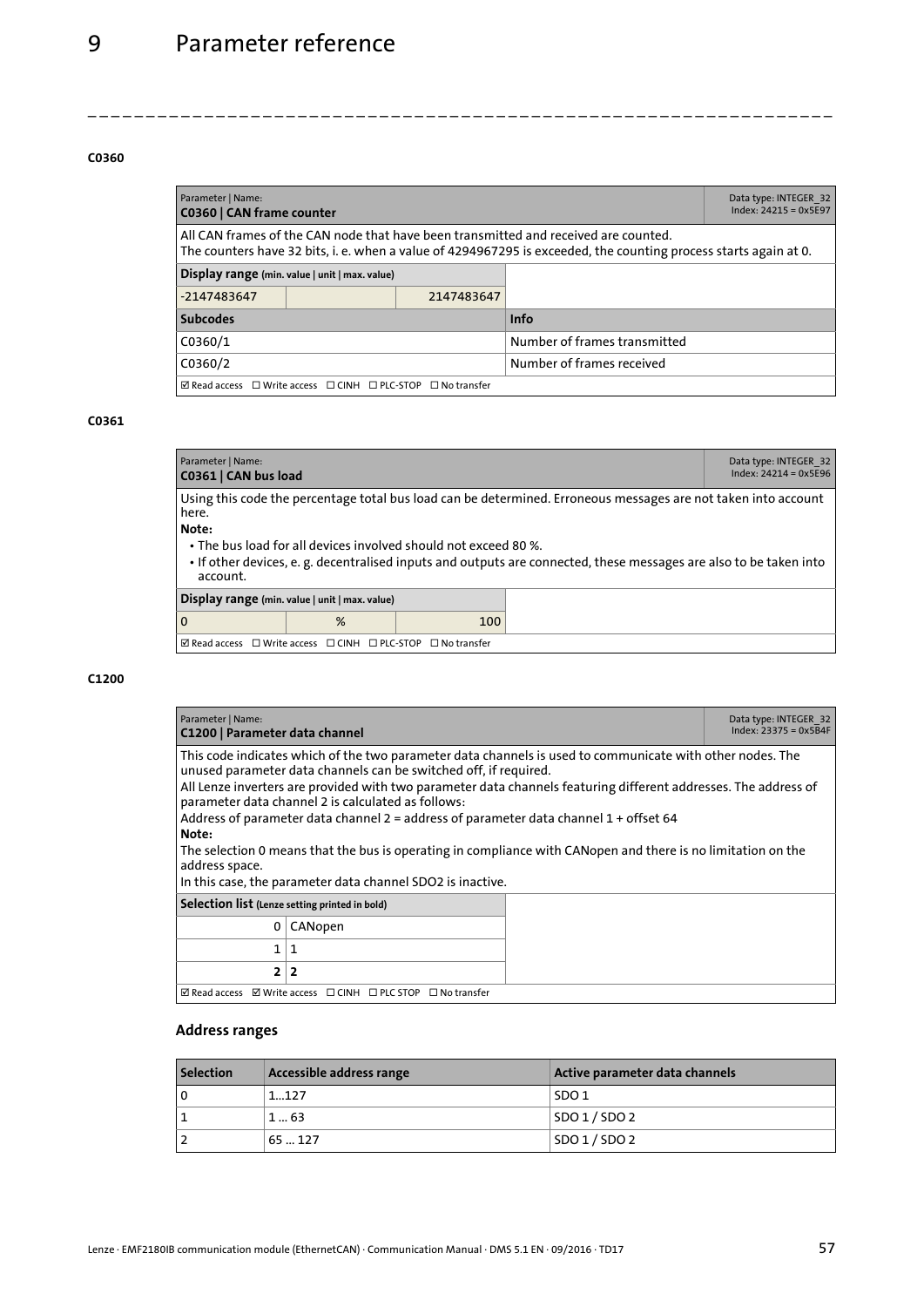<span id="page-57-4"></span><span id="page-57-1"></span>

| Parameter   Name:<br><b>C1201   CAN communication time-out</b>                                                                                                                                             |  |  |  | Data type: INTEGER 32<br>$Index: 23374 = 0x5B4E$ |
|------------------------------------------------------------------------------------------------------------------------------------------------------------------------------------------------------------|--|--|--|--------------------------------------------------|
| The time set defines the time frame within which a CAN node must respond to a request.<br>If there is no response by the node, the requesting communication module assumes that the node is not available. |  |  |  |                                                  |
| Lenze setting<br>Setting range (min. value   unit   max. value)                                                                                                                                            |  |  |  |                                                  |
| MS<br>100000   1500 ms<br>500                                                                                                                                                                              |  |  |  |                                                  |
| $\boxtimes$ Read access $\boxtimes$ Write access $\Box$ CINH $\Box$ PLC STOP $\Box$ No transfer                                                                                                            |  |  |  |                                                  |

\_ \_ \_ \_ \_ \_ \_ \_ \_ \_ \_ \_ \_ \_ \_ \_ \_ \_ \_ \_ \_ \_ \_ \_ \_ \_ \_ \_ \_ \_ \_ \_ \_ \_ \_ \_ \_ \_ \_ \_ \_ \_ \_ \_ \_ \_ \_ \_ \_ \_ \_ \_ \_ \_ \_ \_ \_ \_ \_ \_ \_ \_ \_ \_

#### <span id="page-57-0"></span>**C1202**

<span id="page-57-6"></span><span id="page-57-2"></span>

| Parameter   Name:<br>C1202   Time limit for finding nodes       |                                                                                                                                                                                                                                                                                                                       |  | Data type: INTEGER 32<br>$Index: 23373 = 0x5B4D$ |  |  |
|-----------------------------------------------------------------|-----------------------------------------------------------------------------------------------------------------------------------------------------------------------------------------------------------------------------------------------------------------------------------------------------------------------|--|--------------------------------------------------|--|--|
| Note:                                                           | For node search, the time set is regularly maintained. It must be selected high enough to enable the nodes to have<br>enough time to respond. Otherwise, a too high value delays the search.<br>If required, the settings in C1202 must be adapted if the delay time for search frames is increased using code C1227. |  |                                                  |  |  |
| Lenze setting<br>Setting range (min. value   unit   max. value) |                                                                                                                                                                                                                                                                                                                       |  |                                                  |  |  |
| 500                                                             | MS                                                                                                                                                                                                                                                                                                                    |  | 3500   1000 ms                                   |  |  |

 $\Box$  Read access  $\Box$  Write access  $\Box$  CINH  $\Box$  PLC STOP  $\Box$  No transfer

<span id="page-57-5"></span><span id="page-57-3"></span>

| Parameter   Name:<br>C1203   Retries                                                                                                                                                                                                                 |                                                                                                    |               |                                                                                                                                                                                                                                                                                            | Data type: INTEGER 32<br>$Index: 23372 = 0x5B4C$ |  |
|------------------------------------------------------------------------------------------------------------------------------------------------------------------------------------------------------------------------------------------------------|----------------------------------------------------------------------------------------------------|---------------|--------------------------------------------------------------------------------------------------------------------------------------------------------------------------------------------------------------------------------------------------------------------------------------------|--------------------------------------------------|--|
| The value to be set in code C1203 indicates the number of repetitions of those CAN frames which have not reached<br>the receiver.<br>The precondition for using this functionality is the activation of the device identification via code $C1219$ . |                                                                                                    |               |                                                                                                                                                                                                                                                                                            |                                                  |  |
| Setting range (min. value   unit   max. value)                                                                                                                                                                                                       |                                                                                                    | Lenze setting |                                                                                                                                                                                                                                                                                            |                                                  |  |
| $\Omega$                                                                                                                                                                                                                                             |                                                                                                    | 10            |                                                                                                                                                                                                                                                                                            |                                                  |  |
|                                                                                                                                                                                                                                                      |                                                                                                    |               | The following setting applies from version 1.7 onwards!<br>o<br>The Lenze setting of the repeat tests was changed to "0"<br>in order to obtain a corresponding return value from the<br>communication module as soon as possible if a bus node<br>is not available ("DEVICE NOT PRESENT"). |                                                  |  |
|                                                                                                                                                                                                                                                      | $\boxtimes$ Read access $\boxtimes$ Write access $\Box$ CINH $\Box$ PLC STOP<br>$\Box$ No transfer |               |                                                                                                                                                                                                                                                                                            |                                                  |  |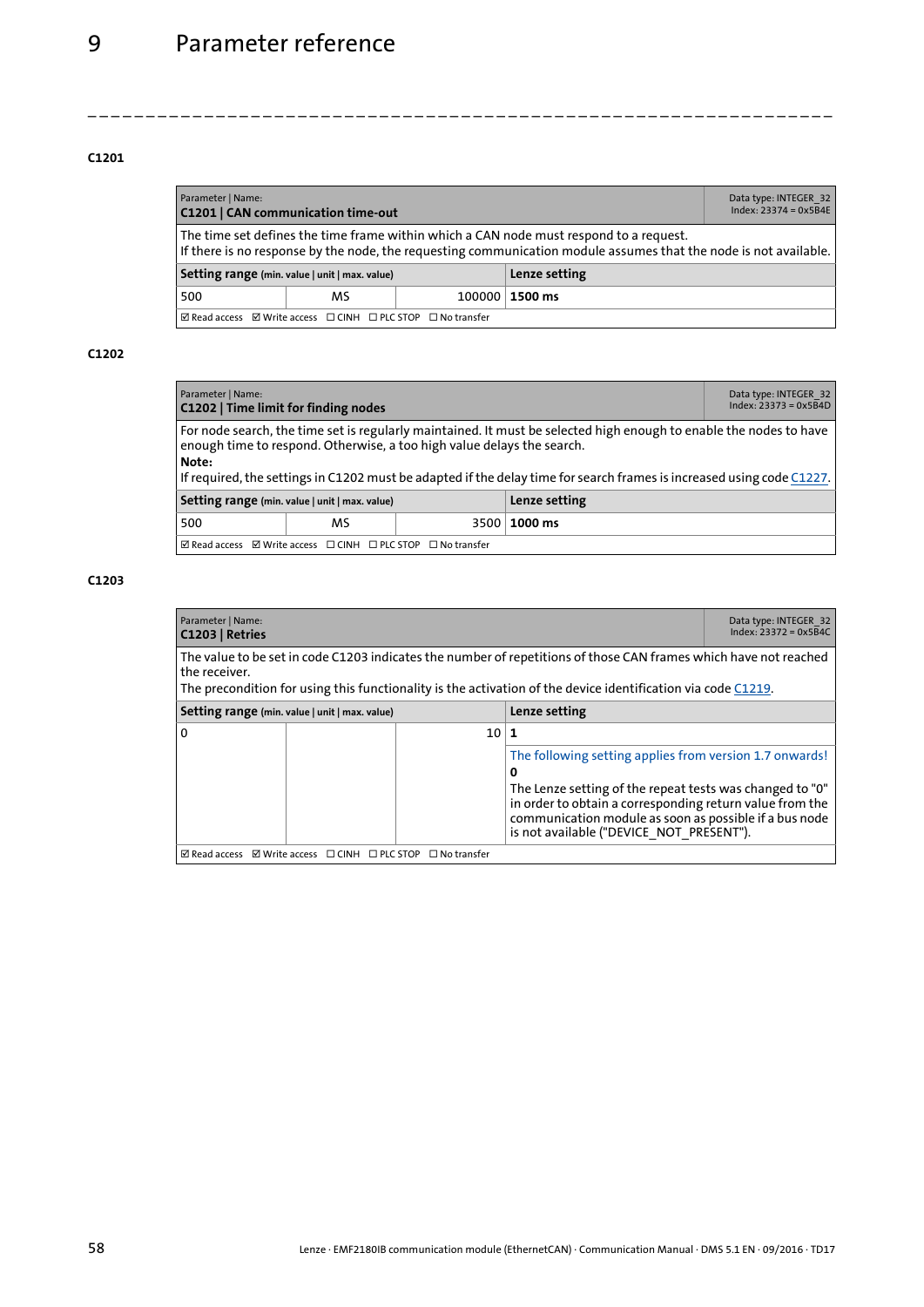<span id="page-58-5"></span><span id="page-58-2"></span>

| Parameter   Name:<br>C1209   Read out CAN baud rate |                                                                                                                                                   |  | Data type: INTEGER 32<br>$Index: 23366 = 0x5B46$ |
|-----------------------------------------------------|---------------------------------------------------------------------------------------------------------------------------------------------------|--|--------------------------------------------------|
|                                                     | Code C1209 can be used to determine which baud rate was detected on the CAN bus.<br>When "16" is displayed, no data are exchanged on the CAN bus. |  |                                                  |
| Selection list (read only)                          |                                                                                                                                                   |  |                                                  |
| 0 <sup>1</sup>                                      | 500 kbit/s                                                                                                                                        |  |                                                  |
| 1 <sup>1</sup>                                      | $250$ kbit/s                                                                                                                                      |  |                                                  |
|                                                     | $2 \mid 125$ kbit/s                                                                                                                               |  |                                                  |
| 3                                                   | 50 kbit/s                                                                                                                                         |  |                                                  |
| 4                                                   | 1000 kbps                                                                                                                                         |  |                                                  |
| 5                                                   | 20 kbit/s                                                                                                                                         |  |                                                  |
| 16                                                  | not detected                                                                                                                                      |  |                                                  |
|                                                     | $\boxtimes$ Read access $\Box$ Write access $\Box$ CINH $\Box$ PLC-STOP $\Box$ No transfer                                                        |  |                                                  |

<span id="page-58-0"></span>\_ \_ \_ \_ \_ \_ \_ \_ \_ \_ \_ \_ \_ \_ \_ \_ \_ \_ \_ \_ \_ \_ \_ \_ \_ \_ \_ \_ \_ \_ \_ \_ \_ \_ \_ \_ \_ \_ \_ \_ \_ \_ \_ \_ \_ \_ \_ \_ \_ \_ \_ \_ \_ \_ \_ \_ \_ \_ \_ \_ \_ \_ \_ \_

#### <span id="page-58-1"></span>**C1210**

<span id="page-58-4"></span><span id="page-58-3"></span>

| Parameter   Name:<br>Data type: UNSIGNED 32<br>$Index: 23365 = 0x5B45$<br>C1210   IP address                                                                                                                                                                                                                                                                                                                                                                                                                                                                                                                                                                                                                                                                                                                                                                                                                                                                                                                                                                                                                                                                                                                               |  |  |  |  |
|----------------------------------------------------------------------------------------------------------------------------------------------------------------------------------------------------------------------------------------------------------------------------------------------------------------------------------------------------------------------------------------------------------------------------------------------------------------------------------------------------------------------------------------------------------------------------------------------------------------------------------------------------------------------------------------------------------------------------------------------------------------------------------------------------------------------------------------------------------------------------------------------------------------------------------------------------------------------------------------------------------------------------------------------------------------------------------------------------------------------------------------------------------------------------------------------------------------------------|--|--|--|--|
| The IP address is the identification number of a device in the network. Each network node receives a unique address<br>in the network. Compared to the MAC-ID, the IP address is a logic address that can be changed via software.<br>By default, the address 0.0.0.0 is set. Since this is not a valid IP address, the device searches for a free address in the<br>subnetwork 169.254.xxx.xxx at the start, as specified by the APIPA process.<br>The IP addresses always consist of 4 octets (subcodes 1  4). In order to improve readability, the octets are separated<br>from each other by points (e.g. 128.133.10.123).<br>The first octet determines the network class. The network class specifies the number of available hosts in a network.<br>Note:<br>The data are only accepted when the mains has been switched the next time.<br>The following function is available from version 1.7 onwards!<br>After the code has been changed, the IP address and subnet mask combination is checked with regard to its validity.<br>If the IP address and subnet mask combination is invalid, the gateway is set to the IP address 0.0.0.0, and DHCP is<br>set to dynamic assignment of the IP address (code C1228). |  |  |  |  |
| Setting range (min. value   unit   max. value)                                                                                                                                                                                                                                                                                                                                                                                                                                                                                                                                                                                                                                                                                                                                                                                                                                                                                                                                                                                                                                                                                                                                                                             |  |  |  |  |
| 255<br>$\Omega$                                                                                                                                                                                                                                                                                                                                                                                                                                                                                                                                                                                                                                                                                                                                                                                                                                                                                                                                                                                                                                                                                                                                                                                                            |  |  |  |  |
| <b>Subcodes</b><br><b>Info</b><br>Lenze setting                                                                                                                                                                                                                                                                                                                                                                                                                                                                                                                                                                                                                                                                                                                                                                                                                                                                                                                                                                                                                                                                                                                                                                            |  |  |  |  |
| C1210/1<br>IP address 1<br>$\mathbf{0}$                                                                                                                                                                                                                                                                                                                                                                                                                                                                                                                                                                                                                                                                                                                                                                                                                                                                                                                                                                                                                                                                                                                                                                                    |  |  |  |  |
| C1210/2<br>IP address 2<br>0                                                                                                                                                                                                                                                                                                                                                                                                                                                                                                                                                                                                                                                                                                                                                                                                                                                                                                                                                                                                                                                                                                                                                                                               |  |  |  |  |
| IP address 3<br>C1210/3<br>0                                                                                                                                                                                                                                                                                                                                                                                                                                                                                                                                                                                                                                                                                                                                                                                                                                                                                                                                                                                                                                                                                                                                                                                               |  |  |  |  |
| IP address 4<br>C1210/4<br>0                                                                                                                                                                                                                                                                                                                                                                                                                                                                                                                                                                                                                                                                                                                                                                                                                                                                                                                                                                                                                                                                                                                                                                                               |  |  |  |  |
| $\boxtimes$ Read access $\boxtimes$ Write access $\Box$ CINH $\Box$ PLC STOP $\Box$ No transfer                                                                                                                                                                                                                                                                                                                                                                                                                                                                                                                                                                                                                                                                                                                                                                                                                                                                                                                                                                                                                                                                                                                            |  |  |  |  |

The IP addresses are divided into 3 classes:

| <b>Class</b> | <b>IP</b> address classes | Maximum number of hosts |
|--------------|---------------------------|-------------------------|
| l a          | $01.x.x.x - 126.x.x.x$    | 16.777.214              |
| l B          | 128 x x x - 191 x x x     | 65.534                  |
| <sup>-</sup> | 192.x.x.x - 223.x.x.x     | 254                     |

x: complete octet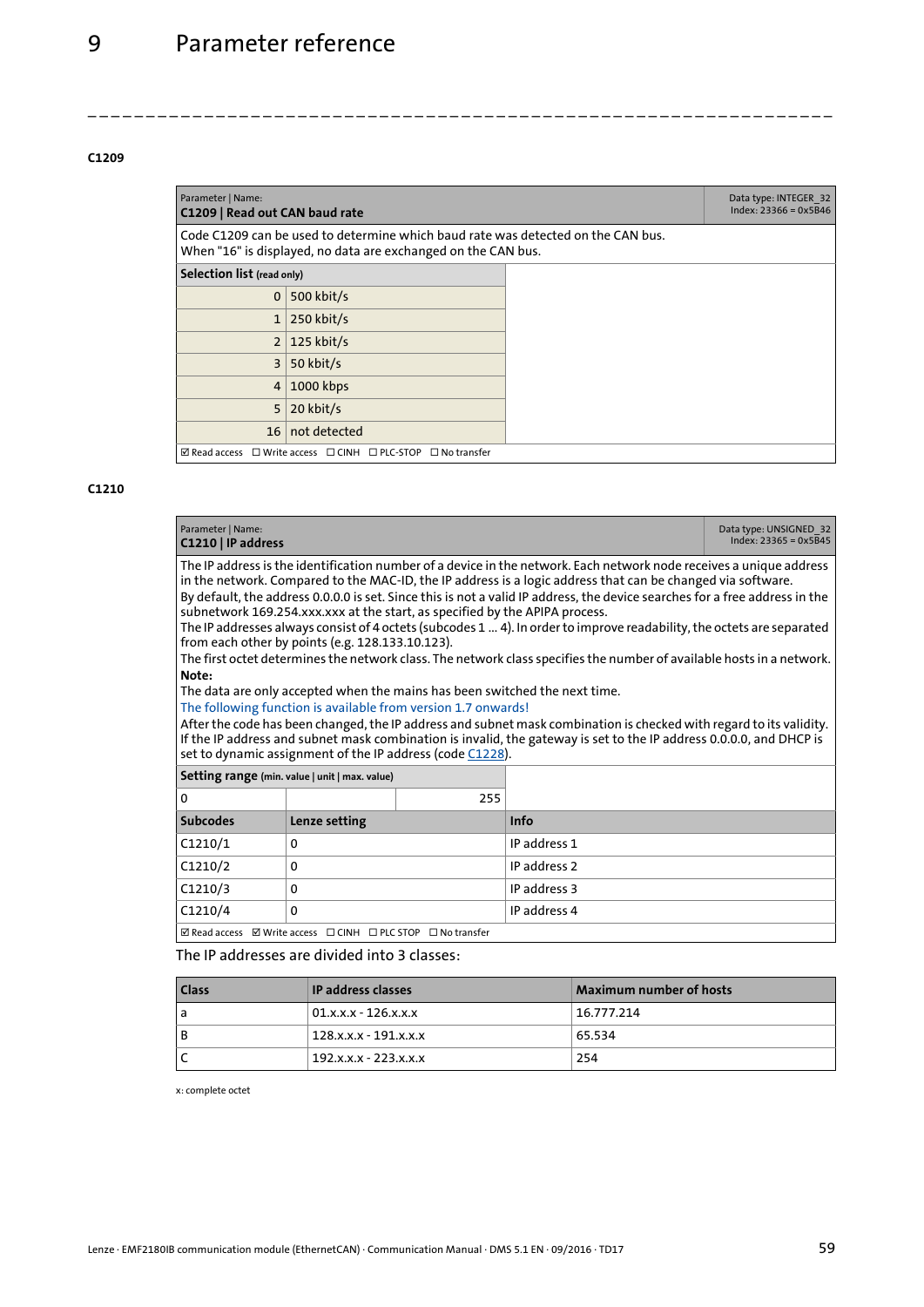<span id="page-59-7"></span><span id="page-59-2"></span>

| Parameter   Name:                                                                                                                                                                                                                                                                                                                                                                                                                                                                                                                                                                                                                                                                                                                                                                                                                   | Data type: UNSIGNED 32<br>$Index: 23364 = 0x5B44$<br>C1211   Subnet mask                                                   |               |                                                                                                                                                                                                                                                                                                                          |  |  |
|-------------------------------------------------------------------------------------------------------------------------------------------------------------------------------------------------------------------------------------------------------------------------------------------------------------------------------------------------------------------------------------------------------------------------------------------------------------------------------------------------------------------------------------------------------------------------------------------------------------------------------------------------------------------------------------------------------------------------------------------------------------------------------------------------------------------------------------|----------------------------------------------------------------------------------------------------------------------------|---------------|--------------------------------------------------------------------------------------------------------------------------------------------------------------------------------------------------------------------------------------------------------------------------------------------------------------------------|--|--|
| The IP address (C1210) is superimposed by the subnet mask. The subnet mask serves to identify which part of the<br>IP address indicates the network and which part represents the device part in the network.<br>All bits of the network part of the subnetwork mask are set to the value "1", and all bits of the device part are set to<br>the value "0".<br>A logic AND operation of both binary codes provides information on<br>• the network ID.<br>• the corresponding network,<br>• the computer ID.<br>The TCP/IP protocol is used to determine the path of the message:<br>• Same network: communication via broadcast<br>• Other network: communication via router<br>The standard subnet masks are divided into 3 classes:<br>$\cdot$ Class A: 255.0.0.0<br>• Class B: 255.255.0.0<br>• Class C: 255.255.255.0<br>Note: |                                                                                                                            |               |                                                                                                                                                                                                                                                                                                                          |  |  |
|                                                                                                                                                                                                                                                                                                                                                                                                                                                                                                                                                                                                                                                                                                                                                                                                                                     | The following function is available from version 1.7 onwards!<br>set to dynamic assignment of the IP address (code C1228). |               | The data are only accepted when the mains has been switched the next time.<br>After the code has been changed, the IP address and subnet mask combination is checked with regard to its validity.<br>If the IP address and subnet mask combination is invalid, the gateway is set to the IP address 0.0.0.0, and DHCP is |  |  |
|                                                                                                                                                                                                                                                                                                                                                                                                                                                                                                                                                                                                                                                                                                                                                                                                                                     | Setting range (min. value   unit   max. value)                                                                             |               |                                                                                                                                                                                                                                                                                                                          |  |  |
| $\Omega$                                                                                                                                                                                                                                                                                                                                                                                                                                                                                                                                                                                                                                                                                                                                                                                                                            |                                                                                                                            | 255           |                                                                                                                                                                                                                                                                                                                          |  |  |
| <b>Subcodes</b>                                                                                                                                                                                                                                                                                                                                                                                                                                                                                                                                                                                                                                                                                                                                                                                                                     | Lenze setting                                                                                                              |               | Info                                                                                                                                                                                                                                                                                                                     |  |  |
| C1211/1                                                                                                                                                                                                                                                                                                                                                                                                                                                                                                                                                                                                                                                                                                                                                                                                                             | Subnet mask 1<br>0                                                                                                         |               |                                                                                                                                                                                                                                                                                                                          |  |  |
| C1211/2<br>0                                                                                                                                                                                                                                                                                                                                                                                                                                                                                                                                                                                                                                                                                                                                                                                                                        |                                                                                                                            |               | Subnet mask 2                                                                                                                                                                                                                                                                                                            |  |  |
| C1211/3<br>0                                                                                                                                                                                                                                                                                                                                                                                                                                                                                                                                                                                                                                                                                                                                                                                                                        |                                                                                                                            | Subnet mask 3 |                                                                                                                                                                                                                                                                                                                          |  |  |
| C1211/4                                                                                                                                                                                                                                                                                                                                                                                                                                                                                                                                                                                                                                                                                                                                                                                                                             | Subnet mask 4<br>$\Omega$                                                                                                  |               |                                                                                                                                                                                                                                                                                                                          |  |  |
| $\boxtimes$ Read access $\boxtimes$ Write access $\Box$ CINH $\Box$ PLC STOP $\Box$ No transfer                                                                                                                                                                                                                                                                                                                                                                                                                                                                                                                                                                                                                                                                                                                                     |                                                                                                                            |               |                                                                                                                                                                                                                                                                                                                          |  |  |

<span id="page-59-1"></span>\_ \_ \_ \_ \_ \_ \_ \_ \_ \_ \_ \_ \_ \_ \_ \_ \_ \_ \_ \_ \_ \_ \_ \_ \_ \_ \_ \_ \_ \_ \_ \_ \_ \_ \_ \_ \_ \_ \_ \_ \_ \_ \_ \_ \_ \_ \_ \_ \_ \_ \_ \_ \_ \_ \_ \_ \_ \_ \_ \_ \_ \_ \_ \_

### **C1214**

<span id="page-59-6"></span><span id="page-59-3"></span>

| Parameter   Name:<br>C1214   MAC address                                                                                                                                                                                                                                                                                                                                                                                                                                                                                                                                                                                      | Data type: VISIBLE STRING<br>$Index: 23361 = 0x5B41$ |
|-------------------------------------------------------------------------------------------------------------------------------------------------------------------------------------------------------------------------------------------------------------------------------------------------------------------------------------------------------------------------------------------------------------------------------------------------------------------------------------------------------------------------------------------------------------------------------------------------------------------------------|------------------------------------------------------|
| Each communication module has a 48-bit identification, the so-called MAC-ID (Media Access Control). The MAC-ID<br>is stored non-volatilely in the EEPROM of the communication module.<br>Basically, the identification of the communication module is allocated by the IEEE (Institute of Electrical and<br>Electronical Engineers). The IEEE assigns a so-called OUI (Organizationally Unique Identifier) to each manufacturer.<br>The OUI represents the first 24 bits of the card address. The remaining bits of the address are assigned by the<br>manufacturer for each card. The numbering of each card must be unique. |                                                      |
| ☑ Read access □ Write access □ CINH □ PLC-STOP □ No transfer                                                                                                                                                                                                                                                                                                                                                                                                                                                                                                                                                                  |                                                      |

<span id="page-59-5"></span><span id="page-59-4"></span><span id="page-59-0"></span>

| Parameter   Name:<br>C1215   CAN time-out                                                                                                                                                                                                                                                                                                                            |                                    |  |  | Data type: INTEGER 32<br>$Index: 23360 = 0 \times 5B40$ |
|----------------------------------------------------------------------------------------------------------------------------------------------------------------------------------------------------------------------------------------------------------------------------------------------------------------------------------------------------------------------|------------------------------------|--|--|---------------------------------------------------------|
| By defining a time-out in code C1215, the baud rate (display with code $C1209$ ) on the CAN bus can be determined.<br>The baud rate is not checked if the value configured in code C1215 is set to zero.<br>When the time-out configured in code C1215 elapses, the CAN bus is accessed (for further information and<br>restriction: see description of code C0351). |                                    |  |  |                                                         |
| Lenze setting<br>Setting range (min. value   unit   max. value)                                                                                                                                                                                                                                                                                                      |                                    |  |  |                                                         |
| 0                                                                                                                                                                                                                                                                                                                                                                    | $60000 \mid 1000 \text{ ms}$<br>MS |  |  |                                                         |
| ☑ Read access ☑ Write access □ CINH □ PLC STOP □ No transfer                                                                                                                                                                                                                                                                                                         |                                    |  |  |                                                         |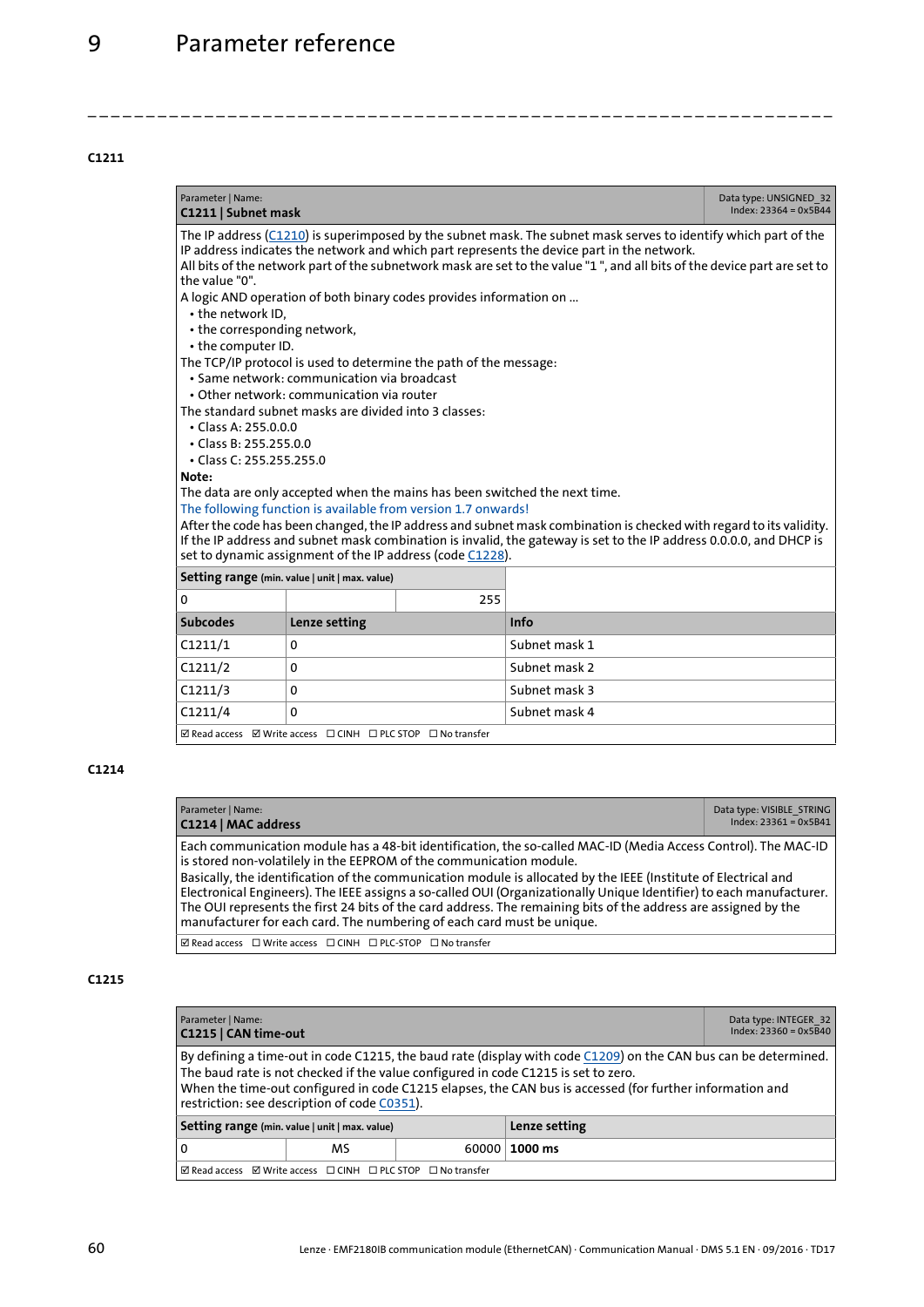<span id="page-60-8"></span><span id="page-60-4"></span>

| Parameter   Name:<br>C1216   User-specific device name                                                                                                                                                                                                                                                                                                                                                                                                                                                                                                                                                                                                                                            | Data type: VISIBLE STRING<br>$Index: 23359 = 0x5B3F$ |
|---------------------------------------------------------------------------------------------------------------------------------------------------------------------------------------------------------------------------------------------------------------------------------------------------------------------------------------------------------------------------------------------------------------------------------------------------------------------------------------------------------------------------------------------------------------------------------------------------------------------------------------------------------------------------------------------------|------------------------------------------------------|
| The device name can be defined with maximally 25 characters by the user.<br>The following characters can be used for creating or changing the name:<br>$\cdot$ Letters: A  Z, a  z<br>$\cdot$ Numbers: 0 $\dots$ 9<br>• Special characters: "." and "-"<br>Characters deviating from this are replaced by a point.<br>The device name can also be entered on the gateway configuration web page.<br>Notes:<br>• The device name is saved in the communication module with mains failure protection.<br>. The automatic transfer of the device name to a DNS server does not take place.<br>. By loading the Lenze standard setting (via code C0002) the device name is neither reset nor changed. |                                                      |
| $\boxtimes$ Read access $\boxtimes$ Write access $\Box$ CINH $\Box$ PLC STOP $\Box$ No transfer                                                                                                                                                                                                                                                                                                                                                                                                                                                                                                                                                                                                   |                                                      |

<span id="page-60-0"></span>\_ \_ \_ \_ \_ \_ \_ \_ \_ \_ \_ \_ \_ \_ \_ \_ \_ \_ \_ \_ \_ \_ \_ \_ \_ \_ \_ \_ \_ \_ \_ \_ \_ \_ \_ \_ \_ \_ \_ \_ \_ \_ \_ \_ \_ \_ \_ \_ \_ \_ \_ \_ \_ \_ \_ \_ \_ \_ \_ \_ \_ \_ \_ \_

#### <span id="page-60-2"></span>**C1217**

<span id="page-60-7"></span><span id="page-60-5"></span>

| Parameter   Name:<br>C1217   Cycle time for CAN device monitoring                                                                                   |  |  | Data type: UNSIGNED 32<br>$Index: 23358 = 0x5B3E$ |  |
|-----------------------------------------------------------------------------------------------------------------------------------------------------|--|--|---------------------------------------------------|--|
| This code serves to set the cycle time for CAN device monitoring (C1220).<br>The cycle time can also be set via the gateway configuration web page. |  |  |                                                   |  |
| Lenze setting<br>Setting range (min. value   unit   max. value)                                                                                     |  |  |                                                   |  |
| 1000<br>MS<br>$30000 \mid 5000 \text{ ms}$                                                                                                          |  |  |                                                   |  |
| ☑ Read access ☑ Write access □ CINH □ PLC STOP □ No transfer                                                                                        |  |  |                                                   |  |

#### <span id="page-60-1"></span>**C1219**

<span id="page-60-6"></span><span id="page-60-3"></span>

| Parameter   Name:<br>C1219   Activation of CAN device monitoring                                                                                                                                                       |               |  | Data type: UNSIGNED 32<br>Index: $23356 = 0 \times 5 \overline{B}3C$ |
|------------------------------------------------------------------------------------------------------------------------------------------------------------------------------------------------------------------------|---------------|--|----------------------------------------------------------------------|
| The activated device monitoring enables the detection of bus nodes with disturbed bus communication.<br>The device monitoring function can also be activated via code $C1220/0$ or the gateway configuration web page. |               |  |                                                                      |
| Selection list (Lenze setting printed in bold)                                                                                                                                                                         |               |  |                                                                      |
|                                                                                                                                                                                                                        | Not activated |  |                                                                      |
| activated<br>1                                                                                                                                                                                                         |               |  |                                                                      |
| $\boxtimes$ Read access $\boxtimes$ Write access $\Box$ CINH $\Box$ PLC STOP $\Box$ No transfer                                                                                                                        |               |  |                                                                      |

Lenze · EMF2180IB communication module (EthernetCAN) · Communication Manual · DMS 5.1 EN · 09/2016 · TD17 61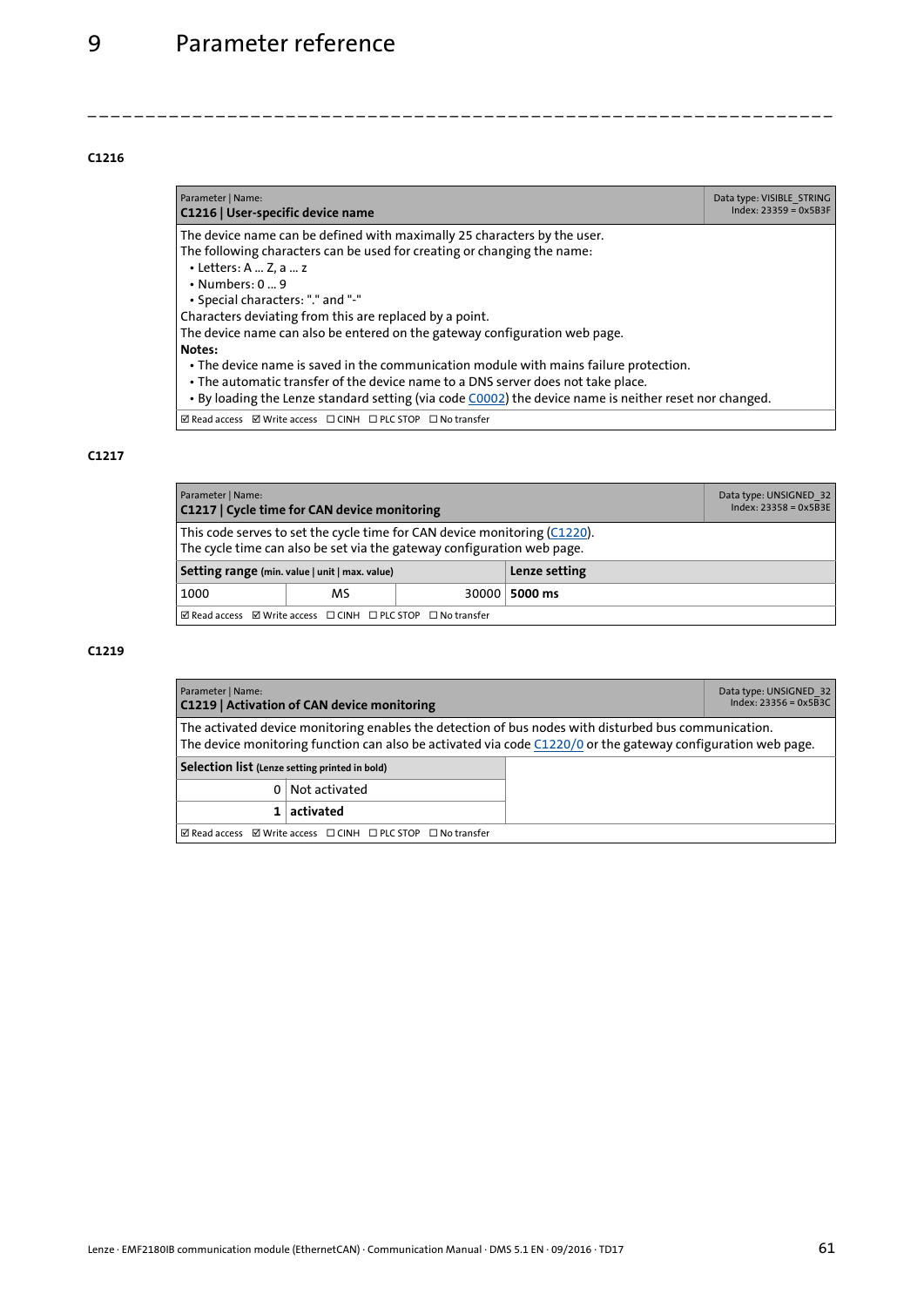<span id="page-61-4"></span><span id="page-61-2"></span>

| Parameter   Name:<br>C1220   CAN device monitoring                                                                                                                                                                                                                                                                                                                                                                                                                                                                                                                                                                                                                                                                                                                                                                                                         | Data type: UNSIGNED 8<br>$Index: 23355 = 0x5B3B$             |       |                                                                                                                                                                  |  |
|------------------------------------------------------------------------------------------------------------------------------------------------------------------------------------------------------------------------------------------------------------------------------------------------------------------------------------------------------------------------------------------------------------------------------------------------------------------------------------------------------------------------------------------------------------------------------------------------------------------------------------------------------------------------------------------------------------------------------------------------------------------------------------------------------------------------------------------------------------|--------------------------------------------------------------|-------|------------------------------------------------------------------------------------------------------------------------------------------------------------------|--|
| This code serves to<br>• activate the CAN device monitoring function (subcode 0);<br>• detect interrupted CAN communication for each node and record it in a bit mask (subcodes 1  4) when the CAN<br>device monitoring function is activated.<br>Recording of interrupted nodes<br>Subcodes 1  4 contain a bit mask in which each node (a maximum of 127) with interrupted bus communication or<br>with an inexistent physical presence is recorded with the value "1".<br>The status bit immediately adopts the value "0" when communication of the node has been re-established.<br>For testing purposes, the bit mask can be written to by the user. The values written are accepted at the end of the<br>CAN device monitoring cycle time in each case (C1217).<br>In the »Engineer«, a change-over to the hexadecimal representation is recommended. |                                                              |       |                                                                                                                                                                  |  |
| Setting range (min. value   unit   max. value)                                                                                                                                                                                                                                                                                                                                                                                                                                                                                                                                                                                                                                                                                                                                                                                                             |                                                              |       |                                                                                                                                                                  |  |
| 0                                                                                                                                                                                                                                                                                                                                                                                                                                                                                                                                                                                                                                                                                                                                                                                                                                                          |                                                              | 60000 |                                                                                                                                                                  |  |
| <b>Subcodes</b>                                                                                                                                                                                                                                                                                                                                                                                                                                                                                                                                                                                                                                                                                                                                                                                                                                            | Lenze setting                                                |       | Info                                                                                                                                                             |  |
| C1211/0                                                                                                                                                                                                                                                                                                                                                                                                                                                                                                                                                                                                                                                                                                                                                                                                                                                    | $\Omega$                                                     |       | 0: device monitoring not activated<br>1: device monitoring activated<br>(Activation can also be carried out via C1219 or the<br>gateway configuration web page.) |  |
| C1211/1                                                                                                                                                                                                                                                                                                                                                                                                                                                                                                                                                                                                                                                                                                                                                                                                                                                    | 0                                                            |       | Bits: 31 (MSB)  0 (LSB)                                                                                                                                          |  |
| C1211/2                                                                                                                                                                                                                                                                                                                                                                                                                                                                                                                                                                                                                                                                                                                                                                                                                                                    | 0                                                            |       | Bits: 63 (MSB)  32 (LSB)                                                                                                                                         |  |
| C1211/3                                                                                                                                                                                                                                                                                                                                                                                                                                                                                                                                                                                                                                                                                                                                                                                                                                                    | $\Omega$                                                     |       | Bits: 95 (MSB)  64 (LSB)                                                                                                                                         |  |
| C1211/4                                                                                                                                                                                                                                                                                                                                                                                                                                                                                                                                                                                                                                                                                                                                                                                                                                                    | $\Omega$                                                     |       | Bits: 127 (MSB)  96 (LSB)                                                                                                                                        |  |
|                                                                                                                                                                                                                                                                                                                                                                                                                                                                                                                                                                                                                                                                                                                                                                                                                                                            | ☑ Read access ☑ Write access □ CINH □ PLC STOP □ No transfer |       |                                                                                                                                                                  |  |

<span id="page-61-0"></span>\_ \_ \_ \_ \_ \_ \_ \_ \_ \_ \_ \_ \_ \_ \_ \_ \_ \_ \_ \_ \_ \_ \_ \_ \_ \_ \_ \_ \_ \_ \_ \_ \_ \_ \_ \_ \_ \_ \_ \_ \_ \_ \_ \_ \_ \_ \_ \_ \_ \_ \_ \_ \_ \_ \_ \_ \_ \_ \_ \_ \_ \_ \_ \_

<span id="page-61-5"></span><span id="page-61-3"></span><span id="page-61-1"></span>

| Parameter   Name:<br>C1224   Gateway address                                                                                                                                                                                             | Data type: UNSIGNED 32<br>$Index: 23351 = 0x5B37$ |     |                   |  |
|------------------------------------------------------------------------------------------------------------------------------------------------------------------------------------------------------------------------------------------|---------------------------------------------------|-----|-------------------|--|
| If the communication module is in another subnetwork than the Engineering PC, the IP address of the<br>corresponding router must be entered into this code<br>The data are only accepted when the mains has been switched the next time. |                                                   |     |                   |  |
|                                                                                                                                                                                                                                          | Setting range (min. value   unit   max. value)    |     |                   |  |
| 0                                                                                                                                                                                                                                        |                                                   | 255 |                   |  |
| <b>Subcodes</b>                                                                                                                                                                                                                          | Lenze setting                                     |     | <b>Info</b>       |  |
| C1224/1                                                                                                                                                                                                                                  | 0                                                 |     | Gateway Address 1 |  |
| C1224/2                                                                                                                                                                                                                                  | $\Omega$                                          |     | Gateway Address 2 |  |
| C1224/3                                                                                                                                                                                                                                  | 0                                                 |     | Gateway Address 3 |  |
| C1224/4                                                                                                                                                                                                                                  | 0                                                 |     | Gateway Address 4 |  |
| ☑ Read access ☑ Write access □ CINH □ PLC STOP □ No transfer                                                                                                                                                                             |                                                   |     |                   |  |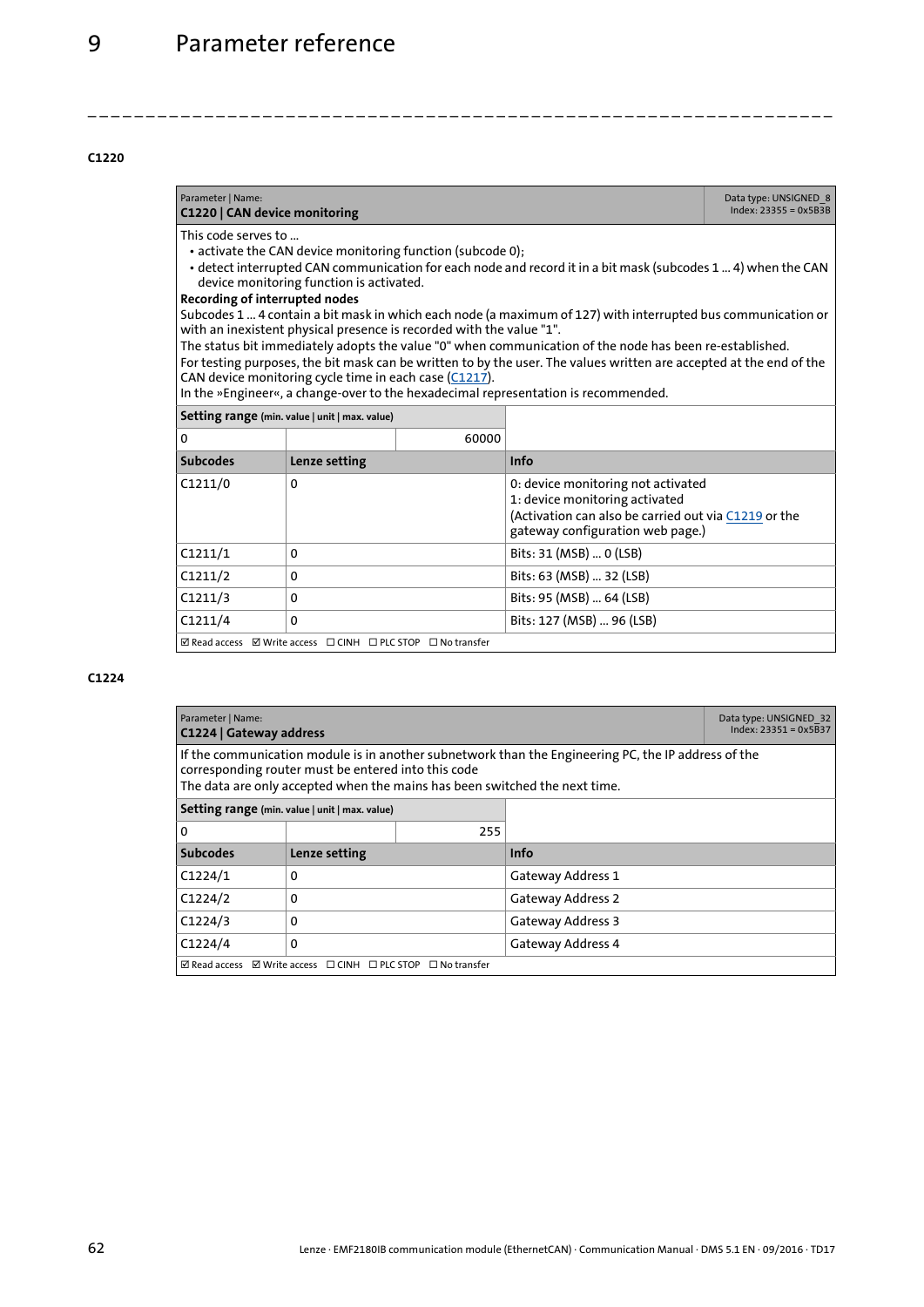<span id="page-62-8"></span><span id="page-62-5"></span>

| Parameter   Name:<br>C1227   Delay time for search frames                                                                                                                                                                                                                                                                               | Data type: INTEGER 32<br>$Index: 23348 = 0x5B34$ |  |  |  |  |  |
|-----------------------------------------------------------------------------------------------------------------------------------------------------------------------------------------------------------------------------------------------------------------------------------------------------------------------------------------|--------------------------------------------------|--|--|--|--|--|
| Searching the CAN bus during the start of a PC program can lead to faults if a bus is heavily loaded. In order to<br>prevent this, a delay time between the transmission frames can be set. This, however, leads to an increase of the<br>total search time. If required, the time limit for the node search (C1202) has to be adapted. |                                                  |  |  |  |  |  |
| Setting range (min. value   unit   max. value)                                                                                                                                                                                                                                                                                          |                                                  |  |  |  |  |  |
| 0<br>MS<br>$100 0 \text{ ms}$                                                                                                                                                                                                                                                                                                           |                                                  |  |  |  |  |  |
| $\boxtimes$ Read access $\boxtimes$ Write access $\Box$ CINH $\Box$ PLC STOP $\Box$ No transfer                                                                                                                                                                                                                                         |                                                  |  |  |  |  |  |

<span id="page-62-1"></span>\_ \_ \_ \_ \_ \_ \_ \_ \_ \_ \_ \_ \_ \_ \_ \_ \_ \_ \_ \_ \_ \_ \_ \_ \_ \_ \_ \_ \_ \_ \_ \_ \_ \_ \_ \_ \_ \_ \_ \_ \_ \_ \_ \_ \_ \_ \_ \_ \_ \_ \_ \_ \_ \_ \_ \_ \_ \_ \_ \_ \_ \_ \_ \_

| <b>Setting</b> | Meaning                  |
|----------------|--------------------------|
| 0              | Quickest possible search |
| 110            | Delay time 1 ms          |
| 1119           | Delay time 10 ms         |
| 2029           | Delay time 20 ms         |
| $\cdots$       | $\cdots$                 |
| 90100          | Delay time 90 ms         |

#### <span id="page-62-2"></span><span id="page-62-0"></span>**C1228**

<span id="page-62-9"></span><span id="page-62-6"></span>

| Parameter   Name:<br>C1228   DHCP activation                                                                                                                                                                                                                                                                                                                                                       | Data type: UNSIGNED 32<br>$Index: 23347 = 0x5B33$                                               |  |  |  |  |  |  |
|----------------------------------------------------------------------------------------------------------------------------------------------------------------------------------------------------------------------------------------------------------------------------------------------------------------------------------------------------------------------------------------------------|-------------------------------------------------------------------------------------------------|--|--|--|--|--|--|
| This code enables access to the CAN bus system via the "Dynamic Host Configuration Protocol" (DHCP).<br>Changes that are made to the settings will be accepted after<br>• reconnection to the mains:<br>• a device reset via code C1229 (with the value "2" or "3").<br>The parameterisation of this code is then stored with mains failure protection in the communication module<br>immediately. |                                                                                                 |  |  |  |  |  |  |
| Selection list (Lenze setting printed in bold)                                                                                                                                                                                                                                                                                                                                                     |                                                                                                 |  |  |  |  |  |  |
| Not activated<br>0                                                                                                                                                                                                                                                                                                                                                                                 |                                                                                                 |  |  |  |  |  |  |
|                                                                                                                                                                                                                                                                                                                                                                                                    | activated                                                                                       |  |  |  |  |  |  |
|                                                                                                                                                                                                                                                                                                                                                                                                    | $\boxtimes$ Read access $\boxtimes$ Write access $\Box$ CINH $\Box$ PLC STOP $\Box$ No transfer |  |  |  |  |  |  |

<span id="page-62-7"></span><span id="page-62-4"></span><span id="page-62-3"></span>

| Parameter   Name:<br>C1229   Activation of IP settings, device reset                                                                                                                                         | Data type: UNSIGNED 32<br>$Index: 23346 = 0x5B32$                                                  |                                                                                                                                     |  |  |  |  |  |
|--------------------------------------------------------------------------------------------------------------------------------------------------------------------------------------------------------------|----------------------------------------------------------------------------------------------------|-------------------------------------------------------------------------------------------------------------------------------------|--|--|--|--|--|
| This code<br>• stores the IP adress, the network mask, and the gateway address with mains failure protection;<br>• executes a device reset;<br>• enables the combination of the two actions mentioned first. |                                                                                                    |                                                                                                                                     |  |  |  |  |  |
| Selection list (Lenze setting printed in bold)                                                                                                                                                               |                                                                                                    | <b>Info</b>                                                                                                                         |  |  |  |  |  |
| $\Omega$                                                                                                                                                                                                     | No function                                                                                        |                                                                                                                                     |  |  |  |  |  |
| 1 <sup>1</sup>                                                                                                                                                                                               | Save IP settings                                                                                   | The IP adress, the network mask, and the gateway<br>address are saved in the communication module with<br>mains failure protection. |  |  |  |  |  |
| $\mathcal{P}$                                                                                                                                                                                                | Device reset                                                                                       | Reset of the communication module                                                                                                   |  |  |  |  |  |
| 31                                                                                                                                                                                                           | Saving IP settings and device reset                                                                | Storage of the IP address, network mask, and gateway<br>address with a subsequent device reset.                                     |  |  |  |  |  |
|                                                                                                                                                                                                              | $\boxtimes$ Read access $\boxtimes$ Write access $\Box$ CINH $\Box$ PLC STOP<br>$\Box$ No transfer |                                                                                                                                     |  |  |  |  |  |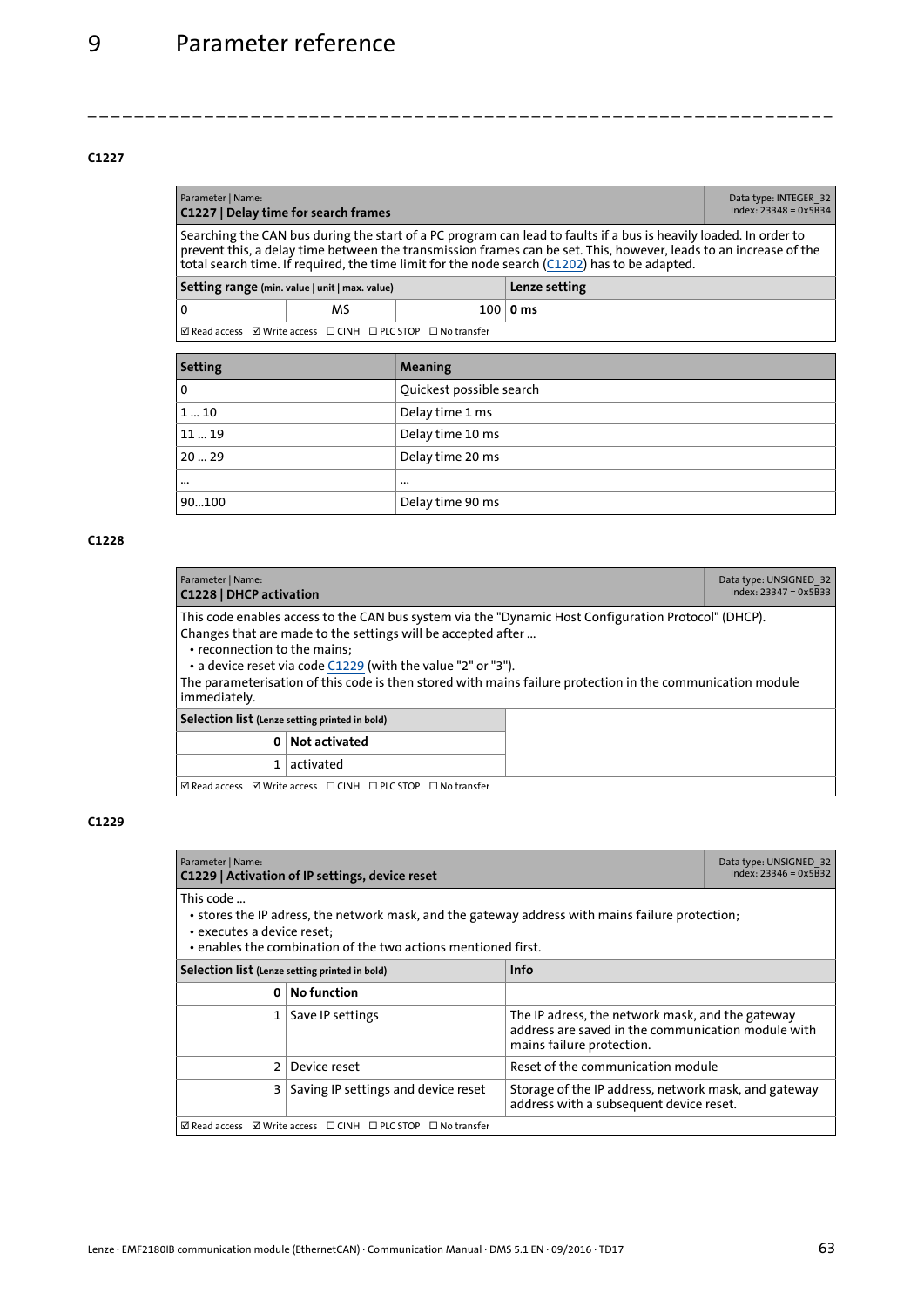<span id="page-63-4"></span><span id="page-63-0"></span>

| Parameter   Name:<br>C1230   Current IP address (display)                                                                                                                                                                                                   | Data type: UNSIGNED 32<br>$Index: 23345 = 0x5B31$ |       |  |  |  |
|-------------------------------------------------------------------------------------------------------------------------------------------------------------------------------------------------------------------------------------------------------------|---------------------------------------------------|-------|--|--|--|
| This code shows the currently active IP address.<br>An IP address that is altered using code C1210 will only become active after the next mains switching process. Until<br>then, the currently active IP address differs from the IP address set in C1210. |                                                   |       |  |  |  |
| Display range (min. value   unit   max. value)                                                                                                                                                                                                              |                                                   |       |  |  |  |
| 0                                                                                                                                                                                                                                                           |                                                   | 60000 |  |  |  |
| ⊠ Read access □ Write access □ CINH □ PLC-STOP □ No transfer                                                                                                                                                                                                |                                                   |       |  |  |  |

\_ \_ \_ \_ \_ \_ \_ \_ \_ \_ \_ \_ \_ \_ \_ \_ \_ \_ \_ \_ \_ \_ \_ \_ \_ \_ \_ \_ \_ \_ \_ \_ \_ \_ \_ \_ \_ \_ \_ \_ \_ \_ \_ \_ \_ \_ \_ \_ \_ \_ \_ \_ \_ \_ \_ \_ \_ \_ \_ \_ \_ \_ \_ \_

### **C1231**

<span id="page-63-5"></span><span id="page-63-1"></span>

| Parameter   Name:<br>C1231   Current subnet mask (display)                                                                                                                                                                                                     | Data type: UNSIGNED 32<br>$Index: 23344 = 0x5B30$ |       |  |  |  |
|----------------------------------------------------------------------------------------------------------------------------------------------------------------------------------------------------------------------------------------------------------------|---------------------------------------------------|-------|--|--|--|
| This code shows the currently active subnet mask.<br>A subnet mask that is altered using code C1211 will only become active after the next mains switching process.<br>Until then, the currently active subnet mask differs from the subnet mask set in C1211. |                                                   |       |  |  |  |
|                                                                                                                                                                                                                                                                | Display range (min. value   unit   max. value)    |       |  |  |  |
| 0                                                                                                                                                                                                                                                              |                                                   | 60000 |  |  |  |
| $\boxtimes$ Read access $\Box$ Write access $\Box$ CINH $\Box$ PLC-STOP $\Box$ No transfer                                                                                                                                                                     |                                                   |       |  |  |  |

<span id="page-63-3"></span><span id="page-63-2"></span>

| Parameter   Name:<br>C1232   Current gateway address (display)                                                                                                                                                                                                                 | Data type: UNSIGNED 32<br>$Index: 23343 = 0x5B2F$ |       |  |  |  |  |
|--------------------------------------------------------------------------------------------------------------------------------------------------------------------------------------------------------------------------------------------------------------------------------|---------------------------------------------------|-------|--|--|--|--|
| This code shows the currently active gateway address.<br>A gateway address that is altered using code C1224 will only become active after the next mains switching process.<br>Until then, the currently active gateway address differs from the gateway address set in C1224. |                                                   |       |  |  |  |  |
| Display range (min. value   unit   max. value)                                                                                                                                                                                                                                 |                                                   |       |  |  |  |  |
| $\overline{0}$                                                                                                                                                                                                                                                                 |                                                   | 60000 |  |  |  |  |
| I ØRead access □ Write access □ CINH □ PLC-STOP □ No transfer                                                                                                                                                                                                                  |                                                   |       |  |  |  |  |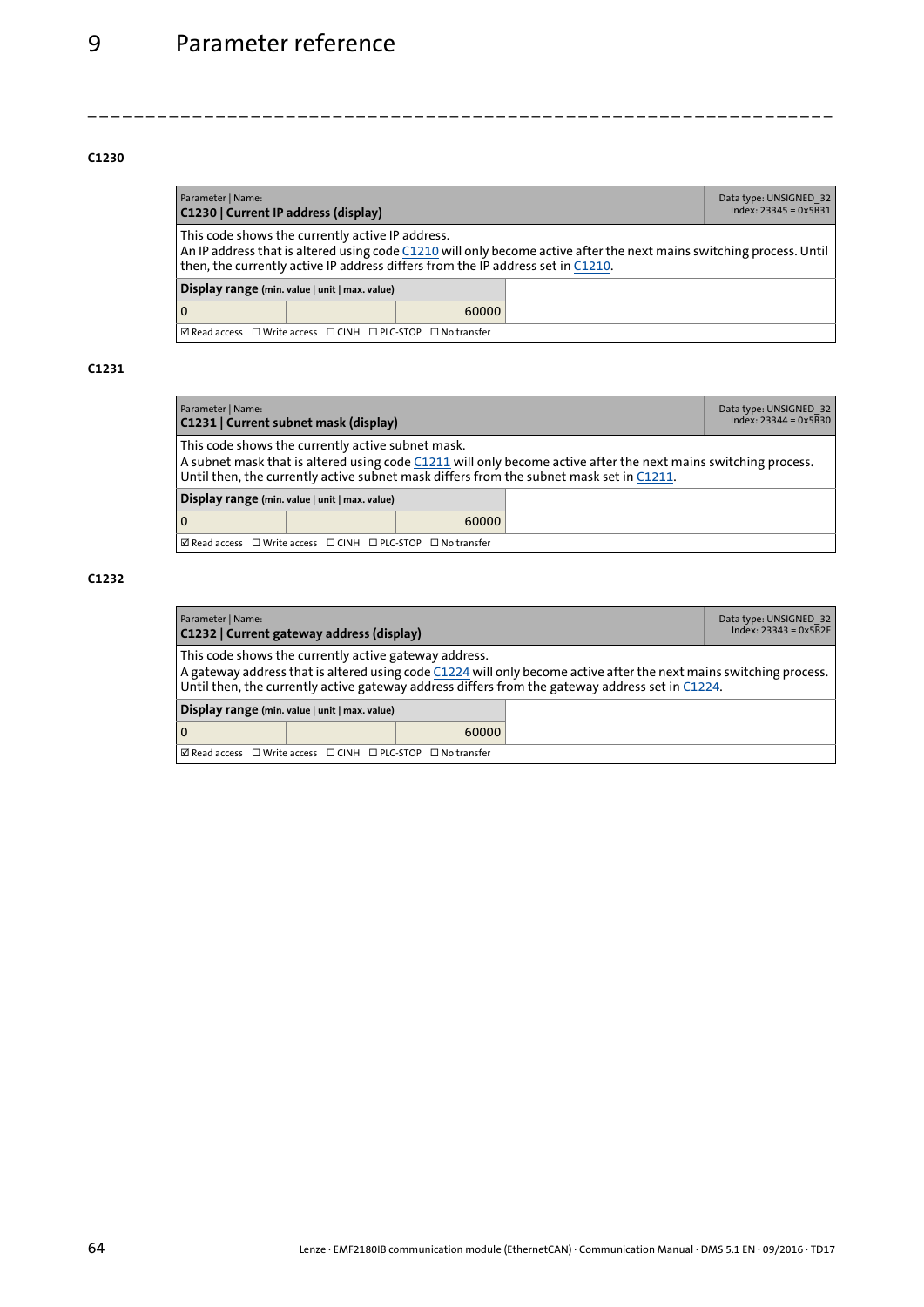### <span id="page-64-0"></span>**10 CANopen objects implemented**

<span id="page-64-2"></span>Lenze devices can be parameterised with both Lenze codes and manufacturer-independent "CANopen objects". Fully CANopen-compliant communication can only be achieved by exclusively using CANopen objects for the parameterisation. The CANopen objects described in this chapter are defined in the DS301 V4.02 CAN specification.

\_ \_ \_ \_ \_ \_ \_ \_ \_ \_ \_ \_ \_ \_ \_ \_ \_ \_ \_ \_ \_ \_ \_ \_ \_ \_ \_ \_ \_ \_ \_ \_ \_ \_ \_ \_ \_ \_ \_ \_ \_ \_ \_ \_ \_ \_ \_ \_ \_ \_ \_ \_ \_ \_ \_ \_ \_ \_ \_ \_ \_ \_ \_ \_



Some of the terms used here derive from the CANopen protocol.

This chapter lists the implemented CANopen objects of the communication module in numerically ascending order.

#### <span id="page-64-1"></span>**I-1000 - Device type**

<span id="page-64-5"></span><span id="page-64-3"></span>

| Index<br><b>I-1000</b> | Name:<br>Device type |                                                   |  |                 |               |           |
|------------------------|----------------------|---------------------------------------------------|--|-----------------|---------------|-----------|
| <b>Subindex</b>        | Lenze<br>setting     | Display range<br>(min. value   unit   max. value) |  |                 | <b>Access</b> | Data type |
| 0: Device type         |                      |                                                   |  | 4294967295   ro |               | U32       |

The I-1000 CANopen index shows the profile for this device. Furthermore, additional information defined in the device profile itself can be shown here.

If you are not working according to a specific device profile, the content is "0x0000".

#### **Data frame assignment**

| Byte 8                | Byte 7 | Byte 6                 | Byte 5 |  |  |  |  |
|-----------------------|--------|------------------------|--------|--|--|--|--|
| <b>U32</b>            |        |                        |        |  |  |  |  |
| Device profile number |        | Additional information |        |  |  |  |  |

#### **I-1001 - Error register**

<span id="page-64-6"></span><span id="page-64-4"></span>

| Index:<br>$1 - 1001$ | Name:<br><b>Error register</b> |                                                   |  |               |           |    |
|----------------------|--------------------------------|---------------------------------------------------|--|---------------|-----------|----|
| <b>Subindex</b>      | Lenze<br>setting               | Display range<br>(min. value   unit   max. value) |  | <b>Access</b> | Data type |    |
| 0: Error register    | $\overline{\phantom{0}}$       | U                                                 |  | 255 ro        |           | U8 |

The error register displays the error status in data bytes (U8) in a bit-coded form:

| Bit 7 | Bit 6 | Bit 5 | Bit 4 | Bit 3 | Bit 2 | Bit 1    | Bit 0 | <b>Error status</b>               |
|-------|-------|-------|-------|-------|-------|----------|-------|-----------------------------------|
| 0     |       |       |       | 0     |       |          | 0     | No error                          |
| 0     |       |       |       | 0     |       | 0        |       | Error of the communication module |
| 0     |       |       |       | 0     |       | $\Omega$ |       | Communication error               |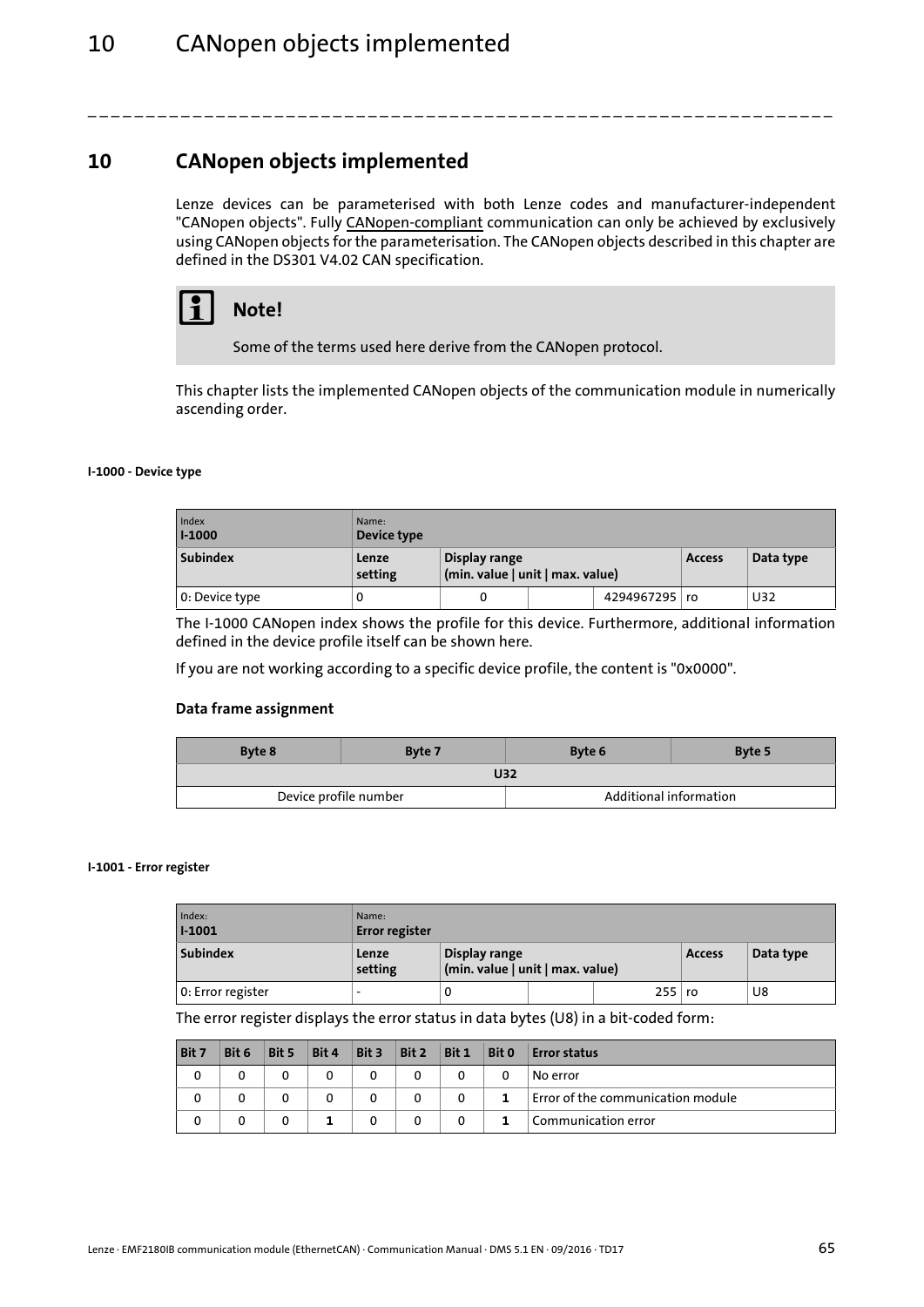#### **I-1017 - Producer heartbeat time**

<span id="page-65-0"></span>

| Index:<br>$1 - 1017$       | Name:<br>Producer heartbeat time |                                                |           |            |               |           |  |
|----------------------------|----------------------------------|------------------------------------------------|-----------|------------|---------------|-----------|--|
| <b>Subindex</b>            | Lenze<br>setting                 | Input area<br>(min. value   unit   max. value) |           |            | <b>Access</b> | Data type |  |
| 0: Producer heartbeat time | 0                                |                                                | <b>MS</b> | 65535   rw |               | U16       |  |

<span id="page-65-3"></span>\_ \_ \_ \_ \_ \_ \_ \_ \_ \_ \_ \_ \_ \_ \_ \_ \_ \_ \_ \_ \_ \_ \_ \_ \_ \_ \_ \_ \_ \_ \_ \_ \_ \_ \_ \_ \_ \_ \_ \_ \_ \_ \_ \_ \_ \_ \_ \_ \_ \_ \_ \_ \_ \_ \_ \_ \_ \_ \_ \_ \_ \_ \_ \_

The "heartbeat producer" cyclically sends a heartbeat message to one or several "heartbeat consumers".

After configuration of the producer heartbeat time, the heartbeat message is automatically transmitted at the transition from the NMT "Initialisation" state to the NMT "Pre-Operational" state when a time  $> 0$  ms is set.



### **Note!**

In contrast to "Node/Life guarding" monitoring, the heartbeat message does not contain a "Remote Transmit Request" (RTR).

Therefore a response by the receiver (consumer) upon receipt of a heartbeat message is not required.

#### **I-1018 - Identity object**

<span id="page-65-2"></span><span id="page-65-1"></span>

| Index:<br>$1 - 1018$             | Name:<br><b>Identity object</b> |                                                   |  |            |               |           |
|----------------------------------|---------------------------------|---------------------------------------------------|--|------------|---------------|-----------|
| <b>Subindex</b>                  | Lenze<br>setting                | Display range<br>(min. value   unit   max. value) |  |            | <b>Access</b> | Data type |
| 0: Highest subindex<br>supported | see below                       | 0                                                 |  | 4294967295 | ro            | U32       |
| 1: Vendor ID                     |                                 |                                                   |  |            |               |           |
| 2: Product code                  |                                 |                                                   |  |            |               |           |
| 3: Revision number               |                                 |                                                   |  |            |               |           |
| 4: Serial number                 |                                 |                                                   |  |            |               |           |

| <b>Subindex</b> | Meaning                                                                                                                                                |
|-----------------|--------------------------------------------------------------------------------------------------------------------------------------------------------|
| 0               | Highest subindex                                                                                                                                       |
|                 | Manufacturer's identification number<br>The identification number allocated to Lenze by the "CAN in Automation e. V."<br>organisation is "0x0000003B". |
|                 | Product code                                                                                                                                           |
|                 | Revision number                                                                                                                                        |
|                 | Serial number                                                                                                                                          |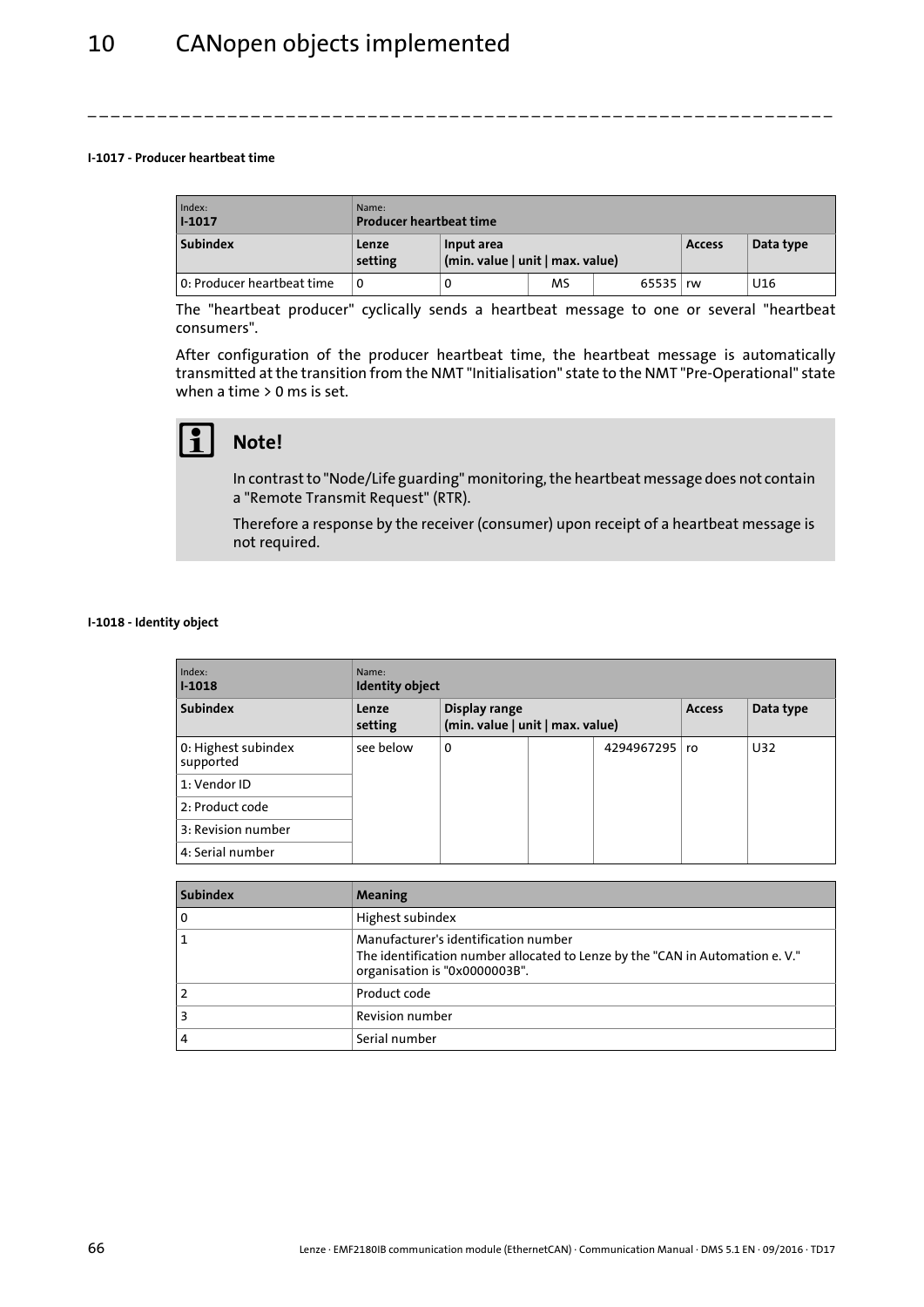### <span id="page-66-0"></span>Index

**A**

Access to the inverter codes [46](#page-45-2) Activation of CAN device monitoring (C1219) [61](#page-60-3) Activation of IP settings, device reset (C1229) [63](#page-62-4) Application as directed [11](#page-10-2) Application notes [8](#page-7-1) Application range [11](#page-10-3) Assigning a dynamic IP address [38](#page-37-1) Assigning a fixed IP address [37](#page-36-1) Assignment of the 9-pin Sub-D plug connector [21](#page-20-3) Automatic address allocation [43](#page-42-1) Automatic detection of the baud rate [43](#page-42-1)

### **B**

Baud rate [13](#page-12-2) Baud rate (CAN) [54](#page-53-3) Before initial switch-on [43](#page-42-2) Bus cable length [22](#page-21-2)

### **C**

C0002 | Load default setting [52](#page-51-2) C0093 | Device type [52](#page-51-3) C0099 | Software version [52](#page-51-4) C0150 | Status word [53](#page-52-1) C0200 | Software ID [53](#page-52-2) C0202 | Software ID (octet) [53](#page-52-3) C0350 | CAN node address [54](#page-53-4) C0351 | CAN baud rate  $\frac{54}{3}$  $\frac{54}{3}$  $\frac{54}{3}$ C0358 | CAN reset node [55](#page-54-1) C0359 | CAN bus status [56](#page-55-0) C0361 | CAN bus load [57](#page-56-1) C1200 | Parameter data channel [57](#page-56-2) C1201 | CAN communication time-out [58](#page-57-1) C1202 | Time limit for finding nodes [58](#page-57-2) C1203 | Retries [58](#page-57-3) C1209 | Read out CAN baud rate [59](#page-58-2) C1210 | IP address [59](#page-58-3) C1211 | Subnet mask [60](#page-59-2) C1214 | MAC address [60](#page-59-3) C1215 | CAN time-out [60](#page-59-4) C1216 | User-specific device name [61](#page-60-4) C1217 | Cycle time for CAN device monitoring [61](#page-60-5) C1219 | Activation of CAN device monitoring [61](#page-60-6) C1220 | CAN device monitoring [62](#page-61-2) C1224 | Gateway address [62](#page-61-3) C1227 | Delay time for search frames [63](#page-62-5) C1228 | DHCP activation [63](#page-62-6) C1229 | Activation of IP settings, device reset [63](#page-62-7) C1230 | Current IP address (display) [64](#page-63-0) C1231 | Current subnet mask (display) [64](#page-63-1) C1232 | Current gateway address (display) [64](#page-63-2) CAN baud rate (C0351) [54](#page-53-3)

CAN bus cable (specification) [21](#page-20-2) CAN bus load (C0361) [57](#page-56-3) CAN bus status (C0359) [56](#page-55-1) CAN communication time-out (C1201) [58](#page-57-4) CAN device monitoring (C1220) [62](#page-61-4) CAN frame counter [57](#page-56-4) CAN frame counter (C0360) [57](#page-56-5) CAN node address [54](#page-53-6) CAN reset node (C0358) [55](#page-54-2) CAN time-out (C1215) [60](#page-59-5) CANopen objects implemented [65](#page-64-2) CANopen parameter channels [47](#page-46-1) Codes [52](#page-51-5) Codes of the inverter (access) [46](#page-45-2) Colour code of the Ethernet cable [27](#page-26-1) Commissioning [31](#page-30-3) Commissioning with the Lenze "System bus configurator"  $31$ Commissioning with the web server [35](#page-34-1) Communication media [13](#page-12-3) Compatibility with CANopen [47](#page-46-2) Completion of the configuration [34](#page-33-1) Configuration completed [34](#page-33-1) Configuring the communication module [32](#page-31-1) Connecting the CAN bus [20](#page-19-1) Connecting the Ethernet cable [25](#page-24-1) Connection of Ethernet [25](#page-24-1) Connection of the CAN bus [20](#page-19-1) Connections [12](#page-11-2) Conventions [6](#page-5-2) Conventions used [6](#page-5-3) Current gateway address (display) (C1232) [64](#page-63-3) Current IP address (display) (C1230) [64](#page-63-4) Current subnet mask (display) (C1231) [64](#page-63-5) Cycle time for CAN device monitoring (C1217) [61](#page-60-7)

### **D**

\_ \_ \_ \_ \_ \_ \_ \_ \_ \_ \_ \_ \_ \_ \_ \_ \_ \_ \_ \_ \_ \_ \_ \_ \_ \_ \_ \_ \_ \_ \_ \_ \_ \_ \_ \_ \_ \_ \_ \_ \_ \_ \_ \_ \_ \_ \_ \_ \_ \_ \_ \_ \_ \_ \_ \_ \_ \_ \_ \_ \_ \_ \_ \_

Data transfer [46](#page-45-3) Data transfer via CAN [47](#page-46-3) Data transfer via Ethernet [48](#page-47-1) Delay time for search frames (C1227) [63](#page-62-8) Detection of the baud rate  $43$ Device and application-specific safety instructions [10](#page-9-2) Device protection [10](#page-9-3) Device type (C0093) [52](#page-51-6) Device type (I-1000) [65](#page-64-3) DHCP activation (C1228) [63](#page-62-9) Diagnostics [49](#page-48-4) Dimensions [15](#page-14-1) Dismounting [18](#page-17-1) Displaying alarms and events [42](#page-41-1) Document history [5](#page-4-1)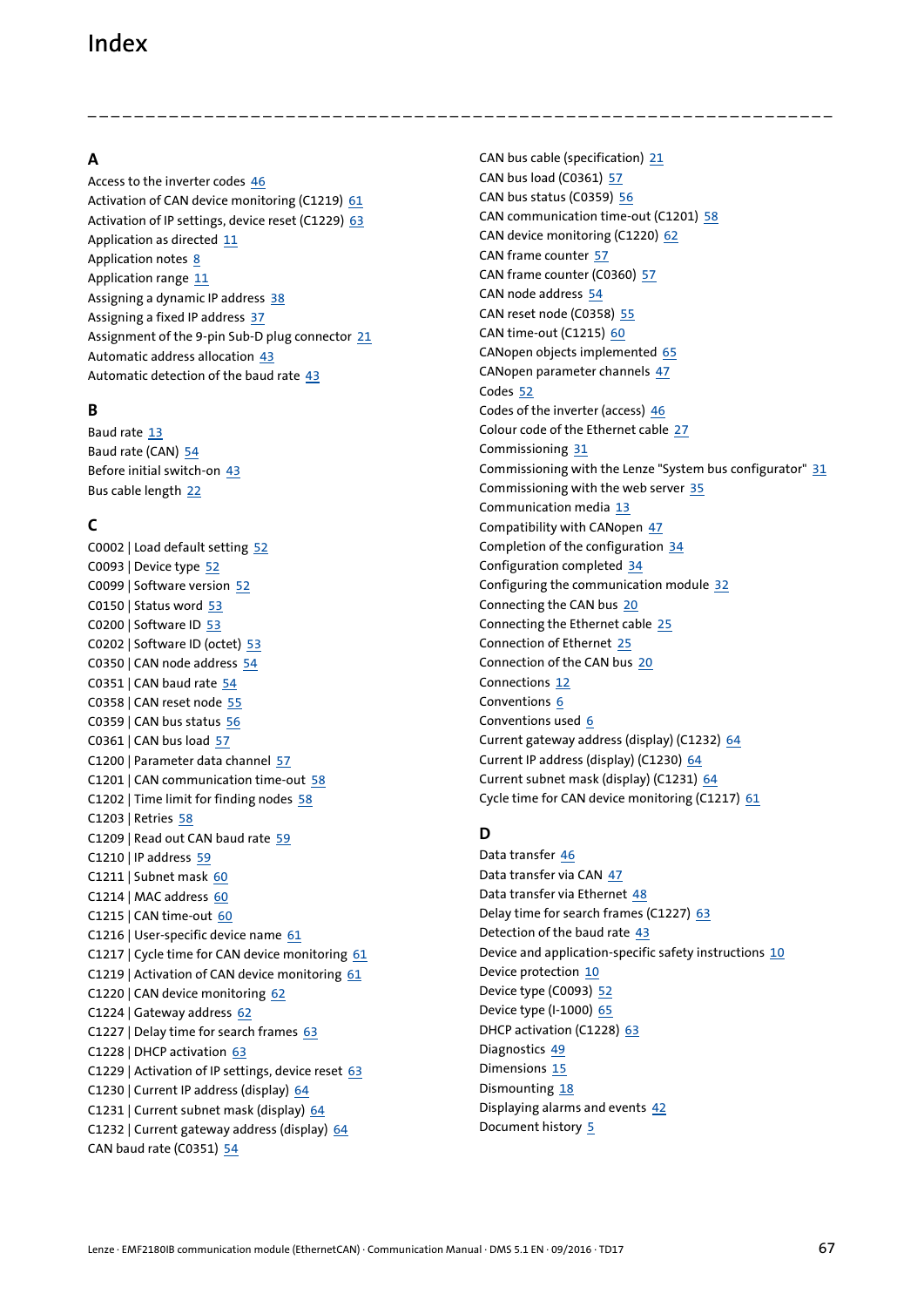### Index

### **E**

Electrical installation [19](#page-18-2) E-mail to Lenze [69](#page-68-1) Error: Cause and remedy [49](#page-48-5) Error register (I-1001) [65](#page-64-4) Ethernet cable (specification) [26](#page-25-1) Ethernet cable specification [26](#page-25-1) Ethernet cable, colour code [27](#page-26-2) Ethernet cable, structure [26](#page-25-2) Ethernet states [41](#page-40-1)

### **F**

Feedback to Lenze [69](#page-68-1)

### **G**

Gateway address (C1224) [62](#page-61-5) General data [13](#page-12-4) General safety instructions and application notes [9](#page-8-2)

### **I**

I-1000 (device type) [65](#page-64-5) I-1001 (error register) [65](#page-64-6) I-1017 (producer heartbeat time) [66](#page-65-0) I-1018 (identity object) [66](#page-65-1) Identification [12](#page-11-3) Identity object (I-1018) [66](#page-65-2) Indexing of codes [46](#page-45-4) Initial switch-on [44](#page-43-2) Installation [16](#page-15-1) Installing/updating software [31](#page-30-5) Interfaces [12](#page-11-4) IP address (C1210) [59](#page-58-4)

### **L**

Layout of the safety instructions [8](#page-7-2) LED signalling at initial switch-on [44](#page-43-3) LED signalling in compliance with DR303-3 [45](#page-44-1) LED status displays for Ethernet communication [51](#page-50-1) LED status displa[ys for the communication module and for CAN](#page-48-3)  communication 49 Load default setting (C0002) [52](#page-51-7)

### **M**

MAC address (C1214) [60](#page-59-6) Mechanical installation [17](#page-16-2)

#### **N**

Nameplate [12](#page-11-5) Number of nodes [13](#page-12-5)

#### **O**

Operating conditions [13](#page-12-6)

### **P**

\_ \_ \_ \_ \_ \_ \_ \_ \_ \_ \_ \_ \_ \_ \_ \_ \_ \_ \_ \_ \_ \_ \_ \_ \_ \_ \_ \_ \_ \_ \_ \_ \_ \_ \_ \_ \_ \_ \_ \_ \_ \_ \_ \_ \_ \_ \_ \_ \_ \_ \_ \_ \_ \_ \_ \_ \_ \_ \_ \_ \_ \_ \_ \_

Parameter data channel (C1200) [57](#page-56-6) Parameter reference [52](#page-51-5) Pin assignment [28](#page-27-1) Producer heartbeat time (I-1017) [66](#page-65-3) Product description [11](#page-10-4) Protective insulation [14](#page-13-1)

### **R**

Read out CAN baud rate (C1209) [59](#page-58-5) Residual hazards [10](#page-9-4) Retries (C1203) [58](#page-57-5)

#### **S**

Safety instructions [8](#page-7-3), [9](#page-8-3) Screenshots/application examples [4](#page-3-1) Segment cable length [23](#page-22-1) Signalling in compliance with DR303-3 [45](#page-44-1) Signalling of the LEDs at initial switch-on [44](#page-43-3) Software ID (C0200) [53](#page-52-4) Software ID (octet) (C0202) [53](#page-52-5) Software version (C0099) [52](#page-51-8) Specification of the CAN bus cable [21](#page-20-2) Status displays for Ethernet communication [51](#page-50-1) Status displays f[or the communication module and for CAN](#page-48-3)  communication 49 Status word (C0150) [53](#page-52-6) Structure of the Ethernet cable [26](#page-25-3) Structure of the safety instructions [8](#page-7-4) Sub-D-plug connector (assignment) [21](#page-20-3) Subnet mask (C1211) [60](#page-59-7) System bus configurator [31](#page-30-4)

### **T**

Target group [4](#page-3-2) Technical data [13](#page-12-7) Terminals [30](#page-29-0) Terminology used [7](#page-6-1) Time limit for finding nodes (C1202) [58](#page-57-6) Total cable length [22](#page-21-3)

### **U**

Use of repeaters [24](#page-23-1) User-specific device name (C1216) [61](#page-60-8) Using the communication module [11](#page-10-2)

### **V**

Validity [4](#page-3-3) Voltage supply [13](#page-12-8), [29](#page-28-1)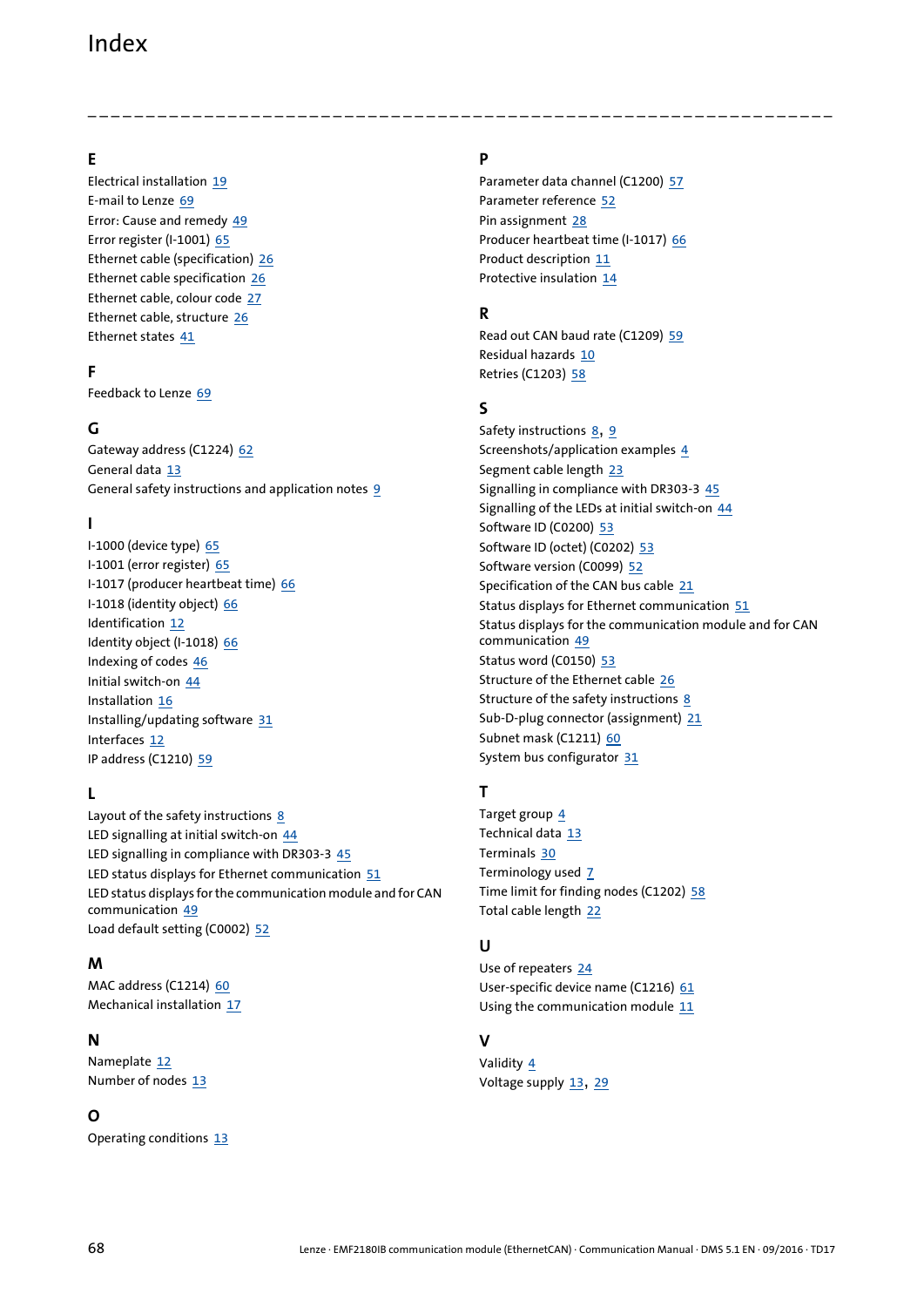

### <span id="page-68-1"></span><span id="page-68-0"></span>**Your opinion is important to us**

These instructions were created to the best of our knowledge and belief to give you the best possible support for handling our product.

Perhaps we have not succeeded in achieving this objective in every respect. If you have suggestions for improvement, please e-mail us to:

[feedback-docu@lenze.com](mailto:feedback-docu@lenze.com )

Thank you very much for your support. *Your Lenze documentation team*